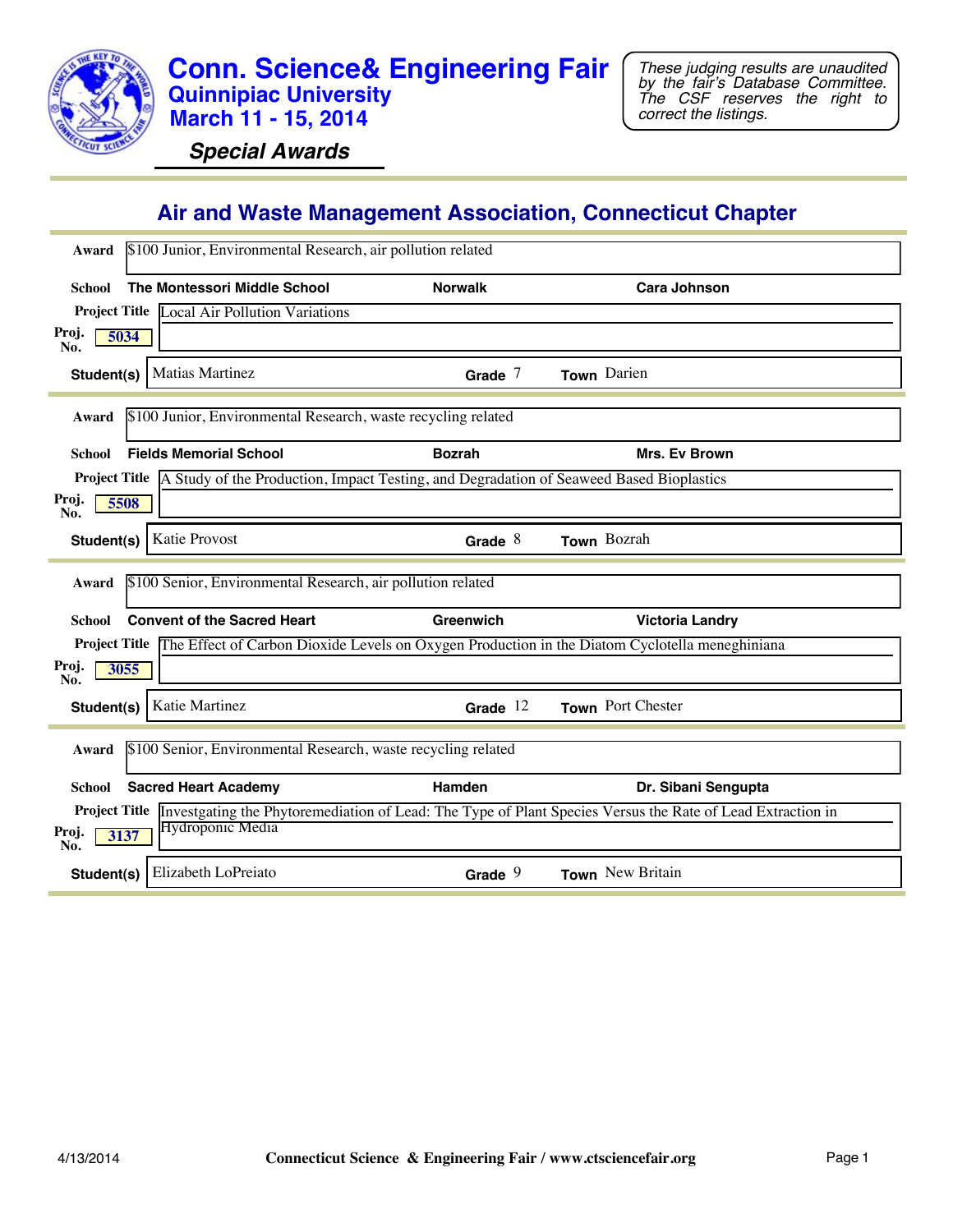# **Alumni Botany Awards**

| Award                | Alumni Equine Award - \$50 Cash                                                                     |                    |                  |
|----------------------|-----------------------------------------------------------------------------------------------------|--------------------|------------------|
| <b>School</b>        | J.F. Kennedy Middle School                                                                          | <b>Plantsville</b> | Mrs. Pepin       |
|                      | <b>Project Title</b> Decreasing Sugar in Horse Treats                                               |                    |                  |
| Proj.<br>2007<br>No. |                                                                                                     |                    |                  |
| Student(s)           | <b>Hannah Platt</b>                                                                                 | Grade $7$          | Town Southington |
| Award                | Alumni High School Botany Award- \$100 Cash                                                         |                    |                  |
| <b>School</b>        | <b>Danbury High School</b>                                                                          | <b>Danbury</b>     | Mr. John LaRosa  |
|                      | <b>Project Title Biological Control of the Invasive Eurasian Watermilfoil Using Aquatic Weevils</b> |                    |                  |
| Proj.<br>3098<br>No. |                                                                                                     |                    |                  |
| Student(s)           | Janine Kerr                                                                                         | Grade $11$         | Town Danbury     |
| Award                | Alumni Middle School Botany Award- \$100 Cash                                                       |                    |                  |
| School               | <b>Worthington Hooker Middle School</b>                                                             | <b>New Haven</b>   | Mr. Jones        |
|                      | Project Title Plants on Other Planets: The Effects of Gravity and Atmosphere                        |                    |                  |
| Proj.<br>1021<br>No. |                                                                                                     |                    |                  |
| Student(s)           | Rachel Kawall                                                                                       | Grade $7$          | Town New Haven   |
|                      | Sophie Edelstein                                                                                    | Grade $7$          | Town New Haven   |

### **American Institute of Aeronautics & Astronautics - Connecticut Section**

| Award                | \$200 award, certificate         |                      |                                                                                                                                   |
|----------------------|----------------------------------|----------------------|-----------------------------------------------------------------------------------------------------------------------------------|
| School               | <b>St. Timothy Middle School</b> | <b>West Hartford</b> | Mrs. Christina Simao Breen                                                                                                        |
|                      | Project Title Supercool          |                      |                                                                                                                                   |
| Proj.<br>5040<br>No. |                                  |                      |                                                                                                                                   |
| Student(s)           | Michael Baldini                  | Grade $7$            | Town West Hartford                                                                                                                |
| Award                | \$200 award, certificate         |                      |                                                                                                                                   |
| School               | <b>Oxford High School</b>        | Oxford               | <b>Adrian Poffenberger</b>                                                                                                        |
|                      |                                  |                      | <b>Project Title</b> Correlation of Hippocampal Neurogenesis and Exposure to Cosmic Ray Highly Ionizing Radiation (HZE) Particles |
| Proj.<br>6023<br>No. |                                  |                      |                                                                                                                                   |
| Student(s)           | Michaela Seales                  | Grade                | Town Oxford                                                                                                                       |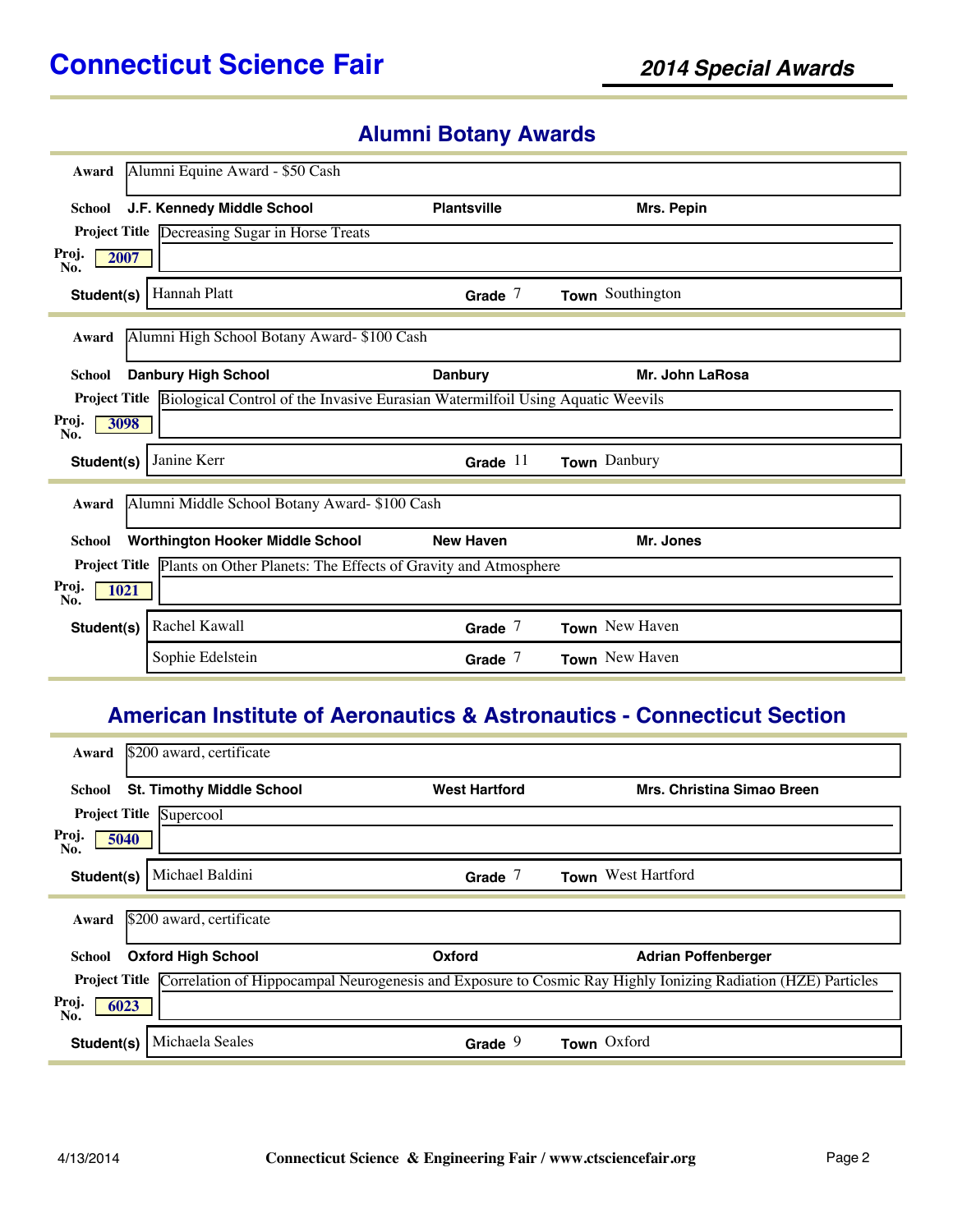# **American Meteorological Society**

| Award                | Certificate & \$50 Amazon gift card given by CSEF                                                         |                 |                         |
|----------------------|-----------------------------------------------------------------------------------------------------------|-----------------|-------------------------|
| School               | <b>Canton Middle School</b>                                                                               | Canton          | <b>Cheryl Adasms</b>    |
|                      | <b>Project Title Thermohaline Circulation Shutdown</b>                                                    |                 |                         |
| Proj.<br>2545<br>No. |                                                                                                           |                 |                         |
| Student(s) $\vert$   | Marissa Schroeter                                                                                         | Grade $8$       | Town Canton             |
| Award                | Certificate & \$50 Amazon gift card given by CSEF                                                         |                 |                         |
| School               | <b>Connecticut Experiential Learning Center</b>                                                           | <b>Branford</b> | <b>Melinda Alcosser</b> |
|                      | Project Title Smog Filter Using An Electrostatic Field                                                    |                 |                         |
| Proj.<br>4012<br>No. |                                                                                                           |                 |                         |
| Student(s)           | Coleman Riegle                                                                                            | Grade $8$       | Town Madison            |
|                      | Jakob Frick                                                                                               | Grade $7$       | Town Madison            |
|                      |                                                                                                           |                 |                         |
|                      |                                                                                                           |                 |                         |
| Award                | Certificate & \$50 Amazon gift card given by CSEF                                                         |                 |                         |
| School               | <b>Southern Connecticut Hebrew Academy</b>                                                                | Orange          | <b>Karen Howell</b>     |
|                      | <b>Project Title</b> Analysis of Prevention and delay of ignition and burn times of synthetic fingernails |                 |                         |
| Proj.<br>4020<br>No. |                                                                                                           |                 |                         |
| Student(s)           | Miriam Kantor                                                                                             | Grade $7$       | Town Westport           |
|                      | Chana Katz                                                                                                | Grade $7$       | Town New Haven          |
| Award                | Certificate & \$50 Amazon gift card given by CSEF                                                         |                 |                         |
|                      |                                                                                                           |                 |                         |
| School               | The Montessori Middle School                                                                              | <b>Norwalk</b>  | <b>Cara Johnson</b>     |
|                      | Project Title Local Air Pollution Variations                                                              |                 |                         |
| Proj.<br>5034<br>No. |                                                                                                           |                 |                         |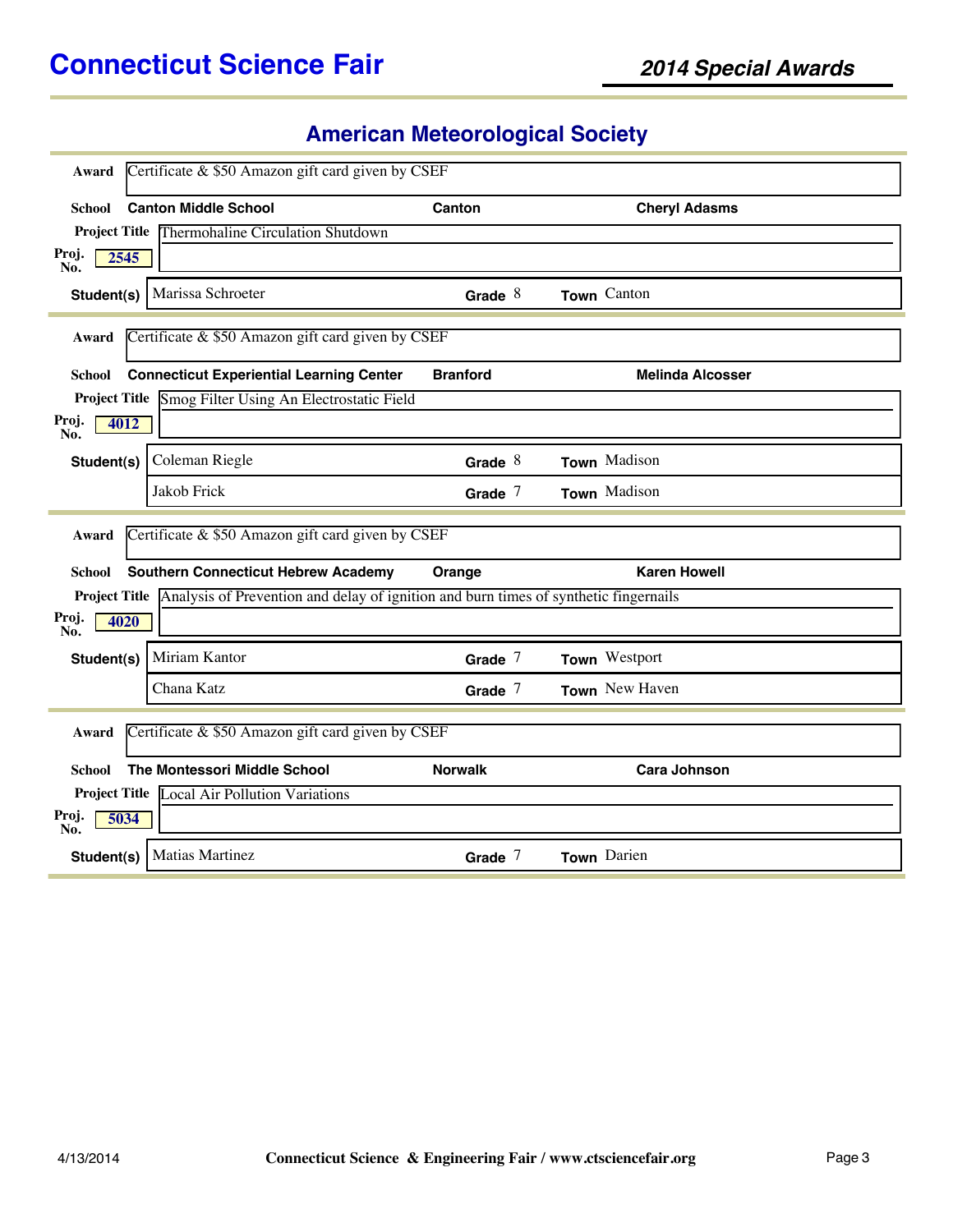# **American Psychological Association**

| Award                | Certificate, \$50 gift card to Amazon given by CSEF |                                                                               |                                                                                                                                            |
|----------------------|-----------------------------------------------------|-------------------------------------------------------------------------------|--------------------------------------------------------------------------------------------------------------------------------------------|
| School               | <b>St. Matthew School</b>                           | <b>Forestville</b>                                                            | <b>Mrs. MaryEllen Schigas</b>                                                                                                              |
|                      |                                                     | <b>Project Title</b> How Do You See It? The Effect of Age on Depth Perception |                                                                                                                                            |
| Proj.<br>2013<br>No. |                                                     |                                                                               |                                                                                                                                            |
| Student(s)           | Stefan Zwolinski                                    | Grade $7$                                                                     | Town Bristol                                                                                                                               |
| Award                | Certificate, \$50 gift card to Amazon given by CSEF |                                                                               |                                                                                                                                            |
| School               | <b>Sayles School</b>                                | <b>Sprague</b>                                                                | Mrs. Reyer                                                                                                                                 |
|                      |                                                     |                                                                               | <b>Project Title</b> Can action related video games trigger an adrenaline response as measured by changes in heart rate or blood pressure? |
| Proj.<br>2521<br>No. |                                                     |                                                                               |                                                                                                                                            |
| Student(s)           | George Sechen III                                   | Grade $8$                                                                     | Town Hanover                                                                                                                               |

# **American Society for Metals - Hartford Chapter**

| Award                | \$100 Check                                                                       |                   |                                                                                                                                       |
|----------------------|-----------------------------------------------------------------------------------|-------------------|---------------------------------------------------------------------------------------------------------------------------------------|
| <b>School</b>        | <b>Park City Prep Charter School</b>                                              | <b>Bridgeport</b> | <b>Mrs. Vicky Boudreau</b>                                                                                                            |
|                      | <b>Project Title</b> How the Strength Of Magnets Varies At Different Temperatures |                   |                                                                                                                                       |
| Proj.<br>5012<br>No. |                                                                                   |                   |                                                                                                                                       |
| Student(s)           | Jacob Tay                                                                         | Grade $7$         | Town Bridgeport                                                                                                                       |
| Award                | \$100 Check                                                                       |                   |                                                                                                                                       |
| <b>School</b>        | <b>Simsbury High School</b>                                                       | <b>Simsbury</b>   | <b>Danny Martins</b>                                                                                                                  |
|                      |                                                                                   |                   | <b>Project Title</b> The Effects of Pressure, Temperature, and Cooling Rate on Tensile Strength of Extruded High Density Polyethylene |
| Proj.<br>6041<br>No. |                                                                                   |                   |                                                                                                                                       |
| Student(s)           | Rachel Baumann                                                                    | Grade $9$         | Town Simsbury                                                                                                                         |
| Award                | \$100 Check                                                                       |                   |                                                                                                                                       |
|                      |                                                                                   |                   |                                                                                                                                       |
| <b>School</b>        | <b>Greenwich High School</b>                                                      | Greenwich         | <b>Andrew Bramante</b>                                                                                                                |
| <b>Project Title</b> |                                                                                   |                   | A Novel Application of Piezoelectricity and Impressed Current Cathodic Protection for Corrosion Prevention                            |
| Proj.<br>6105<br>No. |                                                                                   |                   |                                                                                                                                       |
| Student(s)           | Cole Addonizio                                                                    | Grade $11$        | Town Greenwich                                                                                                                        |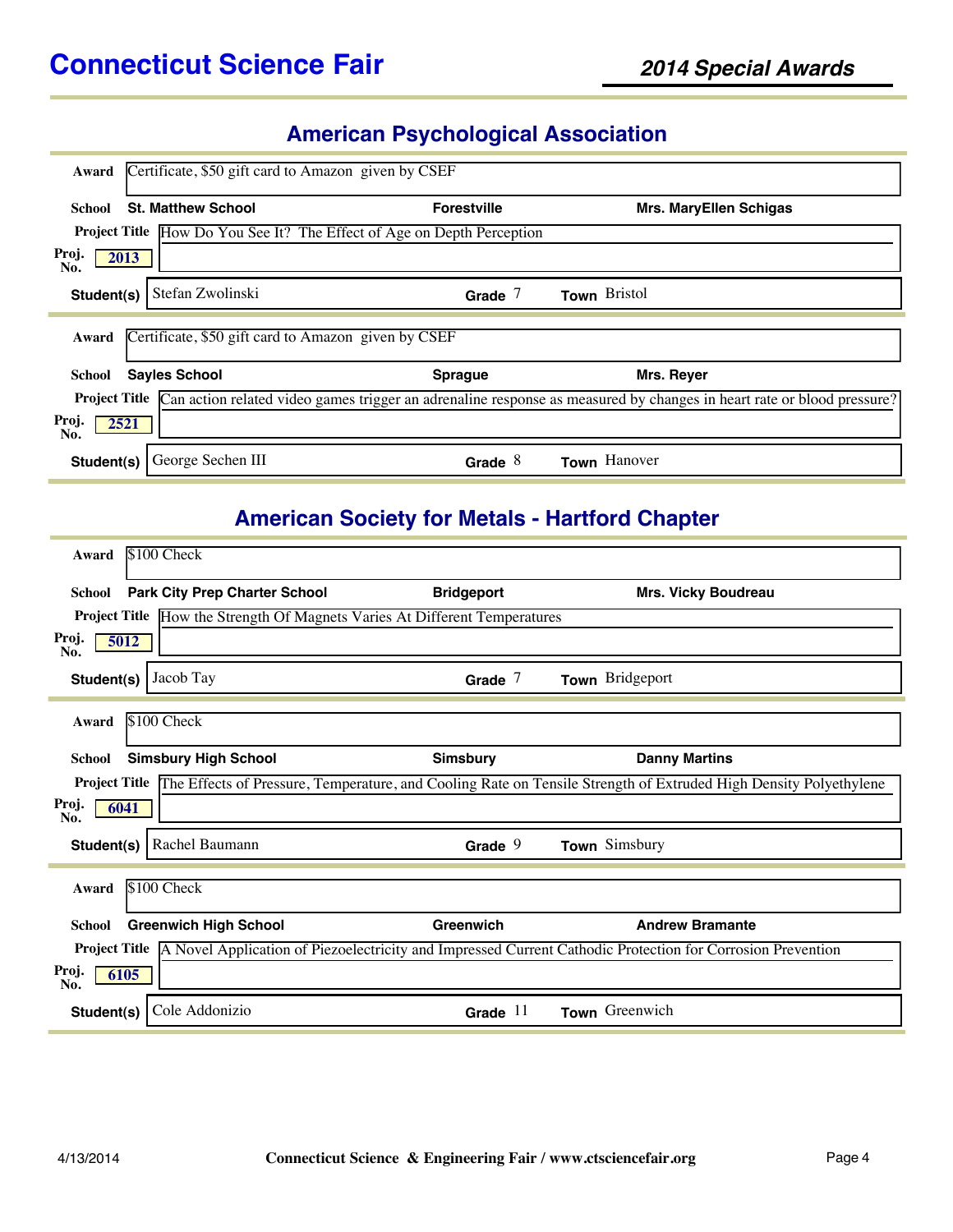#### **American Society for Quality - Thames Valley Section**

| $$250$ Cash<br>Award                 |                      |                              |
|--------------------------------------|----------------------|------------------------------|
| School St. Timothy Middle School     | <b>West Hartford</b> | <b>Christina Simao-Breen</b> |
| <b>Project Title Bell Curve</b>      |                      |                              |
| Proj.<br>No.<br>5509                 |                      |                              |
| <b>Student(s)</b> $\vert$ Devon Lane | Grade $8$            | <b>Town</b> Widsor Locks     |

### **American Society of Safety Engineers, CT Valley Chapter**

| Award                | \$100 grade 7-8 project                                                              |                |                      |
|----------------------|--------------------------------------------------------------------------------------|----------------|----------------------|
| School               | <b>St. Gabriel School</b>                                                            | <b>Milford</b> | <b>John Campbell</b> |
| <b>Project Title</b> | The Microwave Mistake                                                                |                |                      |
| Proj.<br>No.<br>2514 |                                                                                      |                |                      |
| Student(s)           | Michael LoCicero                                                                     | Grade $8$      | Town Milford         |
| Award                | \$100 grade 7-8 project                                                              |                |                      |
| School               | <b>Hamden Middle School</b>                                                          | Hamden         | Mrs. Delucia         |
| <b>Project Title</b> | Your Head, Your Helmet                                                               |                |                      |
| Proj.<br>2527<br>No. |                                                                                      |                |                      |
| Student(s)           | Jack Gethings                                                                        | Grade $8$      | Town Hamden          |
| Award                | \$100 grade 7-8 project                                                              |                |                      |
|                      |                                                                                      |                |                      |
| <b>School</b>        | <b>Southern Connecticut Hebrew Academy</b>                                           | Orange         | <b>Karen Howell</b>  |
| <b>Project Title</b> | Analysis of Prevention and delay of ignition and burn times of synthetic fingernails |                |                      |
| Proj.<br>4020<br>No. |                                                                                      |                |                      |
| Student(s)           | Miriam Kantor                                                                        | Grade $7$      | Town Westport        |
|                      | Chana Katz                                                                           | Grade $7$      | Town New Haven       |
| Award                | \$150 grade 9-12 project                                                             |                |                      |
| <b>School</b>        | <b>Danbury High School</b>                                                           | <b>Danbury</b> | Mr. John LaRosa      |
| <b>Project Title</b> |                                                                                      |                |                      |
|                      | Biological Control of the Invasive Eurasian Watermilfoil Using Aquatic Weevils       |                |                      |
| Proj.<br>3098<br>No. |                                                                                      |                |                      |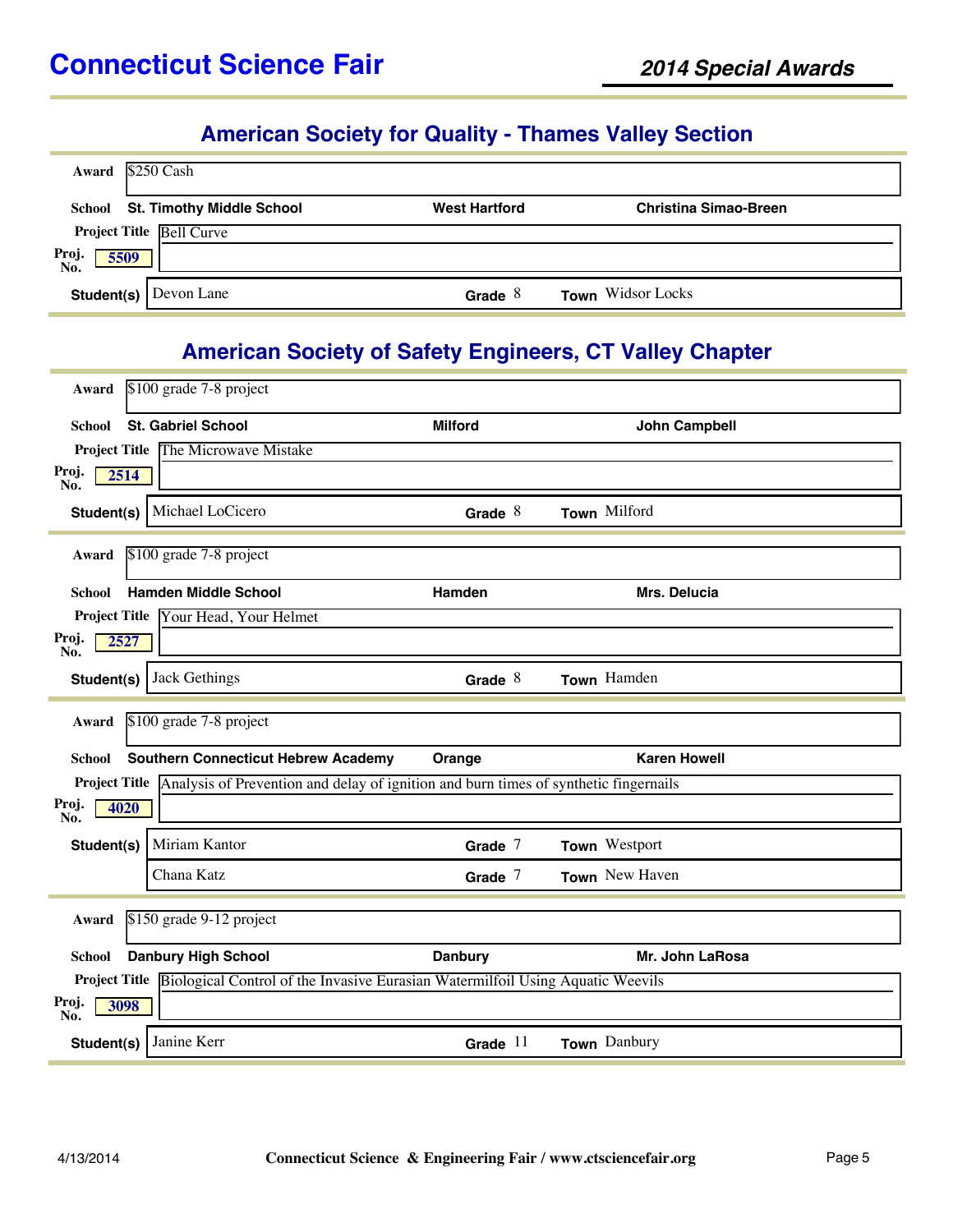| Award                | \$150 grade 9-12 project                           |                          |                                                                                                            |
|----------------------|----------------------------------------------------|--------------------------|------------------------------------------------------------------------------------------------------------|
|                      |                                                    |                          |                                                                                                            |
| School               | <b>Sacred Heart Academy</b>                        | Hamden                   | Dr. Sibani Sengupta                                                                                        |
| <b>Project Title</b> |                                                    |                          | Investgating the Phytoremediation of Lead: The Type of Plant Species Versus the Rate of Lead Extraction in |
| Proj.<br>No.         | Hydroponic Media<br>3137                           |                          |                                                                                                            |
| Student(s)           | Elizabeth LoPreiato                                | Grade $9$                | Town New Britain                                                                                           |
| Award                | $$150$ grade 9-12 project                          |                          |                                                                                                            |
| School               | <b>Fishers Island School</b>                       | <b>Fishers Island NY</b> | <b>Carol Giles</b>                                                                                         |
|                      | <b>Project Title</b> Keep your hands on the handle |                          |                                                                                                            |
| Proj.<br>6047<br>No. |                                                    |                          |                                                                                                            |
| Student(s)           | Hannah Peabody                                     | Grade $11$               | <b>Town</b> Fishers Island                                                                                 |

# **Arthur Mensing Award**

|                      | Award \$1000 cash award for excellence in the physical sciences |            |                                                                                                                               |  |
|----------------------|-----------------------------------------------------------------|------------|-------------------------------------------------------------------------------------------------------------------------------|--|
| School               | <b>Greenwich High School</b>                                    | Greenwich  | <b>Andrew Bramante</b>                                                                                                        |  |
| Proj.<br>No.<br>6101 | <b>Electronic Devices</b>                                       |            | <b>Project Title</b> A Filamentous Organic Solar Cell Based Piezoelectric Architecture for Powering Commercial and Biological |  |
|                      | Student(s)   Maxmillian Minichetti                              | Grade $11$ | Town Greenwich                                                                                                                |  |

### **ASM Materials Education Foundation**

| Certificate $\&$ \$50 gift card to Amazon given by CSEF $\&$ medallion<br>Award |                    |                               |
|---------------------------------------------------------------------------------|--------------------|-------------------------------|
| <b>St. Matthew School</b><br>School                                             | <b>Forestville</b> | <b>Mrs. MaryEllen Schigas</b> |
| Project Title Keep the Heat                                                     |                    |                               |
| Proj.<br>5536<br>No.                                                            |                    |                               |
| Abby Aldieri<br>Student(s)                                                      | Grade $8$          | Town Bristol                  |
|                                                                                 |                    |                               |
| Certificate $\&$ \$50 ift card to Amazon given by CSEF $\&$ medallion<br>Award  |                    |                               |
| <b>Fields Memorial School</b><br>School                                         | <b>Bozrah</b>      | <b>Evelyn Brown</b>           |
| The Search for the Most Effective Ice Melt<br><b>Project Title</b>              |                    |                               |
| Proj.<br>5045<br>No.                                                            |                    |                               |
| Rebecca Ramthun<br>Student(s)                                                   | Grade $7$          | Town Bozrah                   |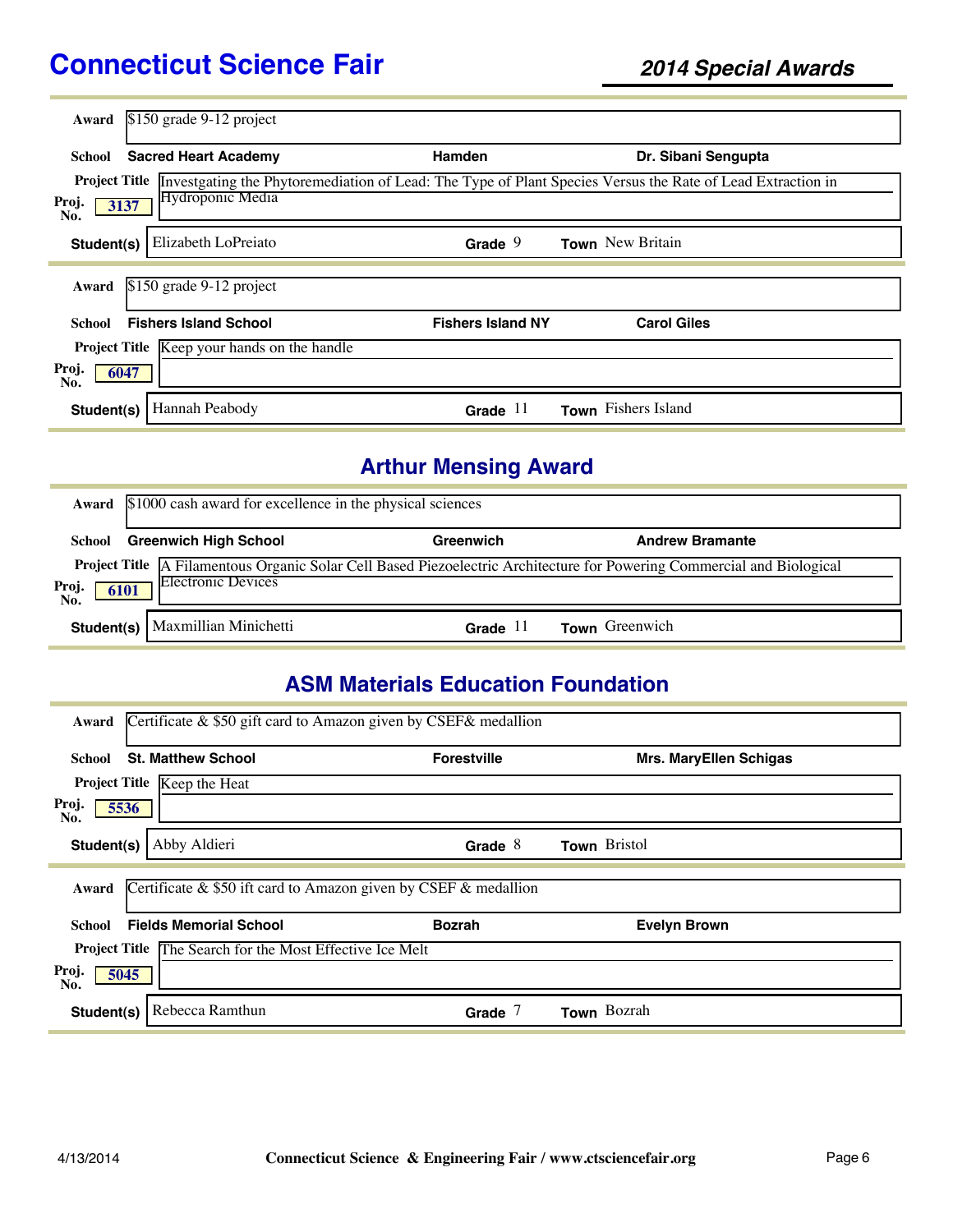### **Association for Women Geoscientists**

| Award                | Certificate $\&$ \$50 gift card to Amazon given by CSEF |                 |                                                                                                                            |
|----------------------|---------------------------------------------------------|-----------------|----------------------------------------------------------------------------------------------------------------------------|
| School               | <b>St. Rose of Lima School</b>                          | <b>Newtown</b>  | Mrs. Jen Reilly                                                                                                            |
|                      |                                                         |                 | Project Title The Investigation Of The Presence Of Plastic Microscopic Fibers In Effluent Sewage Water And The Long Island |
| Proj.<br>5011<br>No. | Sound                                                   |                 |                                                                                                                            |
| Student(s)           | Catherine Herrick                                       | Grade $7$       | Town Sandy Hook                                                                                                            |
| Award                | Certificate $\&$ \$50 girt card to Amazon given by CSEF |                 |                                                                                                                            |
| School               | <b>Rippowam Middle School</b>                           | <b>Stamford</b> | <b>Mark Goldsmith</b>                                                                                                      |
|                      | Project Title Hypoallergenic Lawn Care Device           |                 |                                                                                                                            |
| Proj.<br>5563<br>No. |                                                         |                 |                                                                                                                            |
| Student(s)           | Kiran Jagtiani                                          | Grade $8$       | Town Stamford                                                                                                              |

# **Astronomical Society of Greater Hartford**

| Award                                                                                                                            | Senior Project-\$100, subscription to Sky and Telescope magazine and ASGH meeting invitation -2nd place                    |                        |  |  |  |
|----------------------------------------------------------------------------------------------------------------------------------|----------------------------------------------------------------------------------------------------------------------------|------------------------|--|--|--|
| <b>Staples High School</b><br>School                                                                                             | Westport                                                                                                                   | <b>Nicholas Morgan</b> |  |  |  |
|                                                                                                                                  | <b>Project Title</b> A Probe of the Phase Space of Celestial N-body Systems and Its Implications for Extraterrestrial Life |                        |  |  |  |
| Proj.<br>6042<br>No.                                                                                                             |                                                                                                                            |                        |  |  |  |
| Zach Effman<br>Student(s)                                                                                                        | Grade $11$                                                                                                                 | Town Westport          |  |  |  |
|                                                                                                                                  |                                                                                                                            |                        |  |  |  |
| Award                                                                                                                            | Senior Project-\$150, subscription to Sky and Telescope magazine and ASGH meeting invitation -1st place                    |                        |  |  |  |
| <b>Ridgefield High School</b><br>School                                                                                          | Ridgefield                                                                                                                 | <b>Michael Yagid</b>   |  |  |  |
| <b>Project Title</b> Partitioning gamma-ray sources in Fermi Large Area Telescope observations for spatial and spectral analysis |                                                                                                                            |                        |  |  |  |
| Proj.<br>6066<br>No.                                                                                                             |                                                                                                                            |                        |  |  |  |
| Isabelle Goldstein<br>Student(s)                                                                                                 | Grade $12$                                                                                                                 | Town Ridgefield        |  |  |  |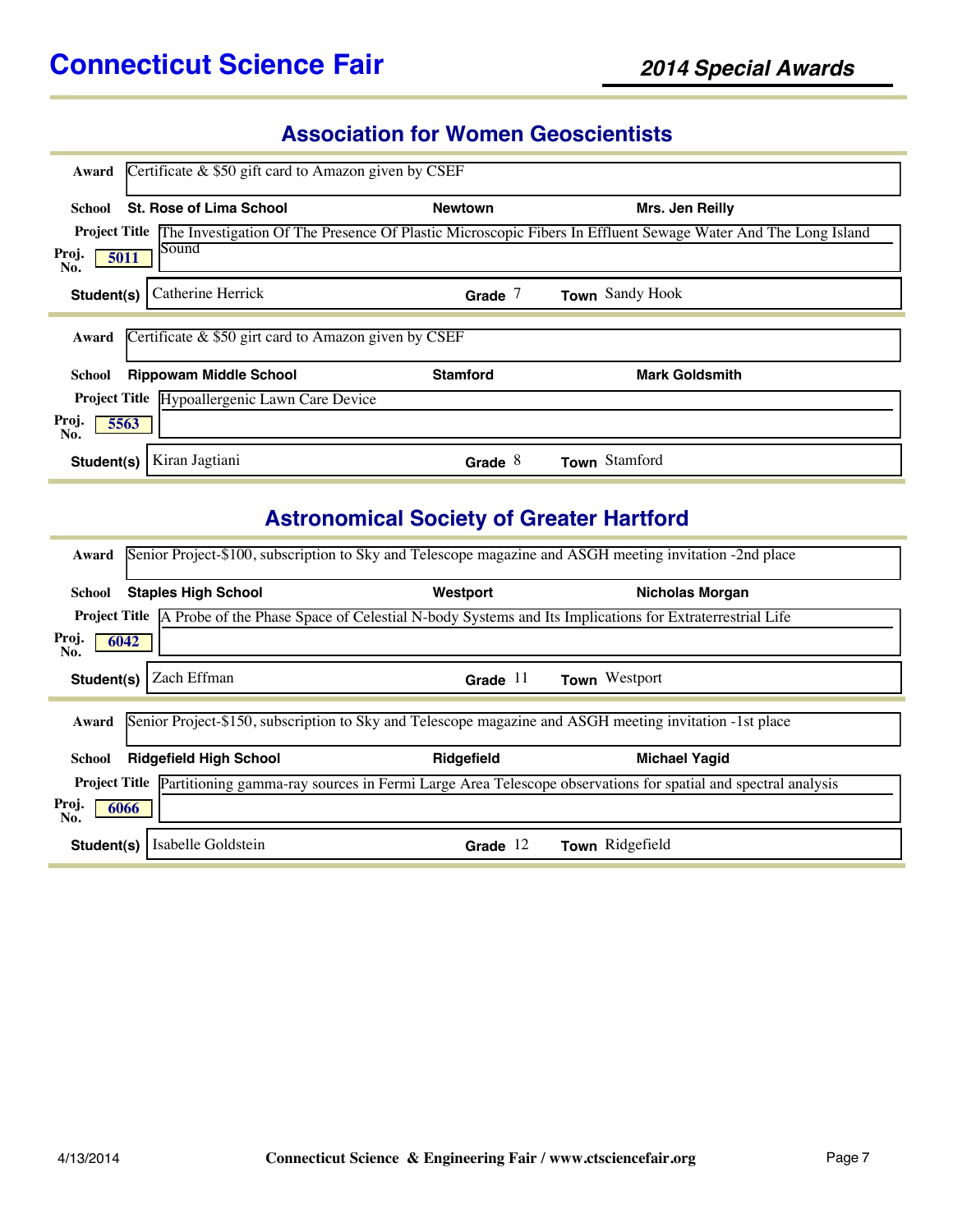#### **Banning Family Life Science Award**

| Award                | For excellence in invasive species research, \$100 cash                                             |                |                     |  |  |
|----------------------|-----------------------------------------------------------------------------------------------------|----------------|---------------------|--|--|
| School               | <b>Danbury High School</b>                                                                          | <b>Danbury</b> | Mr. John LaRosa     |  |  |
|                      | <b>Project Title Biological Control of the Invasive Eurasian Watermilfoil Using Aquatic Weevils</b> |                |                     |  |  |
| Proj.<br>No.<br>3098 |                                                                                                     |                |                     |  |  |
| Student(s)           | Janine Kerr                                                                                         | Grade $11$     | <b>Town</b> Danbury |  |  |

### **Barker Mohandas Award for Transportation Research**

| Award                | \$200 Cash & Plaque for Excellence in Transportation Related Research                                          |            |                |  |  |
|----------------------|----------------------------------------------------------------------------------------------------------------|------------|----------------|--|--|
| School               | <b>Brunswick School</b>                                                                                        | Greenwich  | Dana Montanez  |  |  |
|                      | Project Title Comparative Efficiencies of Magnetically Levitating Train Systems in and out of a Vacuum Chamber |            |                |  |  |
| Proj.<br>6508<br>No. |                                                                                                                |            |                |  |  |
| Student(s)           | Angus Fraser                                                                                                   | Grade $10$ | Town Darien    |  |  |
|                      | David Ruf                                                                                                      | Grade $11$ | Town Greenwich |  |  |

#### **Biophysical Society**

|                     | <b>Award</b> Biophysics Award-\$100                                                        |            |                    |  |
|---------------------|--------------------------------------------------------------------------------------------|------------|--------------------|--|
|                     | School Hamden High School                                                                  | Hamden     | Sonia Beloin       |  |
|                     | Project Title Primary Cilia Vesicle Secretion and Resorption Facilitate Cell Communication |            |                    |  |
| Proj<br>No.<br>3082 |                                                                                            |            |                    |  |
|                     | <b>Student(s)</b> Ank Agarwal                                                              | Grade $11$ | <b>Town</b> Hamden |  |

#### **Bob Harris Fix It Award**

|                     | Award \$100 and Certificate for ingenuity in using material and tools |                 |                       |  |  |
|---------------------|-----------------------------------------------------------------------|-----------------|-----------------------|--|--|
| School              | <b>Rippowam Middle School</b>                                         | <b>Stamford</b> | <b>Mark Goldsmith</b> |  |  |
|                     | Project Title Hypoallergenic Lawn Care Device                         |                 |                       |  |  |
| Proj<br>No.<br>5563 |                                                                       |                 |                       |  |  |
| Student(s)          | Kiran Jagtiani                                                        | Grade $8$       | Town Stamford         |  |  |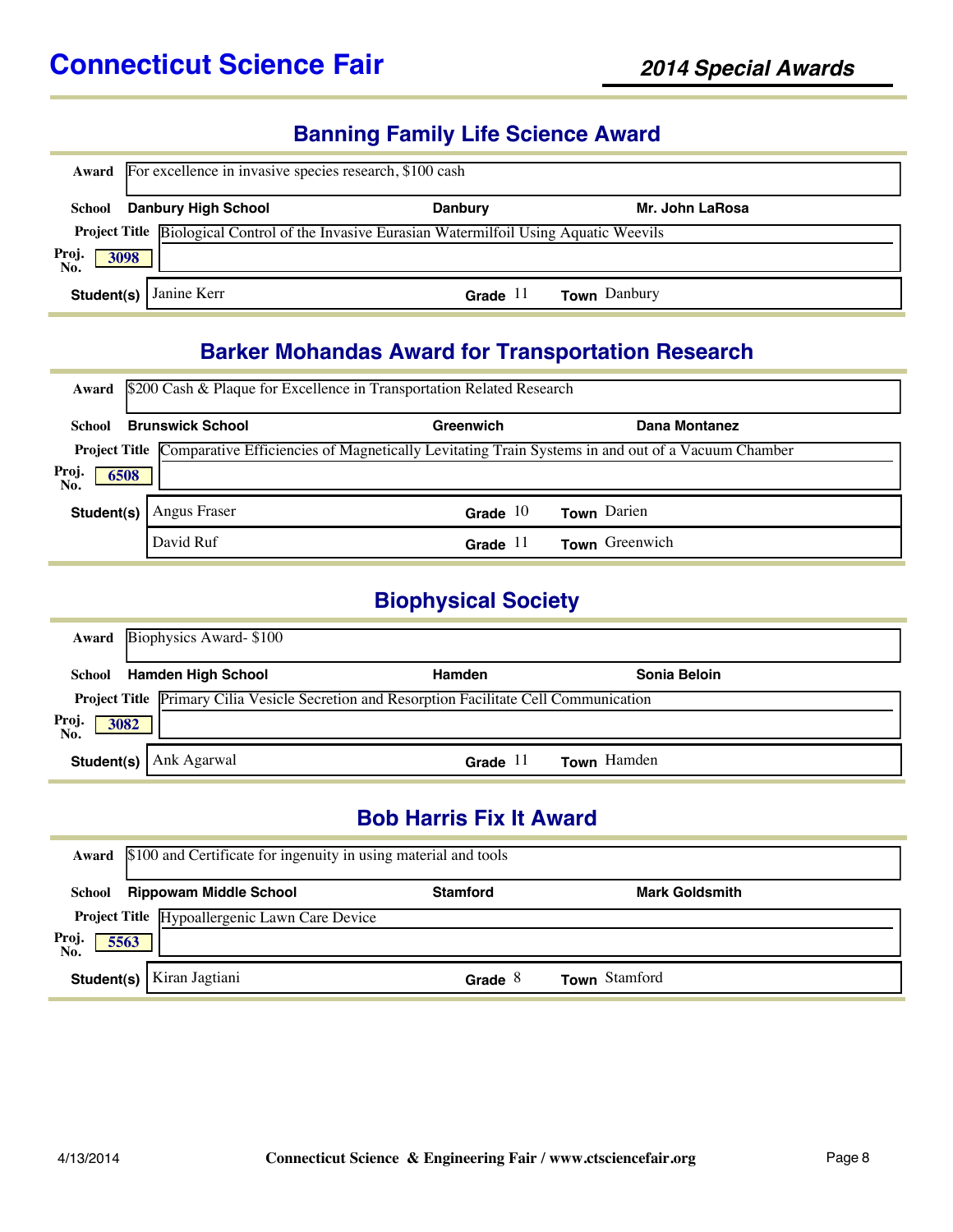### **Cell Analysis and Modeling Award - Center for Cell Analysis and Modeling at**

| Award                                      | \$100 monetary prize- and Tour of the Cell and Genome Sciences Institute at UCONN Health Center        |                                                                                                               |  |  |  |  |
|--------------------------------------------|--------------------------------------------------------------------------------------------------------|---------------------------------------------------------------------------------------------------------------|--|--|--|--|
| <b>Greens Farms Academy</b><br>School      | <b>Greens Farms</b>                                                                                    | <b>Mathieu Freeman</b>                                                                                        |  |  |  |  |
|                                            | <b>Project Title Differentially Expressed Genes in the Adipose Layer of Skin in Psoriatic Patients</b> |                                                                                                               |  |  |  |  |
| Proj.<br>3044<br>No.                       |                                                                                                        |                                                                                                               |  |  |  |  |
| Ethan Petno<br>Student(s)                  | Grade $11$                                                                                             | Town New Canaan                                                                                               |  |  |  |  |
| Award                                      | \$100 monetary prize- and Tour of the Cell and Genome Sciences Institute at UCONN Health Center        |                                                                                                               |  |  |  |  |
| <b>Staples High School</b><br>School       | Westport                                                                                               | <b>Michele Morse</b>                                                                                          |  |  |  |  |
| <b>Project Title</b>                       |                                                                                                        | FRET based intercellular ATP imaging for testing of BCL-xL as a mitochondrial efficiency enhancer during Long |  |  |  |  |
| Term Potentiation.<br>Proj.<br>3114<br>No. |                                                                                                        |                                                                                                               |  |  |  |  |
| Connor Weiss<br>Student(s)                 | Grade $12$                                                                                             | <b>Town</b> Westport                                                                                          |  |  |  |  |

### **Coherent, Inc. Richard Hart Award for Excellence in Photonics**

|                      | Award \$300 cash, plaque, invitation to lunch and tour Coherent factory      |                  |                       |  |  |
|----------------------|------------------------------------------------------------------------------|------------------|-----------------------|--|--|
|                      | <b>School</b> Fairfield College Preparatory School                           | <b>Fairfield</b> | <b>Anthony Canuel</b> |  |  |
|                      | <b>Project Title</b> An Inquiry Into The Use of Graphene as a Superconductor |                  |                       |  |  |
| Proj.<br>6079<br>No. |                                                                              |                  |                       |  |  |
|                      | <b>Student(s)</b> Nicholas Siveyer                                           | Grade $11$       | <b>Town</b> Monroe    |  |  |

#### **Connecticut Academy of Audiology**

| \$150 Cash Award High School- For Excellence in Audiology and Acoustics<br>Award |                                                                                     |               |                     |  |  |  |
|----------------------------------------------------------------------------------|-------------------------------------------------------------------------------------|---------------|---------------------|--|--|--|
| School                                                                           | Southern CT Invitational Sci & Eng Fair                                             | Redding       | <b>Deborah Day</b>  |  |  |  |
|                                                                                  | Project Title Does Musical Training Affect Multi-Channel Sensory Integration?       |               |                     |  |  |  |
| Proj.<br>3514<br>No.                                                             |                                                                                     |               |                     |  |  |  |
| Student(s)                                                                       | Yiran Zhang                                                                         | Grade $10$    | Town Orange         |  |  |  |
|                                                                                  | Eli Silvert                                                                         | Grade $10$    | Town Woodbridge     |  |  |  |
| Award                                                                            | \$150 Cash Award Middle School- For Excellence in Audiology and Acoustics           |               |                     |  |  |  |
| School                                                                           | <b>Fields Memorial School</b>                                                       | <b>Bozrah</b> | <b>Evelyn Brown</b> |  |  |  |
|                                                                                  | <b>Project Title</b> Mathematical Patterns Found in Selected Classical Compositions |               |                     |  |  |  |
| Proj.<br>5031<br>No.                                                             |                                                                                     |               |                     |  |  |  |
| Student(s)                                                                       | Genevieve Buckridge                                                                 | Grade $7$     | Town Bozrah         |  |  |  |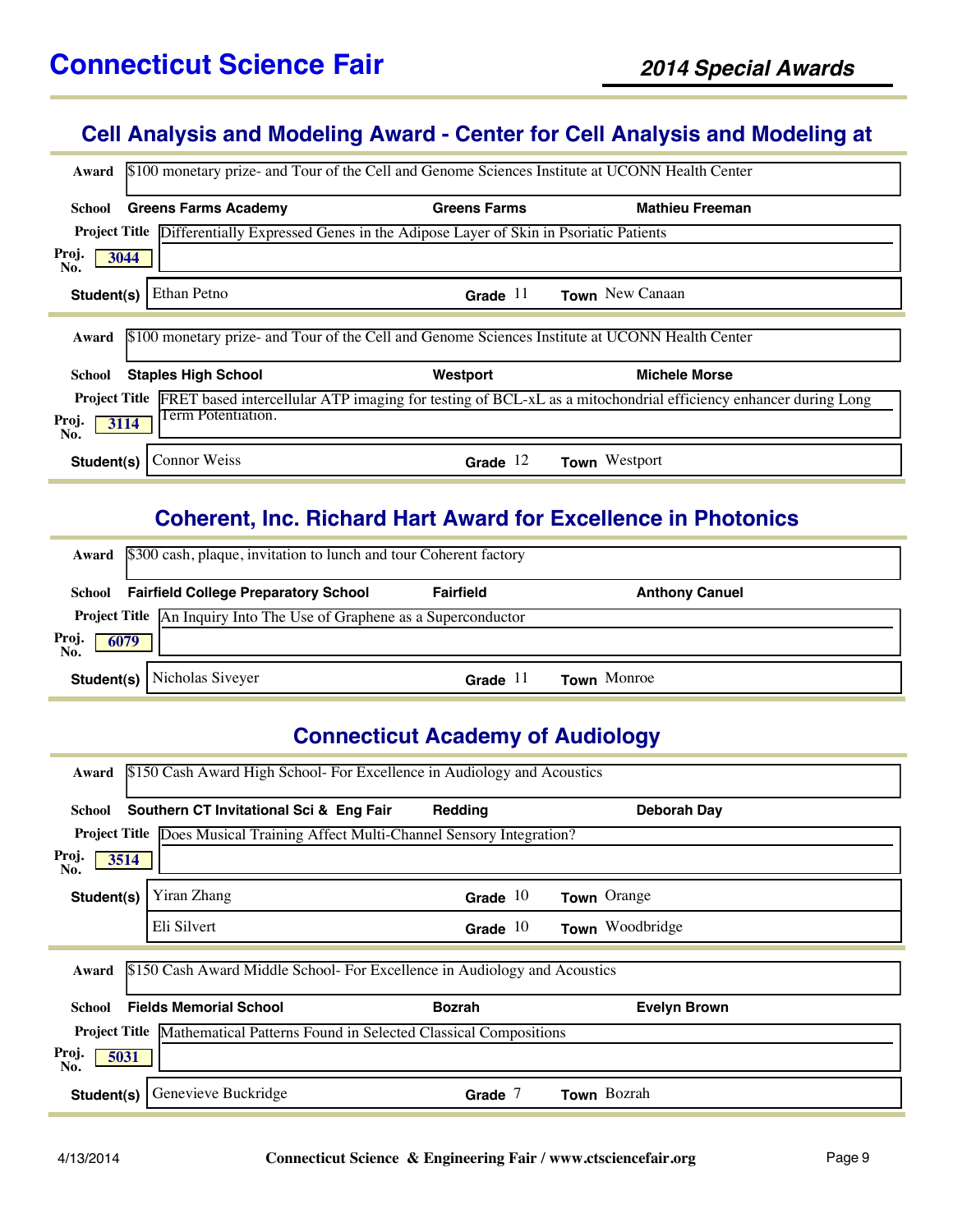### **Connecticut Architecture Foundation**

| Award                | \$200 Gift Certificate to Barnes and Nobles                                |                 |                                                                                                                                 |
|----------------------|----------------------------------------------------------------------------|-----------------|---------------------------------------------------------------------------------------------------------------------------------|
| School               | <b>Sacred Heart Academy</b>                                                | Hamden          | Dr. Sibani Sengupta                                                                                                             |
|                      |                                                                            |                 | Project Title <i>Investgating</i> the Phytoremediation of Lead: The Type of Plant Species Versus the Rate of Lead Extraction in |
| Proj.<br>3137<br>No. | <b>Hydroponic Media</b>                                                    |                 |                                                                                                                                 |
| Student(s)           | Elizabeth LoPreiato                                                        | Grade $9$       | Town New Britain                                                                                                                |
| Award                | \$200 Gift Certificate to Barnes and Nobles                                |                 |                                                                                                                                 |
| School               | <b>Suffield High School</b>                                                | <b>Suffield</b> | <b>Mr. Charkiewicz</b>                                                                                                          |
| <b>Project Title</b> | The application of magnetic levitation technology on elevator construction |                 |                                                                                                                                 |
| Proj.<br>6083<br>No. |                                                                            |                 |                                                                                                                                 |
| Student(s)           | Lukas Baker                                                                | Grade $10$      | Town Suffield                                                                                                                   |

### **Connecticut Association for the Gifted**

| Award                | Leonardo Davinci 7-8 Grade \$50 Gift Certificate                             |               |                     |  |  |
|----------------------|------------------------------------------------------------------------------|---------------|---------------------|--|--|
| School               | <b>Fields Memorial School</b>                                                | <b>Bozrah</b> | <b>Evelyn Brown</b> |  |  |
|                      | Project Title Mathematical Patterns Found in Selected Classical Compositions |               |                     |  |  |
| Proj.<br>No.<br>5031 |                                                                              |               |                     |  |  |
| Student(s)           | Genevieve Buckridge                                                          | Grade         | <b>Town</b> Bozrah  |  |  |

#### **Connecticut Association of Physics Teachers**

|                     | Award \$100 Senior project   |                                                                                                                      |                        |
|---------------------|------------------------------|----------------------------------------------------------------------------------------------------------------------|------------------------|
| School              | <b>Greenwich High School</b> | Greenwich                                                                                                            | <b>Andrew Bramante</b> |
|                     |                              | <b>Project Title Creation of Tidal Power from Infiltrating Coastal Ground Water via a</b> Novel Tidal Barrage System |                        |
| Proj<br>No.<br>6074 |                              |                                                                                                                      |                        |
| Student(s)          | <b>Ethan Novek</b>           | Grade $9$                                                                                                            | Town Greenwich         |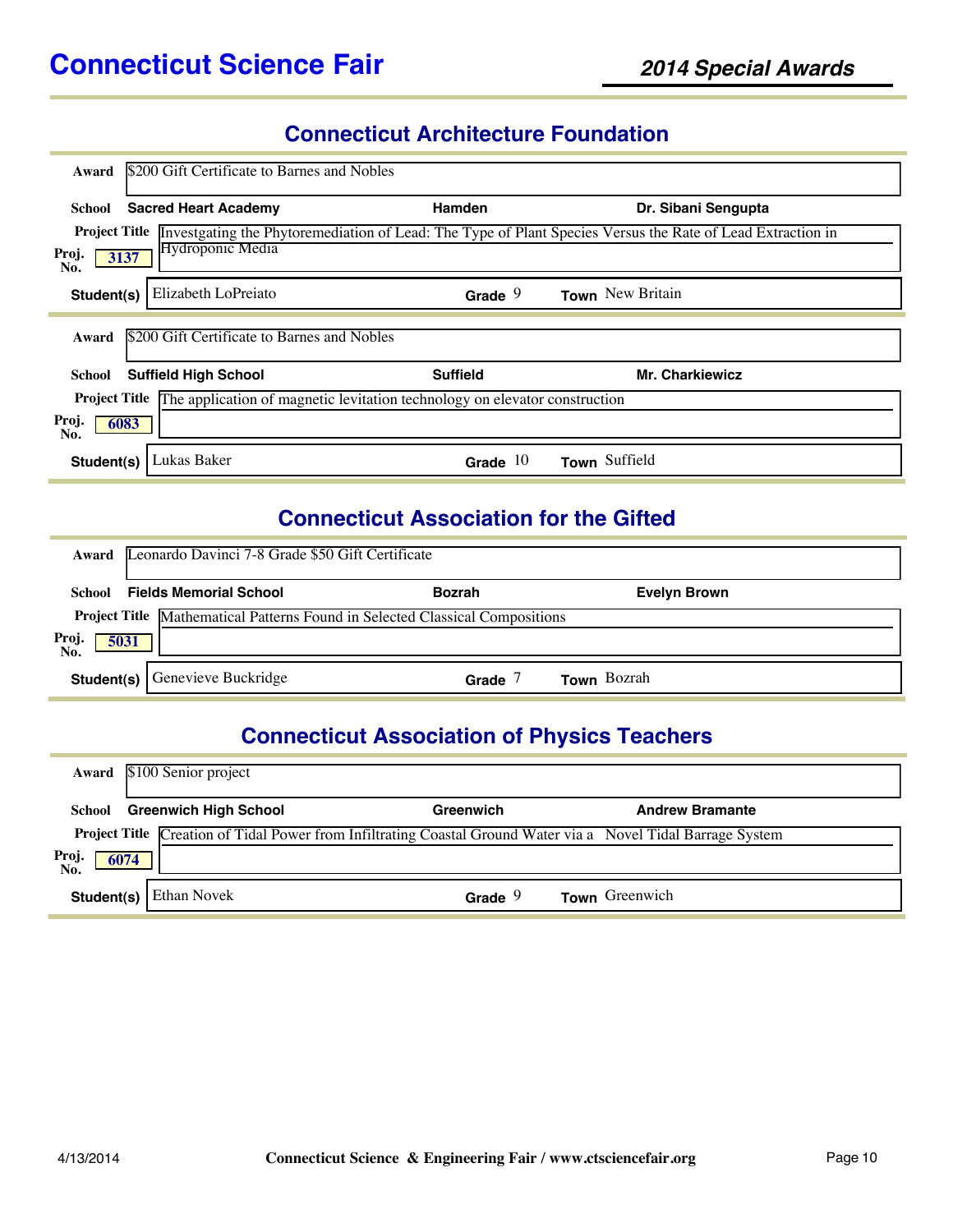#### **Connecticut College-Physics, Astronomy, & Geophysics Dept.**

| Award                                | \$150 and certificate, Junior Physics & teeshirt |                   |                                                                                                                 |  |
|--------------------------------------|--------------------------------------------------|-------------------|-----------------------------------------------------------------------------------------------------------------|--|
| <b>School</b>                        | <b>Multicultural Magnet School</b>               | <b>Bridgeport</b> | Mr. Walter Mayorga                                                                                              |  |
| <b>Project Title</b>                 | <b>Electrostatic Generator</b>                   |                   |                                                                                                                 |  |
| Proj.<br>5550<br>No.                 |                                                  |                   |                                                                                                                 |  |
| Student(s)                           | Sarah Hernandez                                  | Grade $8$         | Town Bridgeport                                                                                                 |  |
| Award                                | \$150 and certificate, Senior Physics & teeshirt |                   |                                                                                                                 |  |
| <b>Shelton High School</b><br>School |                                                  | <b>Shelton</b>    | <b>Mrs. Clark</b>                                                                                               |  |
| <b>Project Title</b>                 |                                                  |                   | Development of a Simulation Model for the Solution of Einstein's General Relativity and Quantum Mechanics Based |  |
| Proj.<br>6043<br>No.                 | on Causal Dynamical Triangulation                |                   |                                                                                                                 |  |
| Student(s)                           | Rigel Mahmood                                    | Grade             | Town Shelton                                                                                                    |  |

### **Connecticut Invention Convention**

| Award                | \$50 gift certificate & invitation to present at CT Invention Convention as "CIC Next Step Inventors" |                 |                       |  |  |
|----------------------|-------------------------------------------------------------------------------------------------------|-----------------|-----------------------|--|--|
| School               | <b>Talcott Mountain Academy</b>                                                                       | Avon            | Mr. Meredith          |  |  |
| <b>Project Title</b> | The Efficiency and Durability of Piezoelectric Generators                                             |                 |                       |  |  |
| Proj.<br>5507<br>No. |                                                                                                       |                 |                       |  |  |
| Student(s)           | Humza Zaidi                                                                                           | Grade $8$       | Town Avon             |  |  |
| Award                | \$50 gift certificate & invitation to present at CT Invention Convention as "CIC Next Step Inventors" |                 |                       |  |  |
| <b>School</b>        | <b>Canton Middle School</b>                                                                           | Canton          | Mrs. Adams            |  |  |
|                      | <b>Project Title Graphene Enhanced Piezoelectric Generator for Environmental Energy Conservation</b>  |                 |                       |  |  |
| Proj.<br>5561<br>No. |                                                                                                       |                 |                       |  |  |
| Student(s)           | Gabriel Mesa                                                                                          | Grade $8$       | Town Canton           |  |  |
| Award                | \$50 gift certificate & invitation to present at CT Invention Convention as "CIC Next Step Inventors" |                 |                       |  |  |
| School               | <b>Rippowam Middle School</b>                                                                         | <b>Stamford</b> | <b>Mark Goldsmith</b> |  |  |
|                      | Project Title Hypoallergenic Lawn Care Device                                                         |                 |                       |  |  |
| Proj.<br>5563<br>No. |                                                                                                       |                 |                       |  |  |
| Student(s)           | Kiran Jagtiani                                                                                        | Grade $8$       | Town Stamford         |  |  |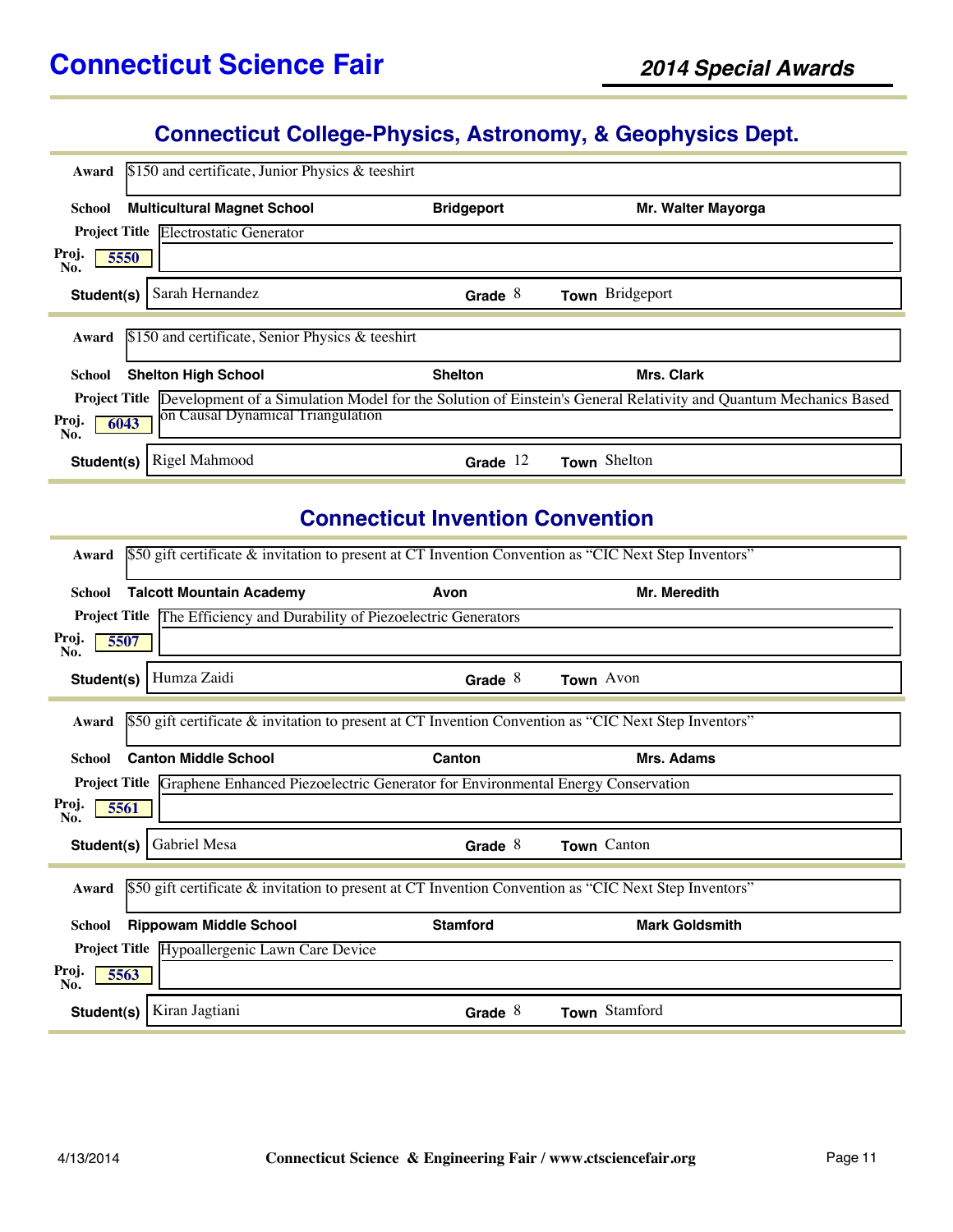| Award                |                                   | \$50 gift certificate & invitation to present at CT Invention Convention as "CIC Next Step Inventors" |                                                                                                                               |
|----------------------|-----------------------------------|-------------------------------------------------------------------------------------------------------|-------------------------------------------------------------------------------------------------------------------------------|
|                      |                                   |                                                                                                       |                                                                                                                               |
| School               | <b>Greenwich High School</b>      | Greenwich                                                                                             | <b>Andrew Bramante</b>                                                                                                        |
| <b>Project Title</b> |                                   |                                                                                                       | Design of a Novel Photo-Sensitized Carbon-based Supercapacitor for Capture and Storage of Solar Energy                        |
| Proj.<br>No.         | 6040                              |                                                                                                       |                                                                                                                               |
| Student(s)           | Peter Russell                     | Grade $11$                                                                                            | Town Riverside                                                                                                                |
|                      |                                   |                                                                                                       |                                                                                                                               |
| Award                |                                   | \$50 gift certificate & invitation to present at CT Invention Convention as "CIC Next Step Inventors" |                                                                                                                               |
| School               | <b>Greenwich High School</b>      | Greenwich                                                                                             | <b>Andrew Bramante</b>                                                                                                        |
|                      |                                   |                                                                                                       | Project Title Creation of Tidal Power from Infiltrating Coastal Ground Water via a Novel Tidal Barrage System                 |
| Proj.<br>No.         | 6074                              |                                                                                                       |                                                                                                                               |
| Student(s)           | <b>Ethan Novek</b>                | Grade $9$                                                                                             | Town Greenwich                                                                                                                |
|                      |                                   |                                                                                                       |                                                                                                                               |
| Award                |                                   | \$50 gift certificate & invitation to present at CT Invention Convention as "CIC Next Step Inventors" |                                                                                                                               |
| School               | <b>Greenwich High School</b>      | Greenwich                                                                                             | <b>Andrew Bramante</b>                                                                                                        |
|                      |                                   |                                                                                                       | <b>Project Title</b> A Filamentous Organic Solar Cell Based Piezoelectric Architecture for Powering Commercial and Biological |
| Proj.<br>No.         | <b>Electronic Devices</b><br>6101 |                                                                                                       |                                                                                                                               |
| Student(s)           | Maxmillian Minichetti             | Grade $11$                                                                                            | Town Greenwich                                                                                                                |

# **Connecticut Nurserymen's Foundation, Inc.**

| Award                                                                                            | \$200 Cash Award & paid registration to the CT Nursery and Landscape Summer Meeting |            |                                                                                                                           |  |  |
|--------------------------------------------------------------------------------------------------|-------------------------------------------------------------------------------------|------------|---------------------------------------------------------------------------------------------------------------------------|--|--|
| School                                                                                           | <b>Greenwich High School</b>                                                        | Greenwich  | <b>Andrew Bramante</b>                                                                                                    |  |  |
|                                                                                                  |                                                                                     |            | Project Title Bioengineering of Popular Peppers to Create a Disease-Resistant Hybrid with Prolonged Shelf Life, Increased |  |  |
| Proj.<br>3034<br>No.                                                                             | Biomass, and Capsaicin Content                                                      |            |                                                                                                                           |  |  |
| Student(s)                                                                                       | Andrew Lim                                                                          | Grade $10$ | Town Old Greenwich                                                                                                        |  |  |
|                                                                                                  |                                                                                     |            |                                                                                                                           |  |  |
| Award                                                                                            | \$200 Cash Award & paid registration to the CT Nursery and Landscape Summer Meeting |            |                                                                                                                           |  |  |
| School                                                                                           | <b>Convent of the Sacred Heart</b>                                                  | Greenwich  | <b>Mary Musolino</b>                                                                                                      |  |  |
| Project Title A Study of the Removal of Pollutants by Rain Gardens, a Low-Impact Drainage System |                                                                                     |            |                                                                                                                           |  |  |
| Proj.<br>6058<br>No.                                                                             |                                                                                     |            |                                                                                                                           |  |  |
| Student(s)                                                                                       | Sarah Banker                                                                        | Grade $11$ | Town Greenwich                                                                                                            |  |  |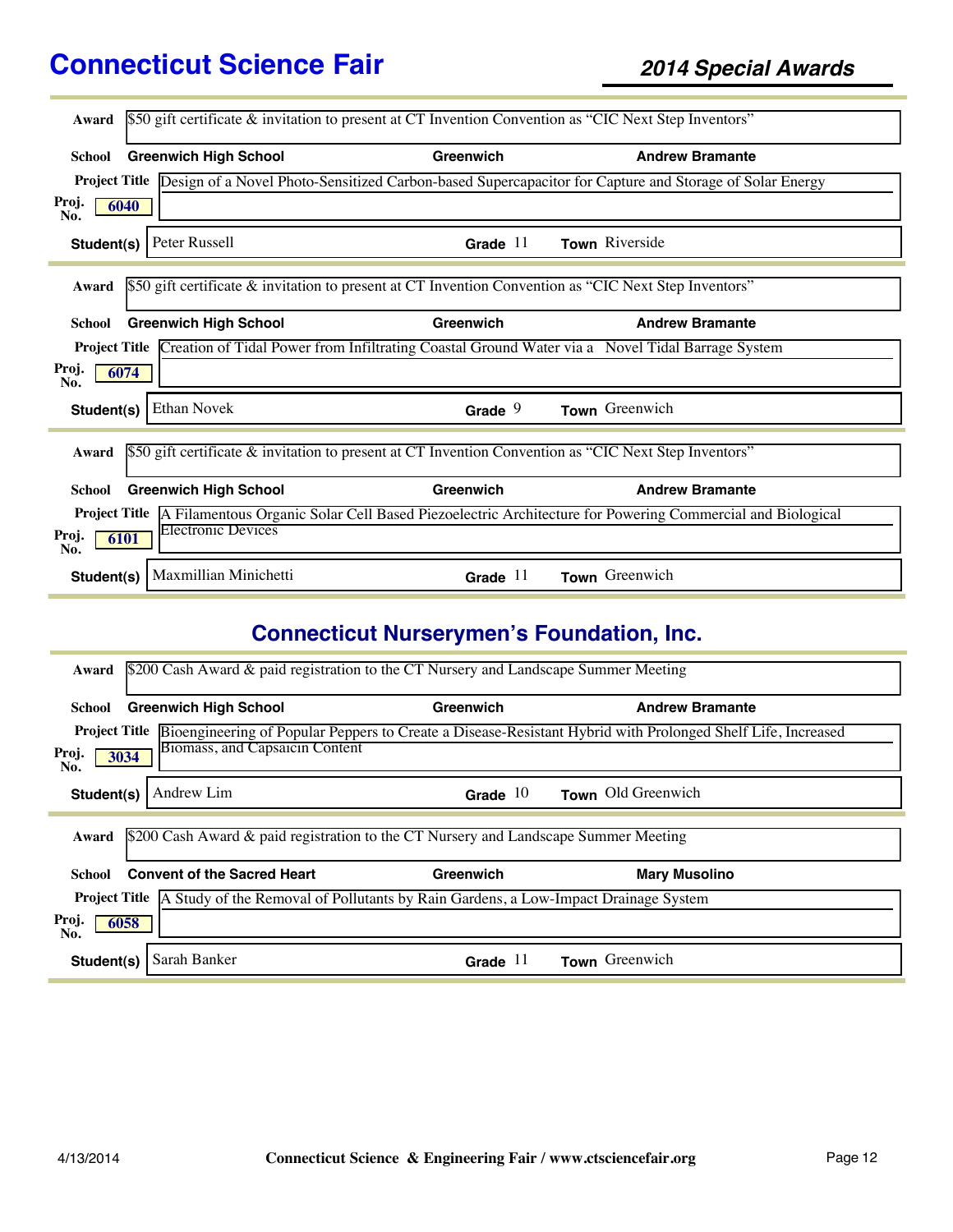# **Connecticut Science Supervisors Association**

| Award                | \$125 for a high school project                                                                     |                   |                                                                                                                   |  |  |  |
|----------------------|-----------------------------------------------------------------------------------------------------|-------------------|-------------------------------------------------------------------------------------------------------------------|--|--|--|
| School               | <b>East Catholic High School</b>                                                                    | <b>Manchester</b> | <b>Paul Oei</b>                                                                                                   |  |  |  |
| <b>Project Title</b> |                                                                                                     |                   | Investigating the Efficacy of Bioluminescent Mushroom Panellus Stipticus as a Biosensor to Detect the Toxicity of |  |  |  |
| Proj.<br>3087<br>No. | <b>Water Contaminants</b>                                                                           |                   |                                                                                                                   |  |  |  |
| Student(s)           | Bridget Oei                                                                                         | Grade $12$        | Town Hebron                                                                                                       |  |  |  |
| Award                | \$125 for a middle school project                                                                   |                   |                                                                                                                   |  |  |  |
| School               | <b>Southern Connecticut Hebrew Academy</b>                                                          | Orange            | <b>Mrs. Howell</b>                                                                                                |  |  |  |
| <b>Project Title</b> | Analysis of different wood's resistance and how to prevent or delay the decay with natural sources. |                   |                                                                                                                   |  |  |  |
| Proj.<br>1006<br>No. |                                                                                                     |                   |                                                                                                                   |  |  |  |
| Student(s)           | Avraham Yaffe                                                                                       | Grade $8$         | Town Guilford                                                                                                     |  |  |  |
|                      | Yaacov Hecht                                                                                        | Grade $8$         | Town Norwalk                                                                                                      |  |  |  |

### **CSF Board of Directors Award**

| Award                                                       | certificate and \$50 Amazon gift card given by CSF                            |            |                                                                                                                             |  |  |  |
|-------------------------------------------------------------|-------------------------------------------------------------------------------|------------|-----------------------------------------------------------------------------------------------------------------------------|--|--|--|
| School                                                      | <b>Madina Academy</b>                                                         | Windsor    | Iman Al-Naggar                                                                                                              |  |  |  |
| Proj.<br>4030<br>No.                                        | Lens and a Parabolic Mirror                                                   |            | Project Title Novel Methods for Water Desalination by Harnessing Solar Energy using a Solar Oven With Flat Mirrors, Fresnel |  |  |  |
| Student(s)                                                  | Nader Kasem                                                                   | Grade $8$  | Town Glastonbury                                                                                                            |  |  |  |
|                                                             | Khaleel Rahman                                                                | Grade $8$  | Town Windsor                                                                                                                |  |  |  |
|                                                             | Ayman ElSherbini                                                              | Grade $8$  | Town Windsor                                                                                                                |  |  |  |
| certificate and \$50 Amazon gift card given by CSF<br>Award |                                                                               |            |                                                                                                                             |  |  |  |
| <b>School</b>                                               | <b>Amity Regional High School</b>                                             | Woodbridge | Ms. Deborah Day                                                                                                             |  |  |  |
|                                                             | <b>Project Title</b> Studies of Phase Separation using Ferrofluids as a Model |            |                                                                                                                             |  |  |  |
| Proj.<br>6086<br>No.                                        |                                                                               |            |                                                                                                                             |  |  |  |
| Student(s)                                                  | Joseph Neumann                                                                | Grade $11$ | Woodbridge<br>Town                                                                                                          |  |  |  |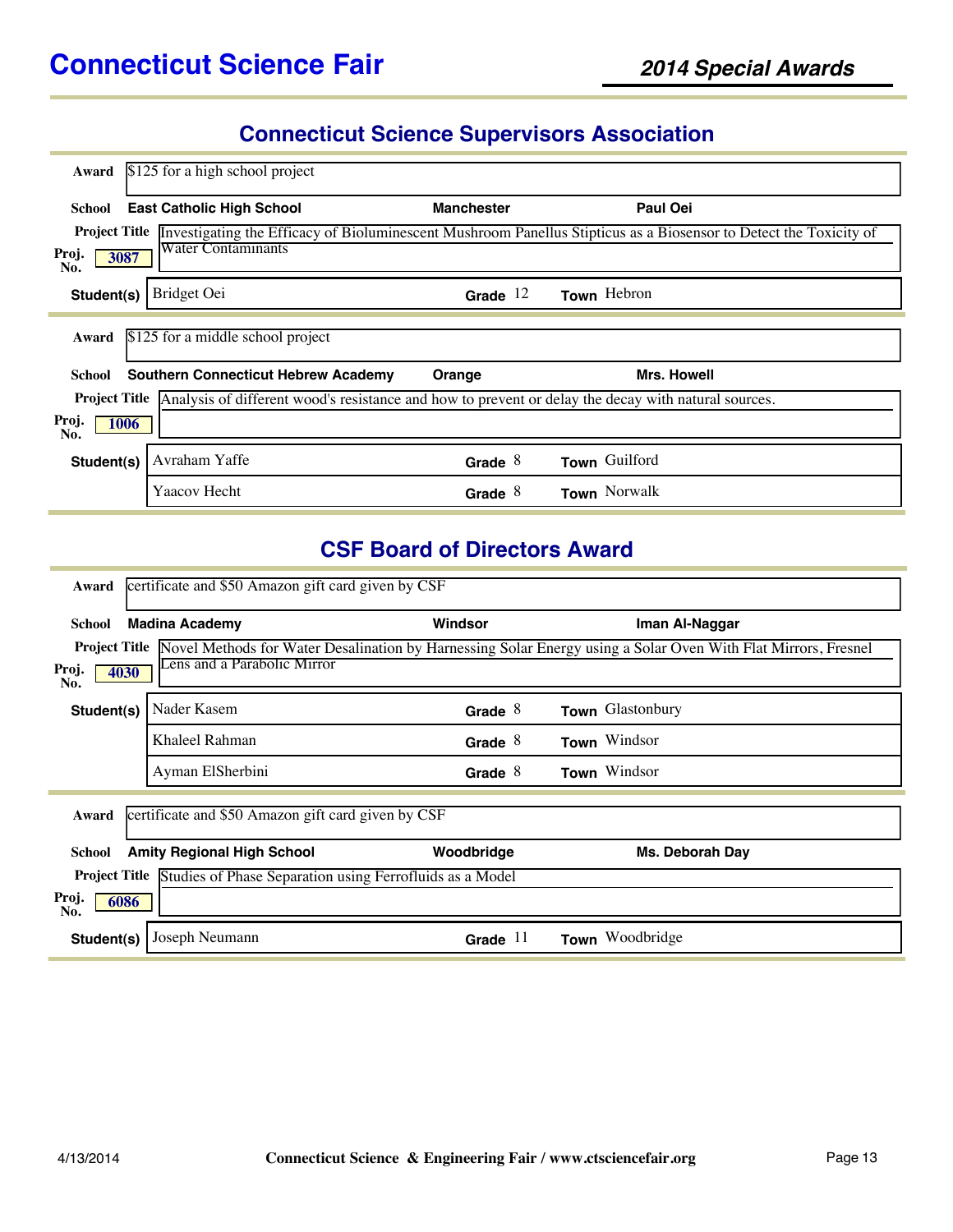# **David and Torrey Fenton Awards**

| Award                   | For creative work in the physical sciences- high school; \$200 cash   |                    |                                                                                                                      |  |  |
|-------------------------|-----------------------------------------------------------------------|--------------------|----------------------------------------------------------------------------------------------------------------------|--|--|
| School                  | <b>Greenwich High School</b>                                          | Greenwich          | <b>Andrew Bramante</b>                                                                                               |  |  |
|                         |                                                                       |                    | Project Title Design of a Novel Photo-Sensitized Carbon-based Supercapacitor for Capture and Storage of Solar Energy |  |  |
| Proj.<br>No.            | 6040                                                                  |                    |                                                                                                                      |  |  |
| Student(s)              | Peter Russell                                                         | Grade $11$         | Town Riverside                                                                                                       |  |  |
| Award                   | For creative work in the physical sciences- middle school; \$200 cash |                    |                                                                                                                      |  |  |
| School                  | <b>Multicultural Magnet School</b>                                    | <b>Bridgeport</b>  | Mr. Walter Mayorga                                                                                                   |  |  |
|                         | Project Title Electrostatic Generator                                 |                    |                                                                                                                      |  |  |
| Proj.<br>No.            | 5550                                                                  |                    |                                                                                                                      |  |  |
| Student(s)              | Sarah Hernandez                                                       | Grade $8$          | Town Bridgeport                                                                                                      |  |  |
|                         |                                                                       | <b>Demos R Us</b>  |                                                                                                                      |  |  |
| Award                   | \$150 Cash Award- Clear Execution of Research                         |                    |                                                                                                                      |  |  |
| School                  | <b>St. Thomas School</b>                                              | Southington        | <b>Pauline Pelczar</b>                                                                                               |  |  |
|                         | <b>Project Title Burn Those Calories</b>                              |                    |                                                                                                                      |  |  |
| Proj.<br>No.            | 5516                                                                  |                    |                                                                                                                      |  |  |
| Student(s)              | Anthony Shea                                                          | Grade $8$          | Town Southington                                                                                                     |  |  |
| <b>Dreams Unlimited</b> |                                                                       |                    |                                                                                                                      |  |  |
| Award                   | \$100 Cash Award + Certificate                                        |                    |                                                                                                                      |  |  |
| School                  | <b>New Milford High School</b>                                        | <b>New Milford</b> | Ms. Virginia Landgrebe                                                                                               |  |  |
|                         | Project Title The Oort Cloud: A Cometary Reservoir                    |                    |                                                                                                                      |  |  |
| Proj.<br>No.            | 6117                                                                  |                    |                                                                                                                      |  |  |
| Student(s)              | Carly KleinStern                                                      | Grade $11$         | Town New Milford                                                                                                     |  |  |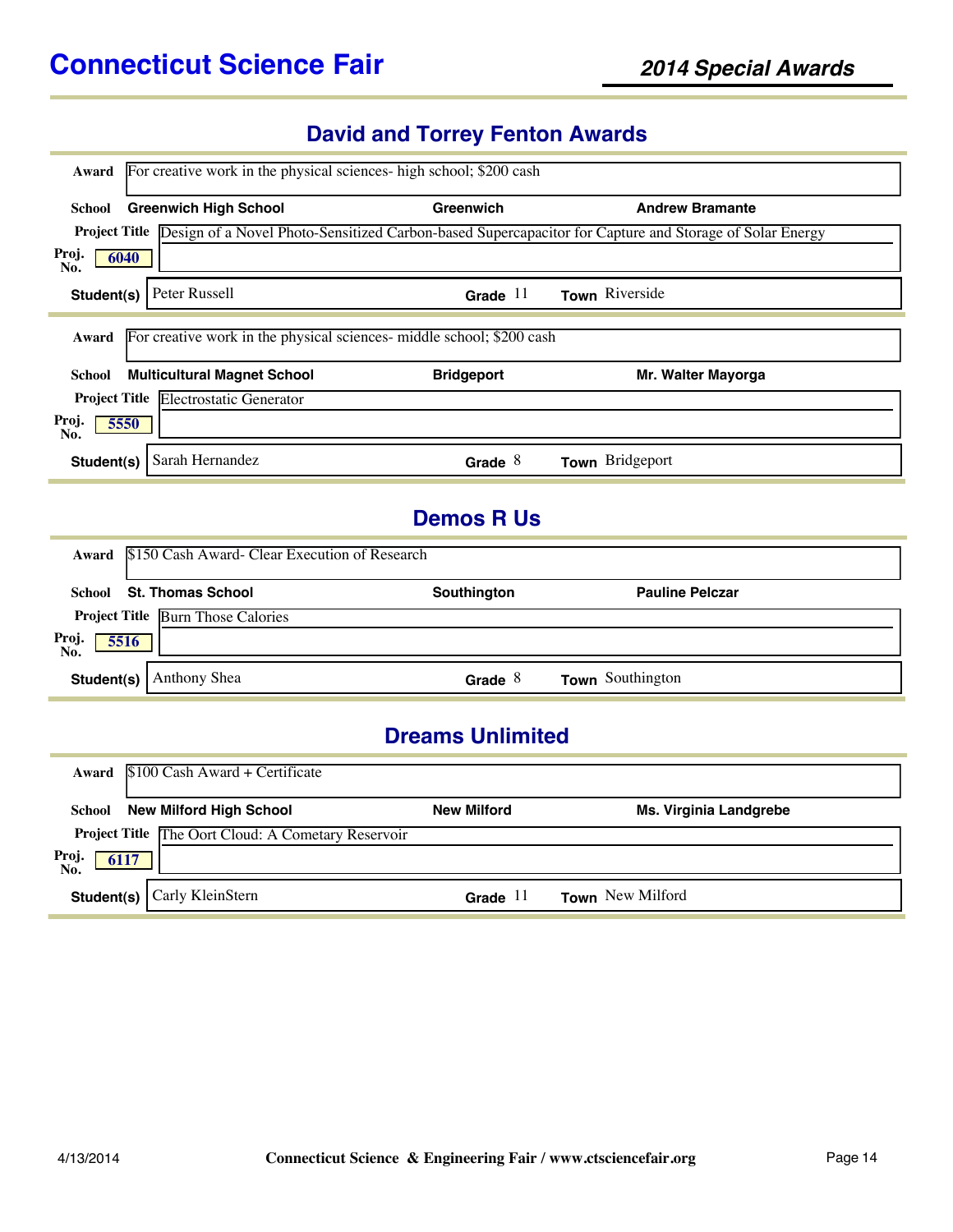#### **Education Connection- Center for 21st Century Skills Awards**

| \$100 For innovative use of technology to advance science or engineering<br>Award                                                |                                                                          |                          |  |  |  |
|----------------------------------------------------------------------------------------------------------------------------------|--------------------------------------------------------------------------|--------------------------|--|--|--|
| <b>Suffield High School</b><br>School                                                                                            | <b>Suffield</b>                                                          | <b>Mitch Charkiewicz</b> |  |  |  |
| <b>Project Title New Invention to Efficiently Harness Wave Power</b>                                                             |                                                                          |                          |  |  |  |
| Proj.<br>6096<br>No.                                                                                                             |                                                                          |                          |  |  |  |
| <b>Matthew Rogers</b><br>Student(s)                                                                                              | Grade $10$                                                               | Town Suffield            |  |  |  |
| Award                                                                                                                            | \$100 For innovative use of technology to advance science or engineering |                          |  |  |  |
| <b>Norwich Free Academy</b><br>School                                                                                            | <b>Norwich</b>                                                           | <b>Stephani Jones</b>    |  |  |  |
| <b>Project Title</b> A Novel Approach to The Design of an Electroencephalogram-Based Brain-Computer Interface For Use In Thought |                                                                          |                          |  |  |  |
| to Text Translation<br>Proj.<br>6121<br>No.                                                                                      |                                                                          |                          |  |  |  |
| <b>Connor Provost</b><br>Student(s)                                                                                              | Grade $10$                                                               | Town Bozrah              |  |  |  |

### **Environmental/ Energy Award- Urban Public School Award**

|                      | Award \$100 Award for top environmental or alternative energy project from a New Haven public school               |                  |                       |  |  |
|----------------------|--------------------------------------------------------------------------------------------------------------------|------------------|-----------------------|--|--|
| School               | <b>Worthington Hooker Middle School</b>                                                                            | <b>New Haven</b> | Mr. Jones             |  |  |
|                      | <b>Project Title</b> Removal and Recycling of Phosphate from Water using Various Methods: A Sustainability Project |                  |                       |  |  |
| Proj.<br>No.<br>5515 |                                                                                                                    |                  |                       |  |  |
|                      | Student(s)   Maya Geradi                                                                                           | Grade $8$        | <b>Town</b> New Haven |  |  |

#### **Fred Bailey Memorial Award**

| \$250 for innovative research- Hartford Urban High School Project<br>Award                              |                 |                       |  |  |
|---------------------------------------------------------------------------------------------------------|-----------------|-----------------------|--|--|
| <b>Hartford Magnet Trinity College Academy</b><br>School                                                | <b>Hartford</b> | <b>Penny Parmalee</b> |  |  |
| <b>Project Title Studying the Effect of Light Color on the Rate of Photosynthesis in Aquatic Plants</b> |                 |                       |  |  |
| Proj.<br>3049<br>No.                                                                                    |                 |                       |  |  |
| Sameeha Shaikh<br>Student(s)                                                                            | Grade $11$      | Town East Hartford    |  |  |
|                                                                                                         |                 |                       |  |  |
| \$250 for innovative research- Hartford Urban Middle School Project<br>Award                            |                 |                       |  |  |
| <b>Environmental Sciences Magnet at Mary</b><br>School                                                  | <b>Hartford</b> | <b>Rebecca Hays</b>   |  |  |
| Project Title Climate Change vs. Mussels: Unfiltered!                                                   |                 |                       |  |  |
| Proj.<br>2541<br>No.                                                                                    |                 |                       |  |  |
| Taylor Marchand<br>Student(s)                                                                           | Grade $8$       | Winchester<br>Town    |  |  |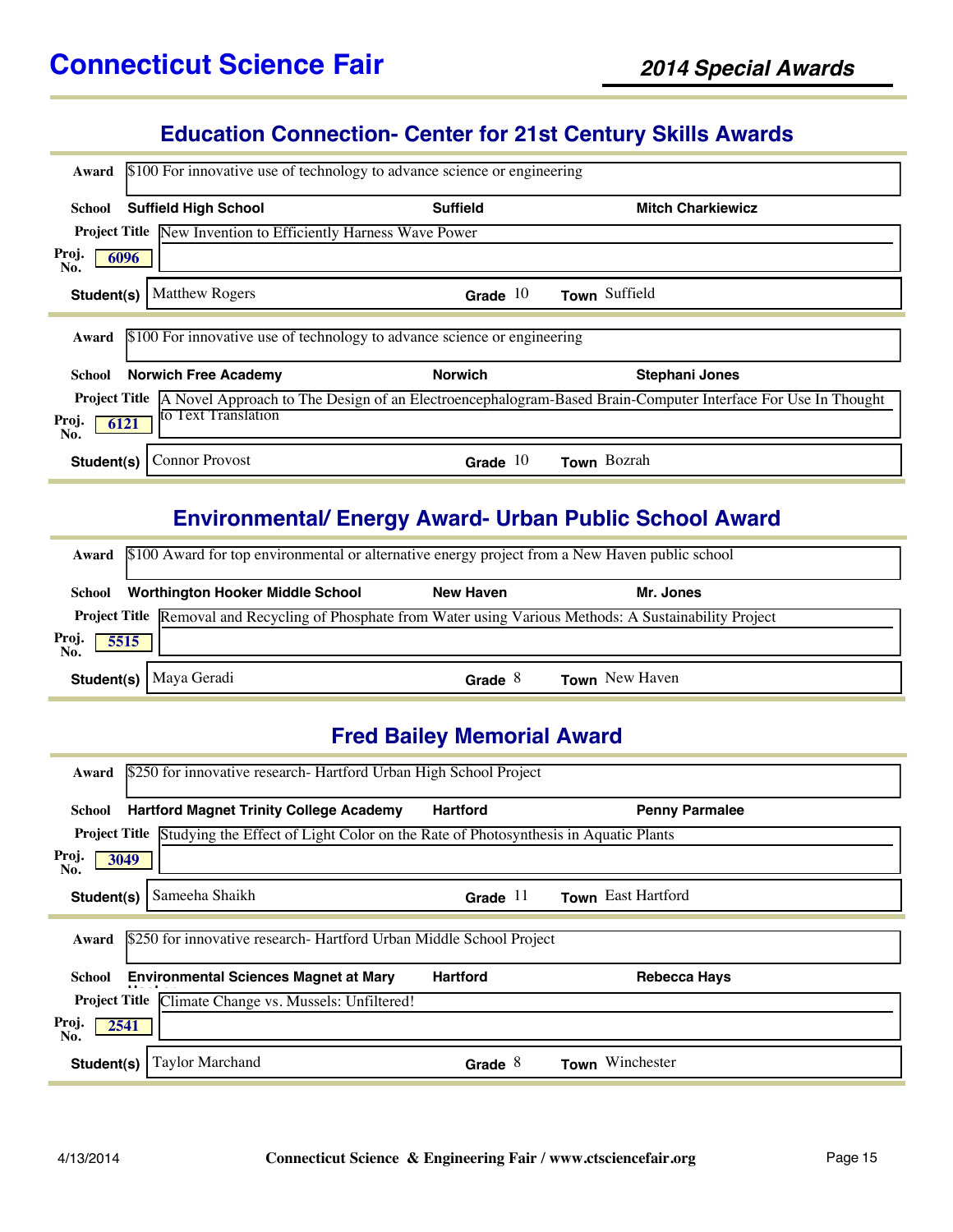# **GENIUS Olympiad**

| <b>GENIUS</b> Olympiad Competition for HS student (s) and advisor<br>Award |                                                                                                                       |                  |                                                                                                                                  |  |
|----------------------------------------------------------------------------|-----------------------------------------------------------------------------------------------------------------------|------------------|----------------------------------------------------------------------------------------------------------------------------------|--|
| <b>School</b>                                                              | <b>Greenwich High School</b>                                                                                          | Greenwich        | <b>Andy Bramante</b>                                                                                                             |  |
|                                                                            | <b>Project Title</b> The Remediation of Heavy Metals from Wastewater Using an Aspergillus niger Activated Flow Filter |                  |                                                                                                                                  |  |
| Proj.<br>3104<br>No.                                                       |                                                                                                                       |                  |                                                                                                                                  |  |
| Student(s)                                                                 | Kenneth Dorian                                                                                                        | Grade $11$       | Town Riverside                                                                                                                   |  |
| Award                                                                      | <b>GENIUS</b> Olympiad Competition for HS student (s) and advisor                                                     |                  |                                                                                                                                  |  |
| School                                                                     | <b>Hill Regional Career High School</b>                                                                               | <b>New Haven</b> | <b>Mr. Dimoulas</b>                                                                                                              |  |
|                                                                            | <b>Project Title</b> Saving the World from Brain Eating Amoebas                                                       |                  |                                                                                                                                  |  |
| Proj.<br>3515<br>No.                                                       |                                                                                                                       |                  |                                                                                                                                  |  |
| Student(s)                                                                 | Sylwia Zambrzycka                                                                                                     | Grade $11$       | Town Shelton                                                                                                                     |  |
|                                                                            | Meeshali Patel                                                                                                        | Grade $11$       | Town New Haven                                                                                                                   |  |
| Award                                                                      | <b>GGENIUS</b> Olympiad Competition for HS student (s) and advisor                                                    |                  |                                                                                                                                  |  |
| School                                                                     | <b>Engineering &amp; Science University Magnet</b>                                                                    | <b>New Haven</b> | <b>Roger Rushworth</b>                                                                                                           |  |
|                                                                            | Project Title The Affect of Pseudomonas putida on the Biodegradation of Plastics                                      |                  |                                                                                                                                  |  |
| Proj.<br>3084<br>No.                                                       |                                                                                                                       |                  |                                                                                                                                  |  |
| Student(s)                                                                 | Lauren Low                                                                                                            | Grade $9$        | Town Hamden                                                                                                                      |  |
| GGENIUS Olympiad Competition for HS student (s) and advisor<br>Award       |                                                                                                                       |                  |                                                                                                                                  |  |
| School                                                                     | <b>The Gunnery</b>                                                                                                    | Washington       | <b>Steven Bailey</b>                                                                                                             |  |
|                                                                            |                                                                                                                       |                  | <b>Project Title</b> Evaluating the Performance of a Model Solar Concentrating System Using Thermoelectric Generating Technology |  |
| Proj.<br>6034<br>No.                                                       |                                                                                                                       |                  |                                                                                                                                  |  |
| Student(s)                                                                 | Grace Herrick                                                                                                         | Grade $9$        | Town Sandy Hook                                                                                                                  |  |

### **Henderson Award**

|                     | Award Certificate and \$50 Amazon Gift Card given by CSF |                 |                     |  |  |
|---------------------|----------------------------------------------------------|-----------------|---------------------|--|--|
| School              | <b>Connecticut Experiential Learning Center</b>          | <b>Branford</b> | Melinda Alcosser    |  |  |
|                     | <b>Project Title Make it Stronger</b>                    |                 |                     |  |  |
| Proj<br>No.<br>5558 |                                                          |                 |                     |  |  |
|                     | <b>Student(s)</b>   Bryce Leckey                         | Grade $8$       | <b>Town</b> Madison |  |  |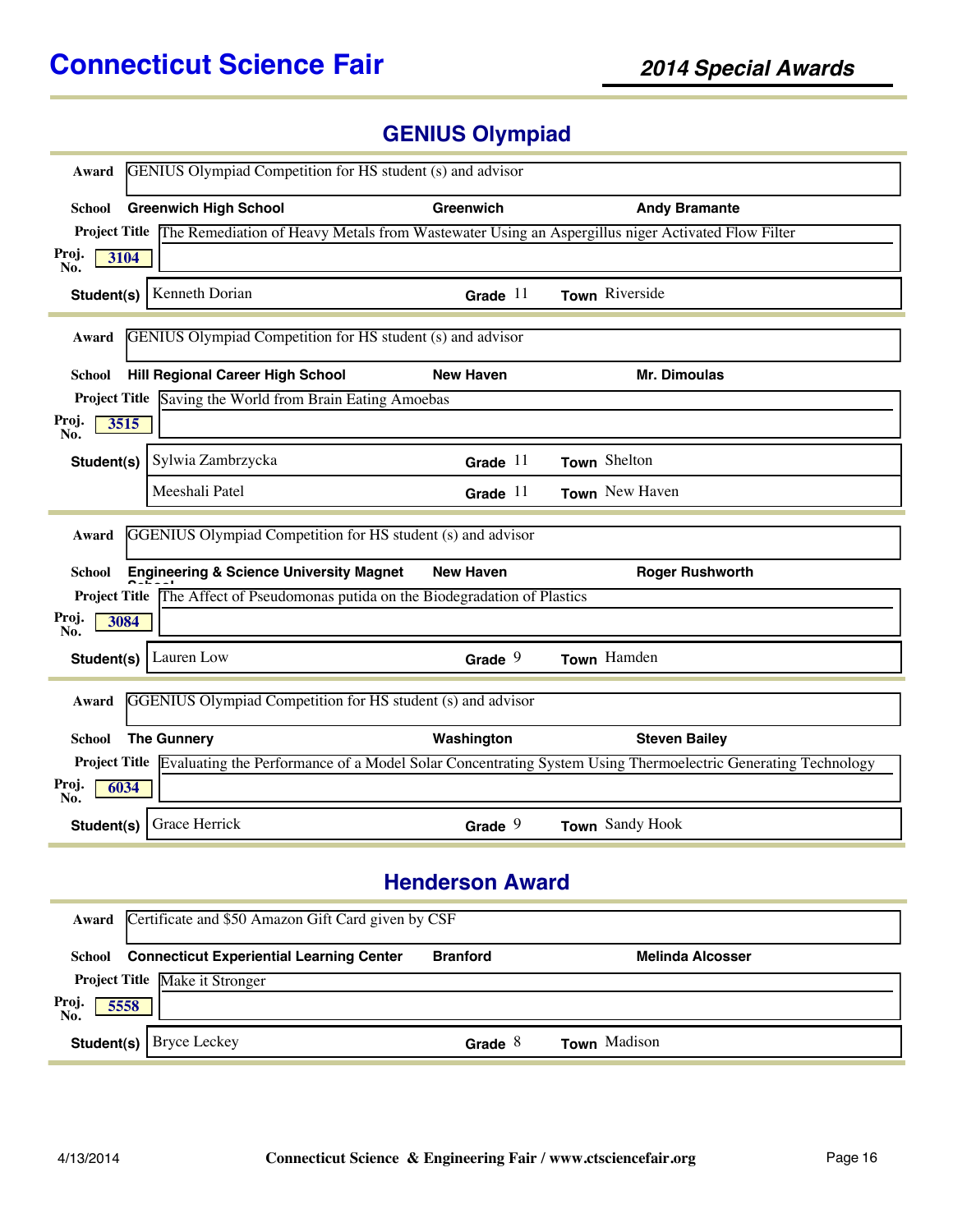# **IEEE, Connecticut Section**

| Award                                        | \$100 Honorable Mention       |                    |                                                                                                                                 |
|----------------------------------------------|-------------------------------|--------------------|---------------------------------------------------------------------------------------------------------------------------------|
| School                                       | Pope John Paul II School      | <b>New Britain</b> | <b>Jennifer Nypert</b>                                                                                                          |
| <b>Project Title Drawing Robot</b>           |                               |                    |                                                                                                                                 |
| Proj.<br>5556<br>No.                         |                               |                    |                                                                                                                                 |
| Student(s) $ $                               | Kamila Krawczuk               | Grade $8$          | Town New Britain                                                                                                                |
| Award                                        | \$100 Honorable Mention       |                    |                                                                                                                                 |
| School                                       | <b>Fields Memorial School</b> | <b>Bozrah</b>      | <b>Evelyn Brown</b>                                                                                                             |
|                                              |                               |                    | Project Title Mathematical Analysis of the Rubik's Cube Using the Thistlethwaite Algorithm and Sets of Moves                    |
| Proj.<br>5565<br>No.                         |                               |                    |                                                                                                                                 |
| Student(s)                                   | Evan Windsor                  | Grade $8$          | Town Bozrah                                                                                                                     |
| Award                                        | \$100 Honorable Mention       |                    |                                                                                                                                 |
| School                                       | <b>Greenwich High School</b>  | <b>Greenwich</b>   | <b>Andrew Bramante</b>                                                                                                          |
|                                              |                               |                    | <b>Project Title</b> A Novel Application of Piezoelectricity and Impressed Current Cathodic Protection for Corrosion Prevention |
| Proj.<br>6105<br>No.                         |                               |                    |                                                                                                                                 |
| Student(s)                                   | Cole Addonizio                | Grade $11$         | Town Greenwich                                                                                                                  |
| Award                                        | \$200 Honorable Mention       |                    |                                                                                                                                 |
| School                                       | <b>Putnam Science Academy</b> | Putnam             | <b>Serdar Haytiyev</b>                                                                                                          |
| Proj.<br>6506<br>No.                         | Tetrix and RobotC             |                    | <b>Project Title</b> Building an Automated Prototype for the USAR Operations and Industrial Applications Using Lego Mindstorm,  |
| Student(s)                                   | Almas Myrzatay                | Grade $12$         | Town Putnam                                                                                                                     |
|                                              | Selman Avci                   | Grade $12$         | Town Middletown                                                                                                                 |
| Award                                        | \$250 Honors Award -Senior    |                    |                                                                                                                                 |
| School                                       | <b>Greenwich High School</b>  | Greenwich          | <b>Andrew Bramante</b>                                                                                                          |
| <b>Project Title</b><br>Proj.<br>6101<br>No. | <b>Electronic Devices</b>     |                    | A Filamentous Organic Solar Cell Based Piezoelectric Architecture for Powering Commercial and Biological                        |
| Student(s)                                   | Maxmillian Minichetti         | Grade $11$         | Town Greenwich                                                                                                                  |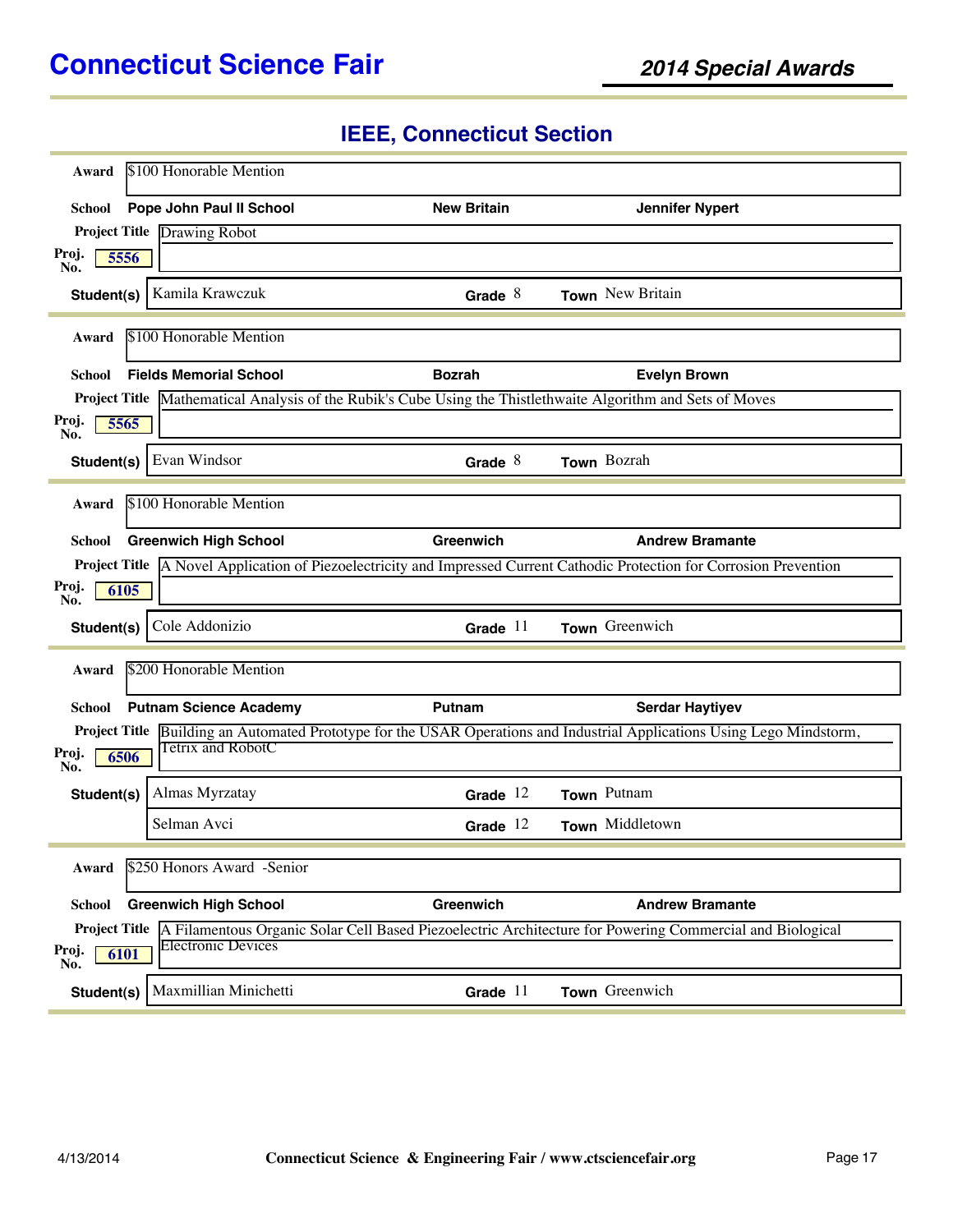|                      | Award \$250 Honors Award - Junior                                            |               |                     |  |  |  |
|----------------------|------------------------------------------------------------------------------|---------------|---------------------|--|--|--|
| <b>School</b>        | <b>Fields Memorial School</b>                                                | <b>Bozrah</b> | <b>Evelyn Brown</b> |  |  |  |
|                      | Project Title Mathematical Patterns Found in Selected Classical Compositions |               |                     |  |  |  |
| Proj.<br>No.<br>5031 |                                                                              |               |                     |  |  |  |
|                      | <b>Student(s)</b> Genevieve Buckridge                                        | Grade         | <b>Town</b> Bozrah  |  |  |  |

# **Institute of Food Technologists, Nutmeg Section**

| Award                               | $$50$ award + invitation to dinner                    |                                                                    |                                                                                                                              |  |
|-------------------------------------|-------------------------------------------------------|--------------------------------------------------------------------|------------------------------------------------------------------------------------------------------------------------------|--|
| School                              | <b>St. Mark School</b>                                | <b>Stratford</b>                                                   | Mr. McMahon                                                                                                                  |  |
|                                     |                                                       |                                                                    | <b>Project Title Growing Our Future:</b> Using LED Hydroponics to Cultivate Fresh Produce: A Solution for Urban Food Deserts |  |
| Proj.<br>2044<br>No.                |                                                       |                                                                    |                                                                                                                              |  |
| Student(s)                          | Kristen Robertson                                     | Grade $7$                                                          | Town Stratford                                                                                                               |  |
| Award                               | $$50$ award + invitation to dinner                    |                                                                    |                                                                                                                              |  |
| School                              | <b>Shelton High School</b>                            | <b>Shelton</b>                                                     | <b>Mary Clark</b>                                                                                                            |  |
|                                     |                                                       | Project Title The Effect of the Bitter Gourd on Blood Sugar Levels |                                                                                                                              |  |
| Proj.<br>3042<br>No.                |                                                       |                                                                    |                                                                                                                              |  |
| Student(s)                          | Veina Pillai                                          | Grade $11$                                                         | Town Shelton                                                                                                                 |  |
| Award                               | $$50$ award + invitation to dinner                    |                                                                    |                                                                                                                              |  |
| School                              | <b>Simsbury High School</b>                           | <b>Simsbury</b>                                                    | <b>Linda Pirek</b>                                                                                                           |  |
|                                     | Project Title The Effect of Protein on Memory         |                                                                    |                                                                                                                              |  |
| Proj.<br>3057<br>No.                |                                                       |                                                                    |                                                                                                                              |  |
| Student(s)                          | Alyson Saperstein                                     | Grade $12$                                                         | Town Simsbury                                                                                                                |  |
| Award                               | $$50$ award + invitation to dinner                    |                                                                    |                                                                                                                              |  |
| <b>School</b>                       | <b>Sacred Heart Academy</b>                           | Hamden                                                             | <b>Mrs. Pamella Brownell</b>                                                                                                 |  |
|                                     | Project Title The Effect of pH on Nutrient Absorption |                                                                    |                                                                                                                              |  |
| Proj.<br>3077<br>$\overline{N_0}$ . |                                                       |                                                                    |                                                                                                                              |  |
| Student(s)                          | Jennifer Piciw                                        | Grade $10$                                                         | Town Shelton                                                                                                                 |  |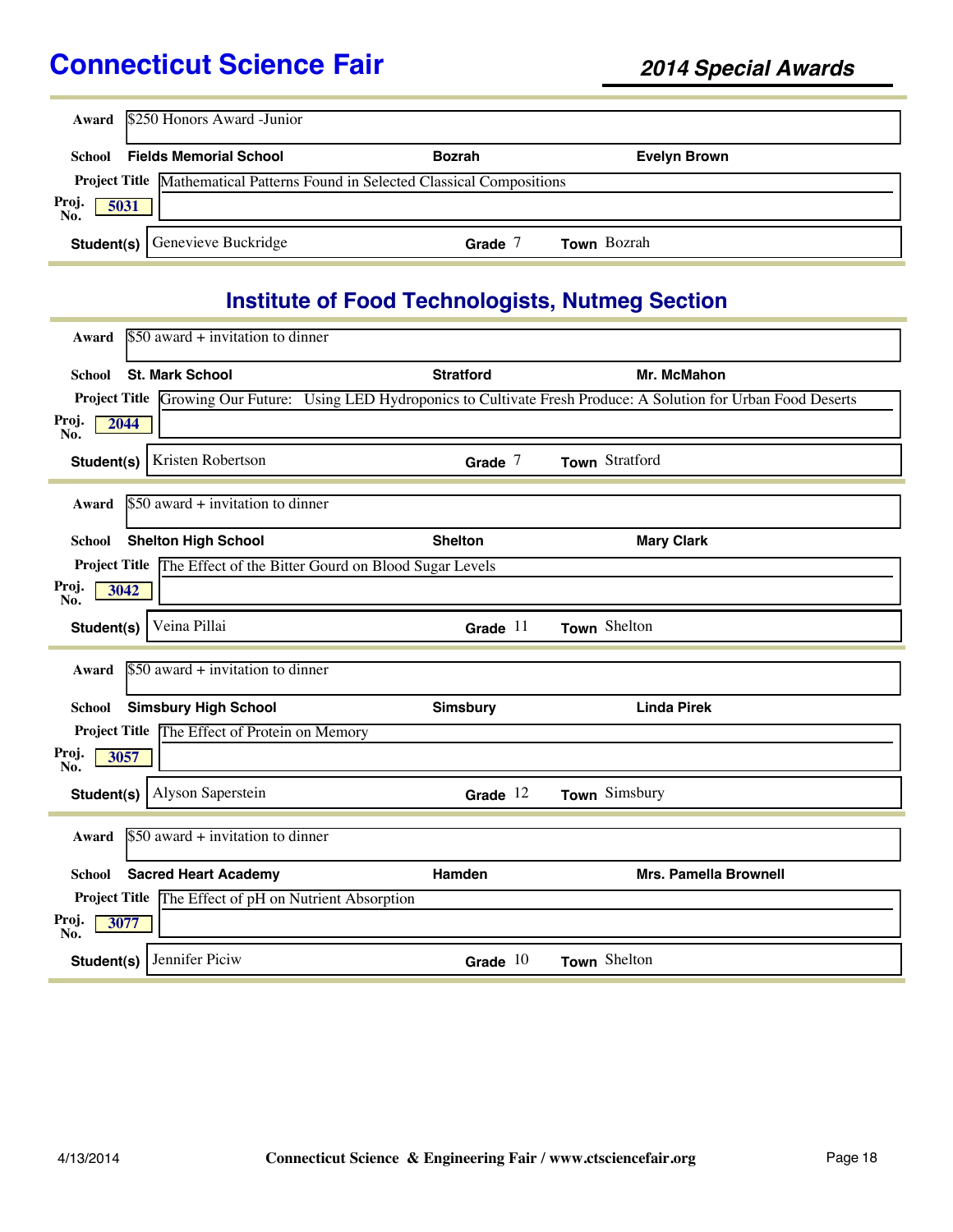| Award                | $$50$ award + invitation to dinner                                                                    |              |                          |  |
|----------------------|-------------------------------------------------------------------------------------------------------|--------------|--------------------------|--|
| School               | <b>Convent of the Sacred Heart</b>                                                                    | Greenwich    | <b>Mary Musolino</b>     |  |
|                      | <b>Project Title</b> Nice to Meat You: Using DNA Barcoding to Detect Mislabeling in the Meat Industry |              |                          |  |
| Proj.<br>3501<br>No. |                                                                                                       |              |                          |  |
| Student(s)           | Sabrina Carrozzi                                                                                      | Grade $11$   | <b>Town</b> White Plains |  |
|                      | Alexa Granser                                                                                         | Grade $11$   | Town Stamford            |  |
|                      | Grace McKenney                                                                                        | Grade<br>-11 | Town Bedford             |  |

# **Intel Excellence in Computer Science Award**

| Award                | $$200 \&$ certificate                       |                  |                                                                                                                                  |
|----------------------|---------------------------------------------|------------------|----------------------------------------------------------------------------------------------------------------------------------|
| School               | <b>Fairfield College Preparatory School</b> | <b>Fairfield</b> | <b>Anthony Canuel</b>                                                                                                            |
| <b>Project Title</b> |                                             |                  | Exploration into the Development of a Mathematical Solar Cell Model in order to Simulate Solar Energy Potential in               |
| Proj.<br>6054<br>No. | the United States                           |                  |                                                                                                                                  |
| Student(s)           | Dylan Hawkes                                | Grade $11$       | Town Trumbull                                                                                                                    |
|                      |                                             |                  |                                                                                                                                  |
| Award                | $$200 \&$ certificate                       |                  |                                                                                                                                  |
| School               | <b>Norwich Free Academy</b>                 | <b>Norwich</b>   | <b>Stephani Jones</b>                                                                                                            |
|                      |                                             |                  | <b>Project Title</b> A Novel Approach to The Design of an Electroencephalogram-Based Brain-Computer Interface For Use In Thought |
| Proj.<br>6121<br>No. | to Text Translation                         |                  |                                                                                                                                  |
| Student(s)           | <b>Connor Provost</b>                       | Grade $10$       | Town Bozrah                                                                                                                      |

# **ISA - International Society for Automation**

| 1st - \$125 award<br>Award                                    |                      |                         |
|---------------------------------------------------------------|----------------------|-------------------------|
| <b>Connecticut Experiential Learning Center</b><br>School     | <b>Branford</b>      | <b>Melinda Alcosser</b> |
| <b>Project Title Magnetic Levitation Automotive Wind Rail</b> |                      |                         |
| Proj.<br>5566<br>No.                                          |                      |                         |
| Luke Atkins<br>Student(s)                                     | Grade $8$            | Town Guilford           |
| 2nd - \$75 award<br>Award                                     |                      |                         |
| <b>St. Timothy Middle School</b><br>School                    | <b>West Hartford</b> | Mrs. Breen              |
| <b>Project Title</b><br>Wind Power                            |                      |                         |
| Proj.<br>5562<br>No.                                          |                      |                         |
| Benjamin Lavoie<br>Student(s)                                 | Grade $8$            | Town West Hartford      |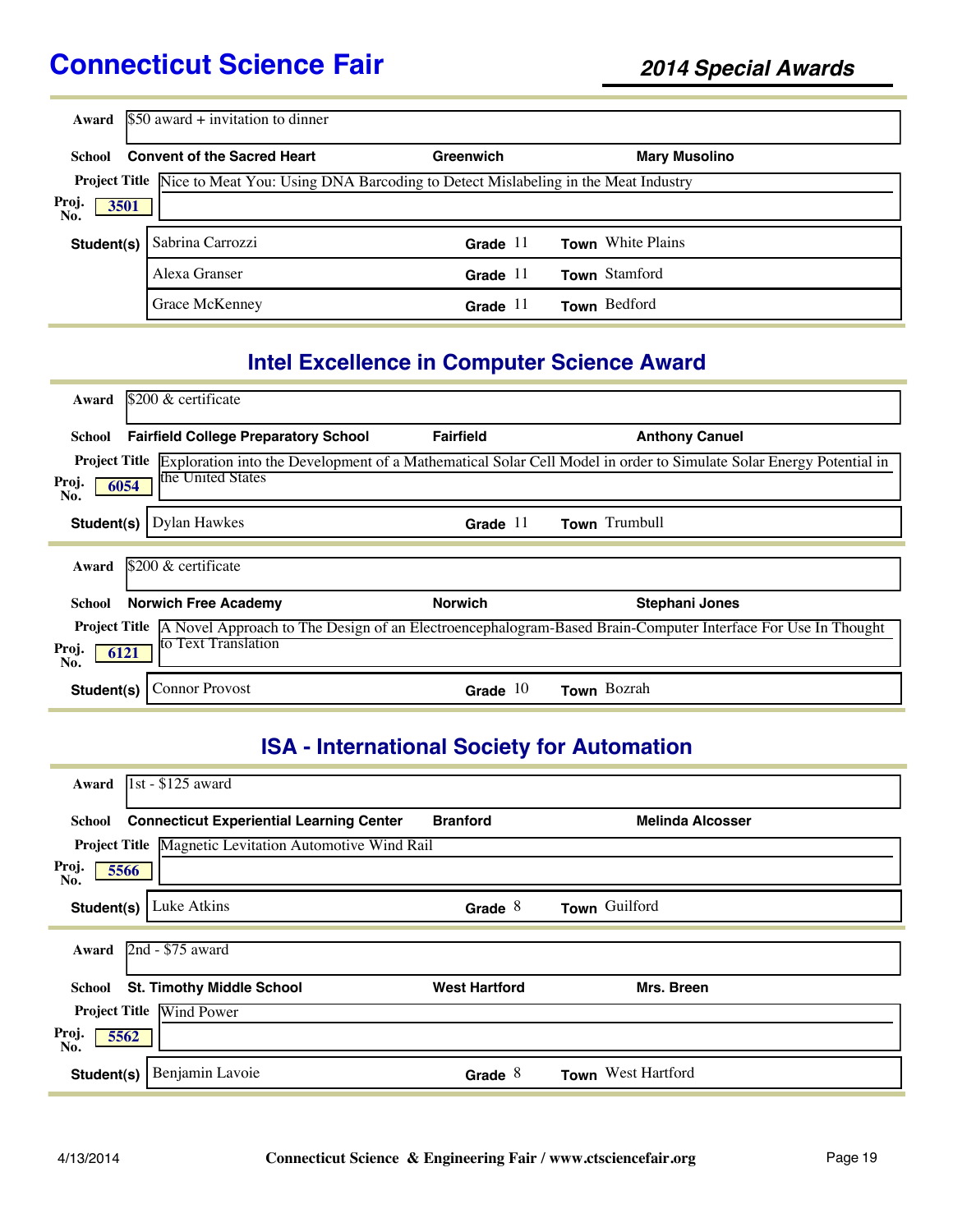|                      | Award $3rd - $50$ award   |                                                                            |                  |  |
|----------------------|---------------------------|----------------------------------------------------------------------------|------------------|--|
| School               | <b>Oxford High School</b> | Oxford                                                                     | Mr. Poffenberger |  |
|                      |                           | Project Title Atmospheric Water Generator From Alternative Energy Sources. |                  |  |
| Proj.<br>6062<br>No. |                           |                                                                            |                  |  |
| Student(s)           | <b>Zachary Frew</b>       | Grade $11$                                                                 | Town Oxford      |  |

### **J.A. Augustine Award**

|                     | Award \$100 for excellence in biology                 |                |                             |
|---------------------|-------------------------------------------------------|----------------|-----------------------------|
|                     | School St. Rose of Lima School                        | <b>Newtown</b> | <b>Mrs. Jennifer Reilly</b> |
|                     | Project Title The Effect of Magnetism on Plant Growth |                |                             |
| Proj<br>No.<br>2002 |                                                       |                |                             |
|                     | <b>Student(s)</b>   Kristen Cirone                    | Grade          | <b>Town</b> Newtown         |

# **John B. Trevor Award in Electrical Engineering**

|                      | Award \$500 cash award for an innovative electronic or electrical project                                  |            |                        |  |  |
|----------------------|------------------------------------------------------------------------------------------------------------|------------|------------------------|--|--|
|                      | <b>School</b> Amity Regional High School                                                                   | Woodbridge | Deborah Day            |  |  |
|                      | <b>Project Title</b> Designing a circuit board to wirelessly power a Left Ventricular Assist Device (LVAD) |            |                        |  |  |
| Proj.<br>No.<br>6124 |                                                                                                            |            |                        |  |  |
|                      | <b>Student(s)</b>   Daniel Giebisch                                                                        | Grade $11$ | <b>Town</b> Woodbridge |  |  |

### **John S. Kendall Memorial Award**

|              | Award \$250 John S. Kendall Award for Excellence in Mechanical Engineering |             |                                                                                                                             |  |  |
|--------------|----------------------------------------------------------------------------|-------------|-----------------------------------------------------------------------------------------------------------------------------|--|--|
| School       | <b>Glastonbury High School</b>                                             | Glastonbury | <b>Ms. Diane Pintavalle</b>                                                                                                 |  |  |
| Proj<br>6014 |                                                                            |             | Project Title Developing a Low-Cost Method of Manufacturing Heart Valves for Transcatheter Aortic Valve Replacement Surgery |  |  |
| No.          | <b>Student(s)</b> Brittany Horton                                          | Grade $12$  | <b>Town</b> South Glastonbury                                                                                               |  |  |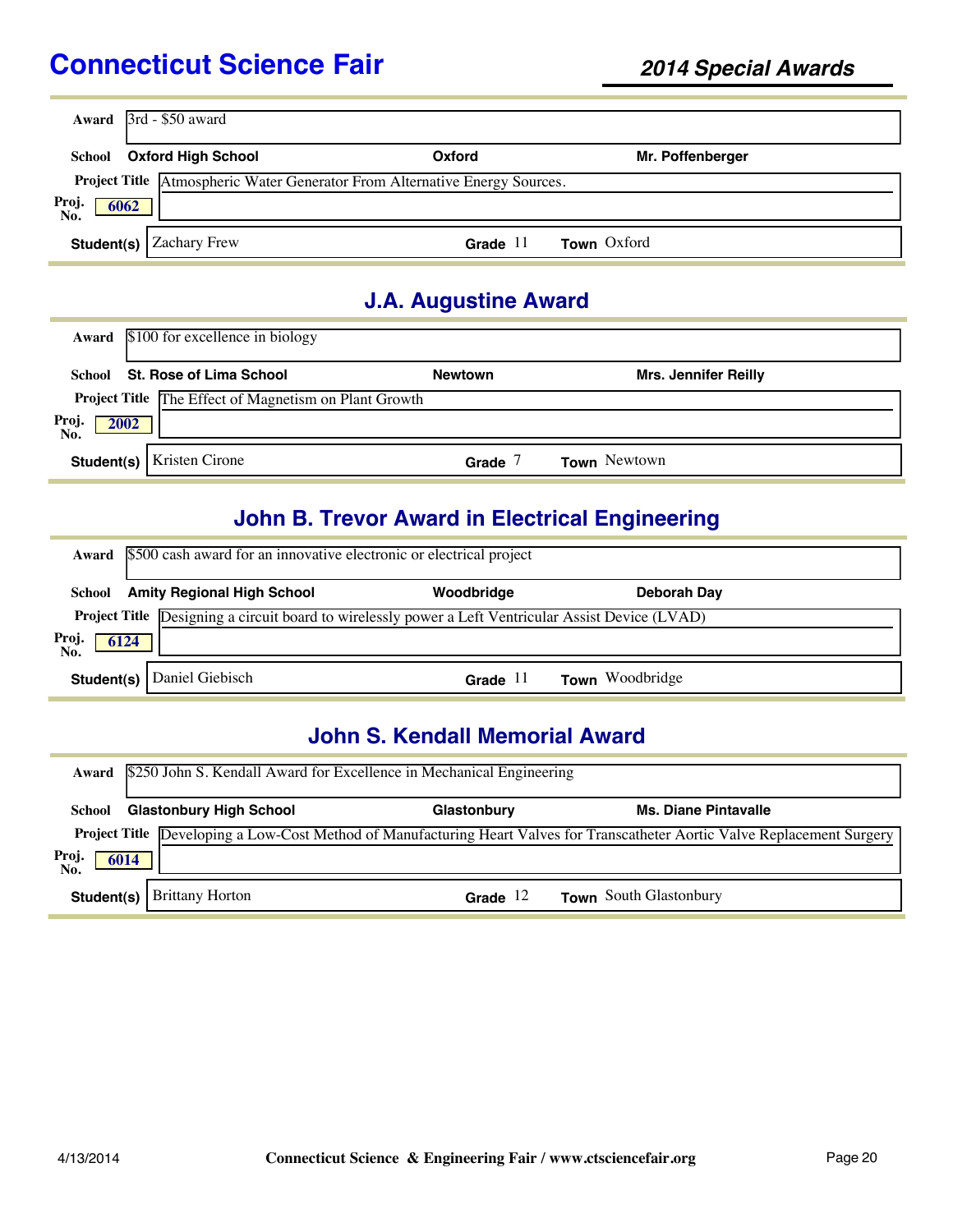### **Jon Stone Memorial Award**

| Award                | \$250 cash for Innovative Engineering                                                                             |           |               |  |
|----------------------|-------------------------------------------------------------------------------------------------------------------|-----------|---------------|--|
|                      | <b>School</b> Southern Connecticut Hebrew Academy                                                                 | Orange    | Mrs. Howell   |  |
|                      | Project Title Analysis of different wood's resistance and how to prevent or delay the decay with natural sources. |           |               |  |
| Proj.<br>1006<br>No. |                                                                                                                   |           |               |  |
| Student(s)           | Avraham Yaffe                                                                                                     | Grade $8$ | Town Guilford |  |
|                      | Yaacov Hecht                                                                                                      | Grade $8$ | Town Norwalk  |  |

### **Leask/Francoeur Family Awards**

| Award                | 1st Place High School- For innovation electrical engineering or computer science - \$200 cash   |                  |                                                                                                                                         |  |  |
|----------------------|-------------------------------------------------------------------------------------------------|------------------|-----------------------------------------------------------------------------------------------------------------------------------------|--|--|
| School               | <b>Fairfield College Preparatory School</b>                                                     | <b>Fairfield</b> | <b>Anthony Canuel</b>                                                                                                                   |  |  |
|                      |                                                                                                 |                  | <b>Project Title</b> Exploration into the Development of a Mathematical Solar Cell Model in order to Simulate Solar Energy Potential in |  |  |
| Proj.<br>6054<br>No. | the United States                                                                               |                  |                                                                                                                                         |  |  |
| Student(s)           | <b>Dylan Hawkes</b>                                                                             | Grade $11$       | Town Trumbull                                                                                                                           |  |  |
| Award                | 1st Place Middle School- For innovation electrical engineering or computer science - \$200 cash |                  |                                                                                                                                         |  |  |
| School               | <b>Amity Regional Middle School-Bethany</b>                                                     | <b>Bethany</b>   | <b>Kevin Berean</b>                                                                                                                     |  |  |
| <b>Project Title</b> | WriteBot                                                                                        |                  |                                                                                                                                         |  |  |
| Proj.<br>4026<br>No. |                                                                                                 |                  |                                                                                                                                         |  |  |
| Student(s)           | Sophie Baum                                                                                     | Grade $8$        | Town Woodbridge                                                                                                                         |  |  |
|                      | Ananya Kachru                                                                                   | Grade $8$        | Woodbridge<br>Town                                                                                                                      |  |  |

# **Long Island Sound Foundation, Inc.**

|                      | Award \$500 Life Science/Environmental Science/Physical science                |                          |                    |  |  |
|----------------------|--------------------------------------------------------------------------------|--------------------------|--------------------|--|--|
| School               | <b>Fishers Island School</b>                                                   | <b>Fishers Island NY</b> | <b>Carol Giles</b> |  |  |
|                      | <b>Project Title</b> Investigating Bivalve Bioremediation in a Warming Climate |                          |                    |  |  |
| Proj.<br>No.<br>3080 |                                                                                |                          |                    |  |  |
|                      | <b>Student(s)</b>   Aaron Kane                                                 | Grade $11$               | <b>Town</b> Groton |  |  |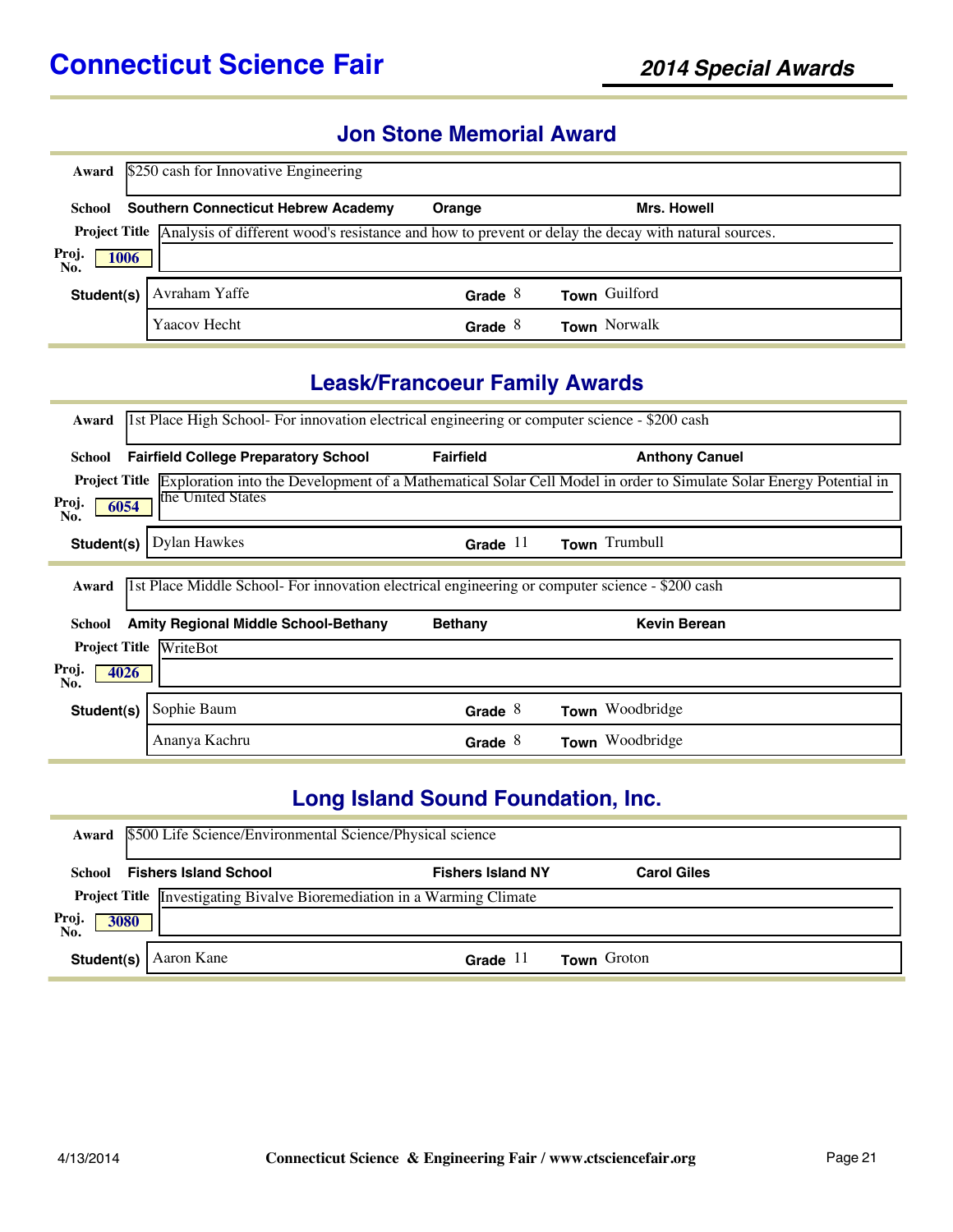| Award        | \$500 Life Science/Environmental Science/Physical science                                                            |                |                                                                                                                                   |  |
|--------------|----------------------------------------------------------------------------------------------------------------------|----------------|-----------------------------------------------------------------------------------------------------------------------------------|--|
|              |                                                                                                                      |                |                                                                                                                                   |  |
| School       | St. Rose of Lima School                                                                                              | <b>Newtown</b> | Mrs. Jen Reilly                                                                                                                   |  |
|              |                                                                                                                      |                | <b>Project Title</b> The Investigation Of The Presence Of Plastic Microscopic Fibers In Effluent Sewage Water And The Long Island |  |
| Proj.<br>No. | Sound<br>5011                                                                                                        |                |                                                                                                                                   |  |
| Student(s)   | Catherine Herrick                                                                                                    | Grade $7$      | Town Sandy Hook                                                                                                                   |  |
|              |                                                                                                                      |                |                                                                                                                                   |  |
| Award        | \$500 Life Science/Environmental Science/Physical science                                                            |                |                                                                                                                                   |  |
| School       | <b>Greenwich High School</b>                                                                                         | Greenwich      | <b>Andrew Bramante</b>                                                                                                            |  |
|              | <b>Project Title Creation of Tidal Power from Infiltrating Coastal Ground Water via a</b> Novel Tidal Barrage System |                |                                                                                                                                   |  |
| Proj.<br>No. | 6074                                                                                                                 |                |                                                                                                                                   |  |
| Student(s)   | <b>Ethan Novek</b>                                                                                                   | Grade $9$      | Town Greenwich                                                                                                                    |  |

#### **Lunch with a Patent Attorney**

|                               | <b>Award</b> Lunch with a Patent Attorney                                           |                     |                        |  |
|-------------------------------|-------------------------------------------------------------------------------------|---------------------|------------------------|--|
| School                        | <b>Greenwich High School</b>                                                        | Greenwich           | <b>Andrew Bramante</b> |  |
|                               | Project Title Synergistic Antimicrobial Activity of Manuka Honey and Silver Nitrate |                     |                        |  |
| Proj.<br>No.<br>$\sqrt{3007}$ |                                                                                     |                     |                        |  |
|                               | <b>Student(s)</b> Emma Goodman                                                      | Grade <sup>11</sup> | <b>Town</b> Riverside  |  |

# **Meyerand Young Woman Scientist Awards**

| Award                | \$300 cash - High School, Life Sciences     |                                                                                                                           |                      |  |
|----------------------|---------------------------------------------|---------------------------------------------------------------------------------------------------------------------------|----------------------|--|
| School               | <b>Ridgefield High School</b>               | Ridgefield                                                                                                                | <b>Michael Yagid</b> |  |
| <b>Project Title</b> |                                             | Investigation of the BMP4 Culture Conditions Necessary to Produce Mesoderm-Lineage Cells from a Human                     |                      |  |
| Proj.<br>3091<br>No. |                                             | Embryonic Stem Cell-Derived, Mesendoderm Intermediate                                                                     |                      |  |
| Student(s)           | Megan Johnson                               | Grade $12$                                                                                                                | Town Ridgefield      |  |
|                      |                                             |                                                                                                                           |                      |  |
| Award                | \$300 cash - High School, Physical Sciences |                                                                                                                           |                      |  |
| School               | <b>The Gunnery</b>                          | Washington                                                                                                                | <b>Steven Bailey</b> |  |
|                      |                                             | Project Title Evaluating the Performance of a Model Solar Concentrating System Using Thermoelectric Generating Technology |                      |  |
| Proj.<br>6034<br>No. |                                             |                                                                                                                           |                      |  |
| Student(s)           | Grace Herrick                               | Grade $9$                                                                                                                 | Town Sandy Hook      |  |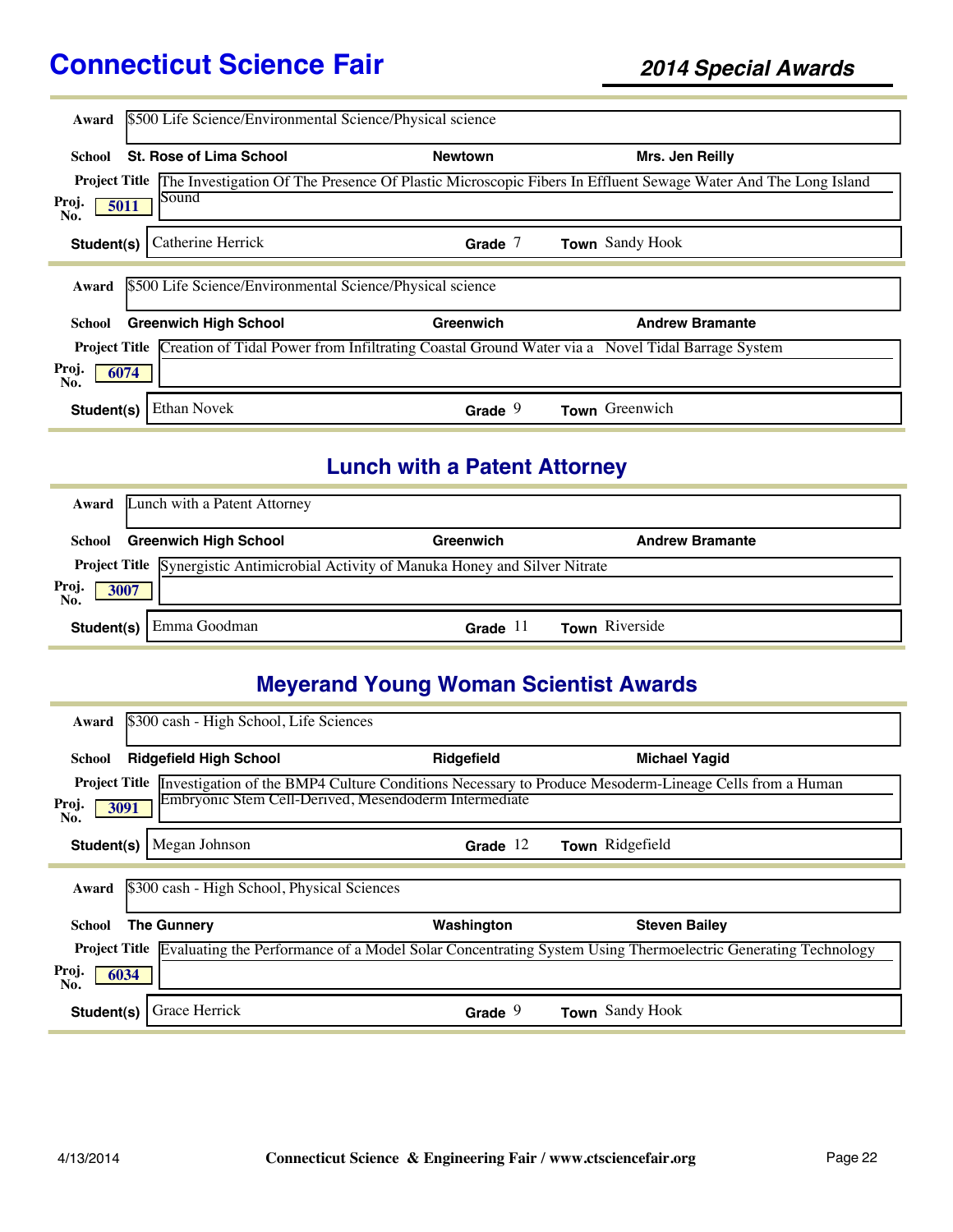| Award                | \$300 cash - Middle School Life Sciences                                            |                  |                     |
|----------------------|-------------------------------------------------------------------------------------|------------------|---------------------|
| School               | <b>Worthington Hooker Middle School</b>                                             | <b>New Haven</b> | Mr. Jones           |
|                      | <b>Project Title</b> Plants on Other Planets: The Effects of Gravity and Atmosphere |                  |                     |
| Proj.<br>1021<br>No. |                                                                                     |                  |                     |
| Student(s)           | Rachel Kawall                                                                       | Grade $7$        | Town New Haven      |
|                      | Sophie Edelstein                                                                    | Grade $7$        | Town New Haven      |
| Award                | \$300 cash - Middle School, Physical Sciences                                       |                  |                     |
| School               | <b>Fields Memorial School</b>                                                       | <b>Bozrah</b>    | <b>Evelyn Brown</b> |
|                      | <b>Project Title The Search for the Most Effective Ice Melt</b>                     |                  |                     |
| Proj.<br>5045<br>No. |                                                                                     |                  |                     |
| Student(s)           | Rebecca Ramthun                                                                     | Grade $7$        | Town Bozrah         |

# **Milton Fisher Science Fair Award for Innovation and Creativity**

| Award                | For Excellence in Creativity and Innovation by a High School student, \$200 cash                                         |                   |                    |  |  |  |
|----------------------|--------------------------------------------------------------------------------------------------------------------------|-------------------|--------------------|--|--|--|
| School               | <b>East Catholic High School</b>                                                                                         | <b>Manchester</b> | Paul Oei           |  |  |  |
| <b>Project Title</b> | Investigating the Efficacy of Bioluminescent Mushroom Panellus Stipticus as a Biosensor to Detect the Toxicity of        |                   |                    |  |  |  |
| Proj.<br>3087<br>No. | <b>Water Contaminants</b>                                                                                                |                   |                    |  |  |  |
| Student(s)           | Bridget Oei                                                                                                              | Grade $12$        | Town Hebron        |  |  |  |
| Award                | For Excellence in Creativity and Innovation by a Middle School student, \$100 cash                                       |                   |                    |  |  |  |
| School               | <b>Southern Connecticut Hebrew Academy</b>                                                                               | Orange            | <b>Mrs. Howell</b> |  |  |  |
|                      | <b>Project Title</b> Analysis of different wood's resistance and how to prevent or delay the decay with natural sources. |                   |                    |  |  |  |
| Proj.<br>1006<br>No. |                                                                                                                          |                   |                    |  |  |  |
| Student(s)           | Avraham Yaffe                                                                                                            | Grade $8$         | Town Guilford      |  |  |  |
|                      | Yaacov Hecht                                                                                                             | Grade $8$         | Town Norwalk       |  |  |  |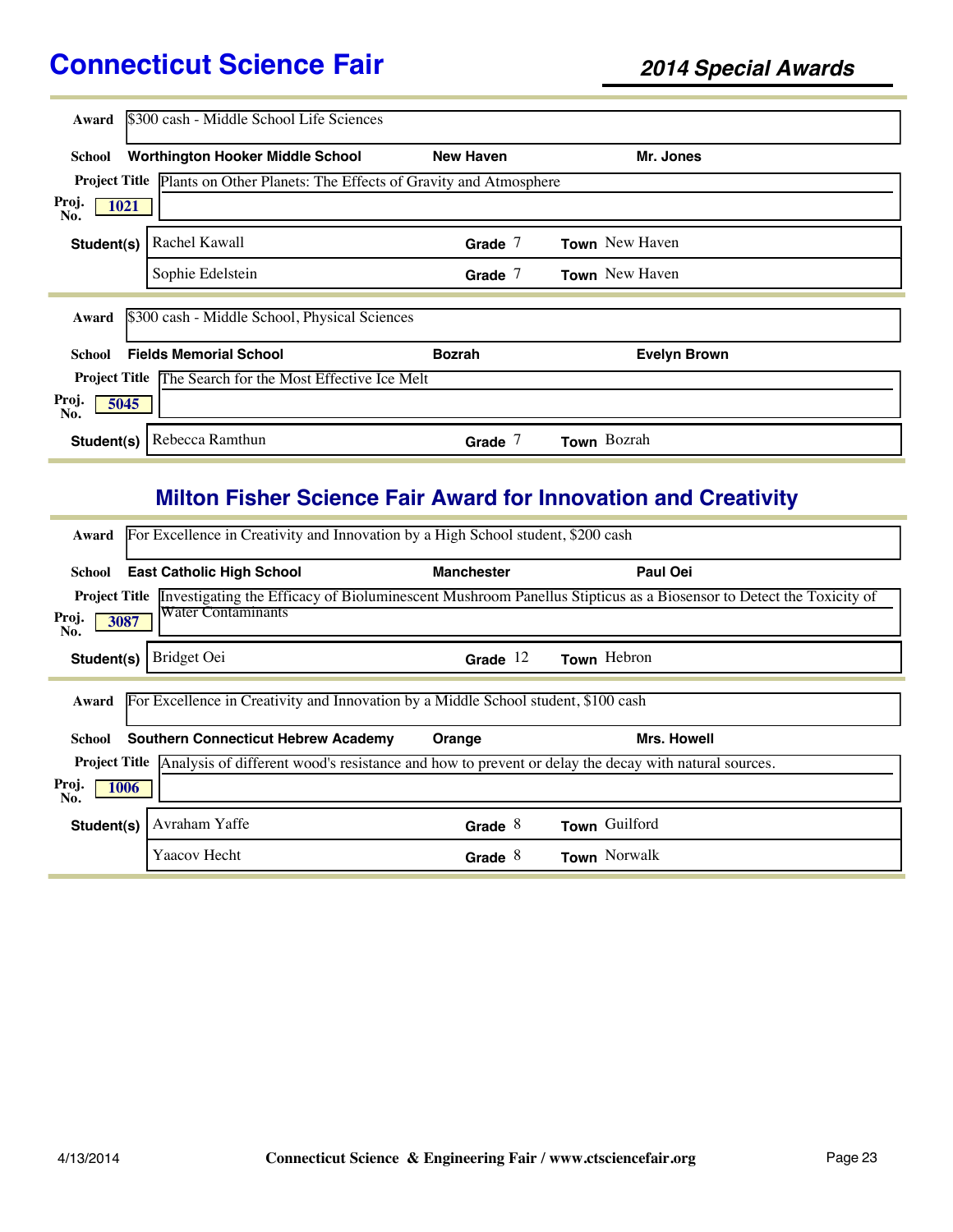### **MIT Club of Hartford K-12 Initiative**

| Award                                                                                                                       | For excellence in science & technology of energy related research, high school, \$200 cash award |                        |  |  |  |
|-----------------------------------------------------------------------------------------------------------------------------|--------------------------------------------------------------------------------------------------|------------------------|--|--|--|
| <b>Greenwich High School</b><br>School                                                                                      | Greenwich                                                                                        | <b>Andrew Bramante</b> |  |  |  |
| <b>Project Title</b> Design of a Novel Photo-Sensitized Carbon-based Supercapacitor for Capture and Storage of Solar Energy |                                                                                                  |                        |  |  |  |
| Proj.<br>6040<br>No.                                                                                                        |                                                                                                  |                        |  |  |  |
| Peter Russell<br>Student(s)                                                                                                 | Grade $11$                                                                                       | Town Riverside         |  |  |  |
| For excellence in science $\&$ technology of energy related research, middle school, \$200 cash award<br>Award              |                                                                                                  |                        |  |  |  |
| <b>Talcott Mountain Academy</b><br>School                                                                                   | Avon                                                                                             | Mr. Meredith           |  |  |  |
| <b>Project Title</b> The Efficiency and Durability of Piezoelectric Generators                                              |                                                                                                  |                        |  |  |  |
| Proj.<br>5507<br>No.                                                                                                        |                                                                                                  |                        |  |  |  |
| Humza Zaidi<br>Student(s)                                                                                                   | Grade $8$                                                                                        | Town Avon              |  |  |  |
|                                                                                                                             | <b>Mu Alpha Theta</b>                                                                            |                        |  |  |  |
| Certificate, \$50 gift card to Amazon given by CSEF<br>Award                                                                |                                                                                                  |                        |  |  |  |
| <b>Amity Regional High School</b><br>School                                                                                 | Woodbridge                                                                                       | <b>Deborah Day</b>     |  |  |  |
| <b>Project Title</b> Assessing the Correlation Between a Folate Deficiency During Pregnancy and Low Birth Weight            |                                                                                                  |                        |  |  |  |
| Proj.<br>3029<br>No.                                                                                                        |                                                                                                  |                        |  |  |  |
| Victoria Liu<br>Student(s)                                                                                                  | Grade $11$                                                                                       | Town Bethany           |  |  |  |
| Certificate, \$50 gift card to Amazon given by CSEF<br>Award                                                                |                                                                                                  |                        |  |  |  |
| <b>Greenwich High School</b><br><b>School</b>                                                                               | Greenwich                                                                                        | <b>Andrew Bramante</b> |  |  |  |
| <b>Project Title</b>                                                                                                        | Temperature-Induced Concurrent Removal and Recovery of Wastewater Ammonia-Nitrogen               |                        |  |  |  |
| Proj.<br>6078<br>No.                                                                                                        |                                                                                                  |                        |  |  |  |
| Andrew Ma<br>Student(s)                                                                                                     | Grade $11$                                                                                       | Town Riverside         |  |  |  |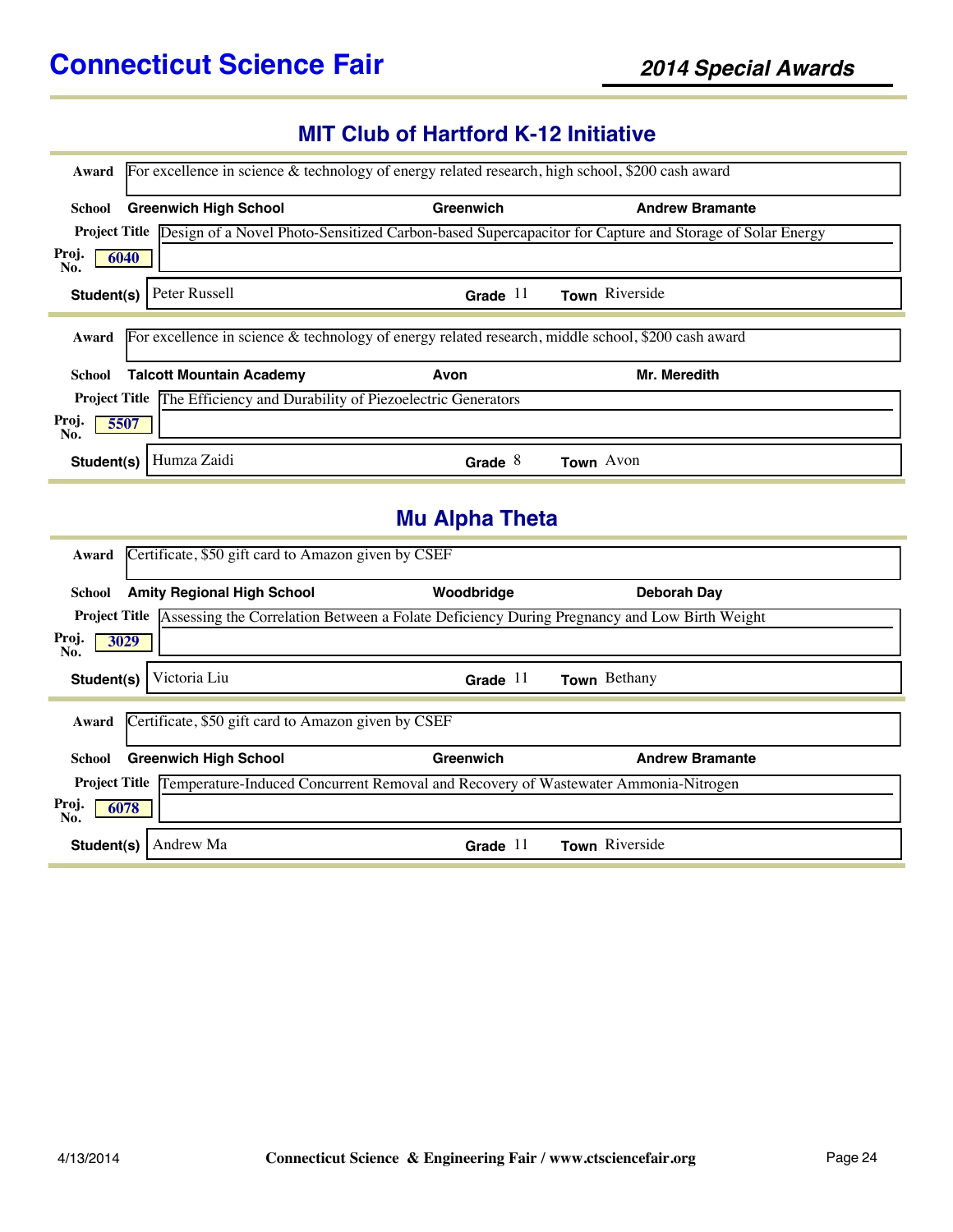### **Mystic Aquarium**

|                      | Award \$100 and 4 Admission Tickets to Mystic Aquarium |                                                             |               |                    |  |  |
|----------------------|--------------------------------------------------------|-------------------------------------------------------------|---------------|--------------------|--|--|
|                      |                                                        | School E.O. Smith High School                               | <b>Storrs</b> | <b>Jon Swanson</b> |  |  |
|                      |                                                        | Project Title Effect of Light Levels on the Growth of Coral |               |                    |  |  |
| Proj.<br>No.<br>3028 |                                                        |                                                             |               |                    |  |  |
|                      |                                                        | <b>Student(s)</b> Joyce Zhou                                | Grade $10$    | Town Willimantic   |  |  |

#### **National Oceanic and Atmospheric Administration**

| Award                       | Certificate, lapel pin, and \$50 gift card to Amazon given by CSEF |                |                             |  |  |  |
|-----------------------------|--------------------------------------------------------------------|----------------|-----------------------------|--|--|--|
| School                      | <b>St. Gregory the Great School</b>                                | <b>Danbury</b> | <b>Mrs. Christine Fahev</b> |  |  |  |
|                             | <b>Project Title Purification Possibilities</b>                    |                |                             |  |  |  |
| Proj.<br><b>1004</b><br>No. |                                                                    |                |                             |  |  |  |
| Student(s)                  | Kevin McCoy                                                        | Grade $8$      | <b>Town</b> Danbury         |  |  |  |
|                             | Dominick Curra                                                     | Grade $8$      | <b>Town</b> Danbury         |  |  |  |
|                             | Devin Trotta                                                       | Grade $8$      | Town Danbury                |  |  |  |

#### **Office of Naval Research- U.S. Navy / U.S. Marine Corps**

| High School- Certificate, \$75.00 gift certificate<br>Award                                              |                   |                    |
|----------------------------------------------------------------------------------------------------------|-------------------|--------------------|
| <b>Staples High School</b><br>School                                                                     | Westport          | Dr. Michele Morse  |
| <b>Project Title</b> The Effect of the Environment on the Development of a Food Allergy: A Sibling Study |                   |                    |
| Proj.<br>3150<br>No.                                                                                     |                   |                    |
| Liana Sonenclar<br>Student(s)                                                                            | Grade $12$        | Town Westport      |
| High School- Certificate, \$75.00 gift certificate<br>Award                                              |                   |                    |
| <b>Bridgeport Regional Aquaculture Center</b><br>School                                                  | <b>Bridgeport</b> | <b>Kirk Shadle</b> |
| Project Title Bio-sensor drug carrier for insulin                                                        |                   |                    |
| Proj.<br>6026<br>No.                                                                                     |                   |                    |
| William Tait<br>Student(s)                                                                               | Grade $12$        | Town Stratford     |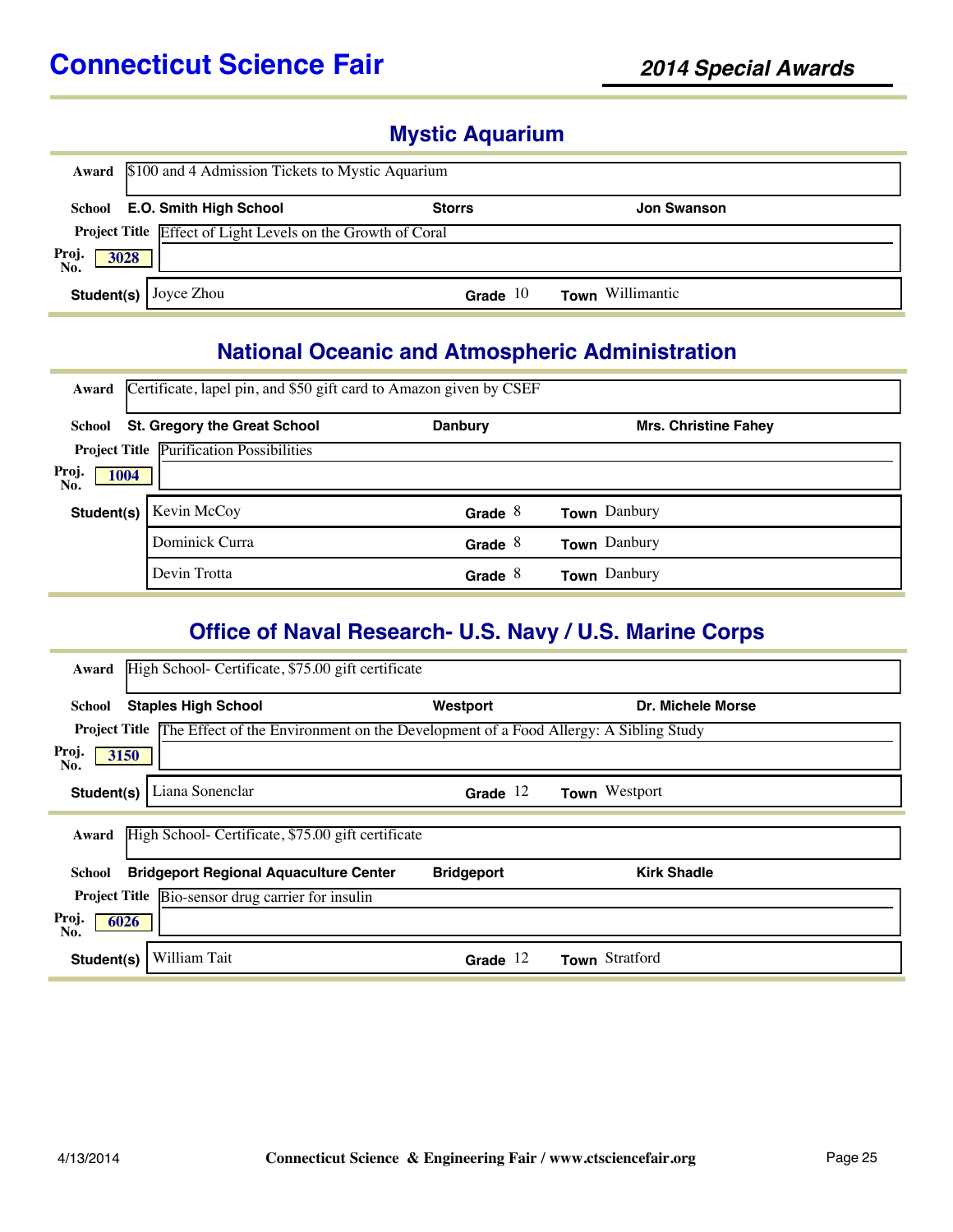| Award                                                                       | High School- Certificate, \$75.00 gift certificate                                                     |                 |                                                                                                                             |  |  |
|-----------------------------------------------------------------------------|--------------------------------------------------------------------------------------------------------|-----------------|-----------------------------------------------------------------------------------------------------------------------------|--|--|
| School                                                                      | <b>Glastonbury High School</b>                                                                         | Glastonbury     | <b>Diane Pintavalle</b>                                                                                                     |  |  |
|                                                                             | Project Title Synthesis and Characterization of EGCG-PLAGA Conjugates and Mixtures                     |                 |                                                                                                                             |  |  |
| Proj.<br>6093<br>No.                                                        |                                                                                                        |                 |                                                                                                                             |  |  |
| Student(s)                                                                  | Anubhuti Mathur                                                                                        | Grade $11$      | Town Glastonbury                                                                                                            |  |  |
| Award                                                                       | High School- Certificate, \$75.00 gift certificate                                                     |                 |                                                                                                                             |  |  |
| <b>Greenwich High School</b><br>School                                      |                                                                                                        | Greenwich       | <b>Andrew Bramante</b>                                                                                                      |  |  |
|                                                                             |                                                                                                        |                 | <b>Project Title</b> Synthesis of a Block Co-polymer for the Manufacturing of a Bio-Degradable Monomeric Filament           |  |  |
| Proj.<br>6095<br>No.                                                        |                                                                                                        |                 |                                                                                                                             |  |  |
| <b>Spencer Matonis</b><br>Student(s)                                        |                                                                                                        | Grade $11$      | Town Greenwich                                                                                                              |  |  |
| Award                                                                       | High School- Certificate, \$75.00 gift certificate1                                                    |                 |                                                                                                                             |  |  |
| <b>School</b>                                                               | <b>Glastonbury High School</b>                                                                         | Glastonbury     | <b>Ms. Diane Pintavalle</b>                                                                                                 |  |  |
|                                                                             |                                                                                                        |                 | Project Title Developing a Low-Cost Method of Manufacturing Heart Valves for Transcatheter Aortic Valve Replacement Surgery |  |  |
| Proj.<br>6014<br>No.                                                        |                                                                                                        |                 |                                                                                                                             |  |  |
| <b>Brittany Horton</b><br>Student(s)                                        |                                                                                                        | Grade $12$      | Town South Glastonbury                                                                                                      |  |  |
| Award                                                                       | Middle School- Certificate, \$50 gift card to Amazon given by CSEF                                     |                 |                                                                                                                             |  |  |
| School                                                                      | <b>Capital Preparatory Magnet School</b>                                                               | <b>Hartford</b> | <b>Kelly Horan</b>                                                                                                          |  |  |
|                                                                             | Project Title Does a Magnetic Field Affect Plant Cells?                                                |                 |                                                                                                                             |  |  |
| Proj.<br>2523<br>No.                                                        |                                                                                                        |                 |                                                                                                                             |  |  |
| Sophie Lee<br>Student(s)                                                    |                                                                                                        | Grade $8$       | Town Rocky Hill                                                                                                             |  |  |
| Award                                                                       | Middle School- Certificate, \$50 gift card to Amazon given by CSEF                                     |                 |                                                                                                                             |  |  |
| <b>Central Middle School</b><br>School                                      |                                                                                                        | Greenwich       | <b>Ms. Jennifer Bresler</b>                                                                                                 |  |  |
|                                                                             | <b>Project Title Investigation of the Antibacterial Properties of Various Ethanolic Plant Extracts</b> |                 |                                                                                                                             |  |  |
| Proj.<br>2526<br>No.                                                        |                                                                                                        |                 |                                                                                                                             |  |  |
| Mansi Dhond<br>Student(s)                                                   |                                                                                                        | Grade $8$       | Town Greenwich                                                                                                              |  |  |
| Middle School- Certificate, \$50 gift card to Amazon given by CSEF<br>Award |                                                                                                        |                 |                                                                                                                             |  |  |
| <b>Fields Memorial School</b><br>School                                     |                                                                                                        | <b>Bozrah</b>   | <b>Evelyn Brown</b>                                                                                                         |  |  |
|                                                                             |                                                                                                        |                 |                                                                                                                             |  |  |
|                                                                             | Project Title The Search for the Most Effective Ice Melt                                               |                 |                                                                                                                             |  |  |
| Proj.<br>5045<br>No.                                                        |                                                                                                        |                 |                                                                                                                             |  |  |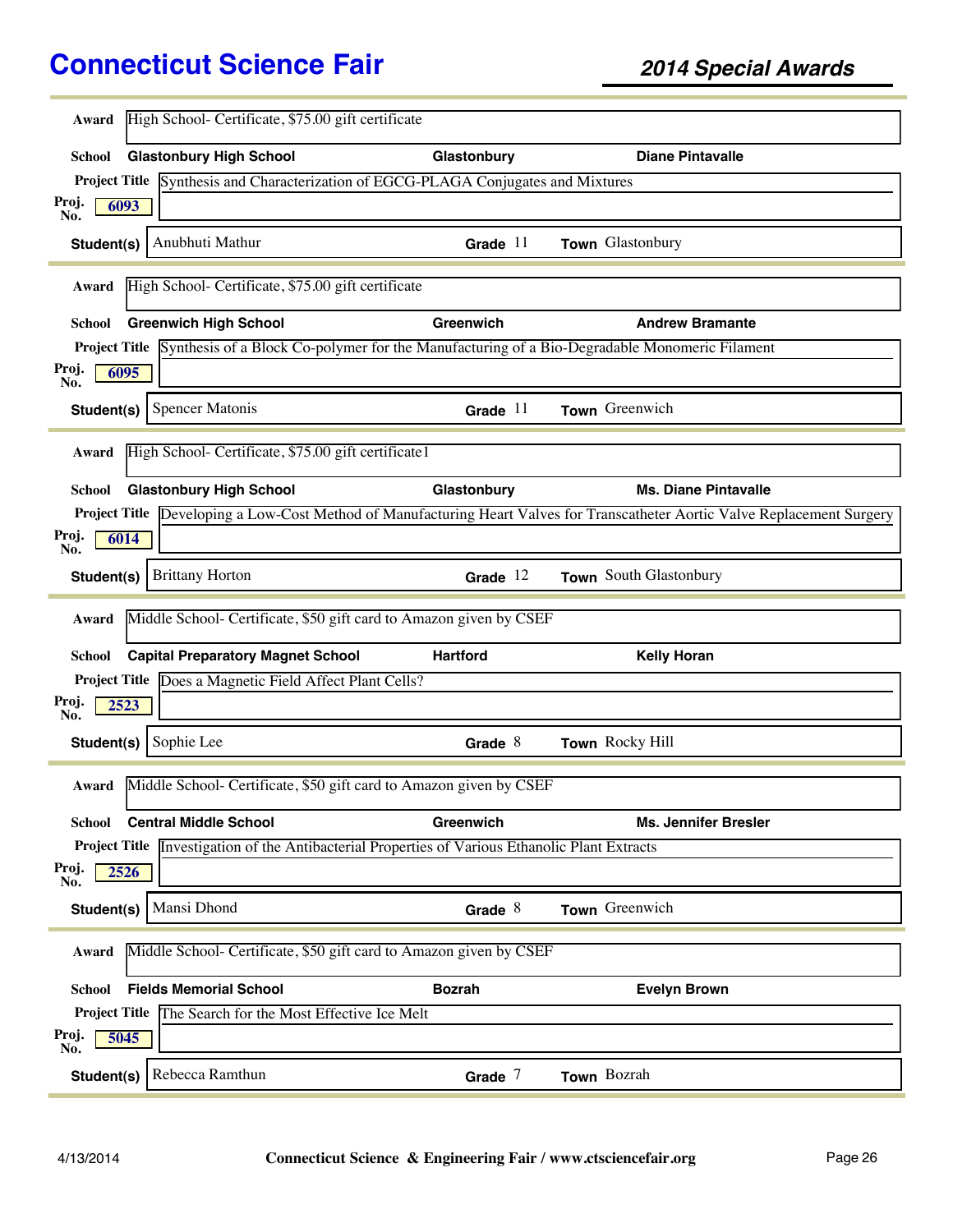| Award                                      | Middle School- Certificate, \$50 gift card to Amazon given by CSEF |                   |                      |
|--------------------------------------------|--------------------------------------------------------------------|-------------------|----------------------|
|                                            |                                                                    |                   |                      |
| <b>St. Gabriel School</b><br><b>School</b> |                                                                    | Windsor           | <b>Margaret Rosa</b> |
| Project Title Bio vs. Fossil Fuels         |                                                                    |                   |                      |
| Proj.<br>5540<br>No.                       |                                                                    |                   |                      |
| Student(s)                                 | Max Mossberg                                                       | Grade $8$         | Town Windsor         |
| Award                                      | Middle School- Certificate, \$50 gift card to Amazon given by CSEF |                   |                      |
| <b>School</b>                              | <b>Multicultural Magnet School</b>                                 | <b>Bridgeport</b> | Mr. Walter Mayorga   |
|                                            | <b>Project Title Electrostatic Generator</b>                       |                   |                      |
| Proj.<br>5550<br>No.                       |                                                                    |                   |                      |
| Student(s)                                 | Sarah Hernandez                                                    | Grade $8$         | Town Bridgeport      |
| Award                                      | Middle School- Certificate, \$50 gift card to Amazon given by CSEF |                   |                      |
| <b>School</b>                              |                                                                    |                   |                      |
| <b>Project Title</b>                       |                                                                    |                   |                      |
| Proj.<br>5580<br>No.                       |                                                                    |                   |                      |
| Student(s)                                 |                                                                    |                   |                      |

# **Otero Family Award**

| Award                | The Otero Family Award; \$200 cash                                                                         |            |                        |  |  |  |
|----------------------|------------------------------------------------------------------------------------------------------------|------------|------------------------|--|--|--|
| School               | <b>Greenwich High School</b>                                                                               | Greenwich  | <b>Andrew Bramante</b> |  |  |  |
|                      | Project Title Synthesis of a Block Co-polymer for the Manufacturing of a Bio-Degradable Monomeric Filament |            |                        |  |  |  |
| Proj.<br>No.<br>6095 |                                                                                                            |            |                        |  |  |  |
|                      | <b>Student(s)</b> Spencer Matonis                                                                          | Grade $11$ | Town Greenwich         |  |  |  |

# **Project Oceanology**

| Award                | Individual - Book + 2 tickets, First Place Junior, check for $$100$ , t-shirt |                |                                                                                                                                   |  |  |  |  |
|----------------------|-------------------------------------------------------------------------------|----------------|-----------------------------------------------------------------------------------------------------------------------------------|--|--|--|--|
| School               | St. Rose of Lima School                                                       | <b>Newtown</b> | Mrs. Jen Reilly                                                                                                                   |  |  |  |  |
| Proj.<br>5011<br>No. | Sound                                                                         |                | <b>Project Title</b> The Investigation Of The Presence Of Plastic Microscopic Fibers In Effluent Sewage Water And The Long Island |  |  |  |  |
| Student(s)           | Catherine Herrick                                                             | Grade          | <b>Town</b> Sandy Hook                                                                                                            |  |  |  |  |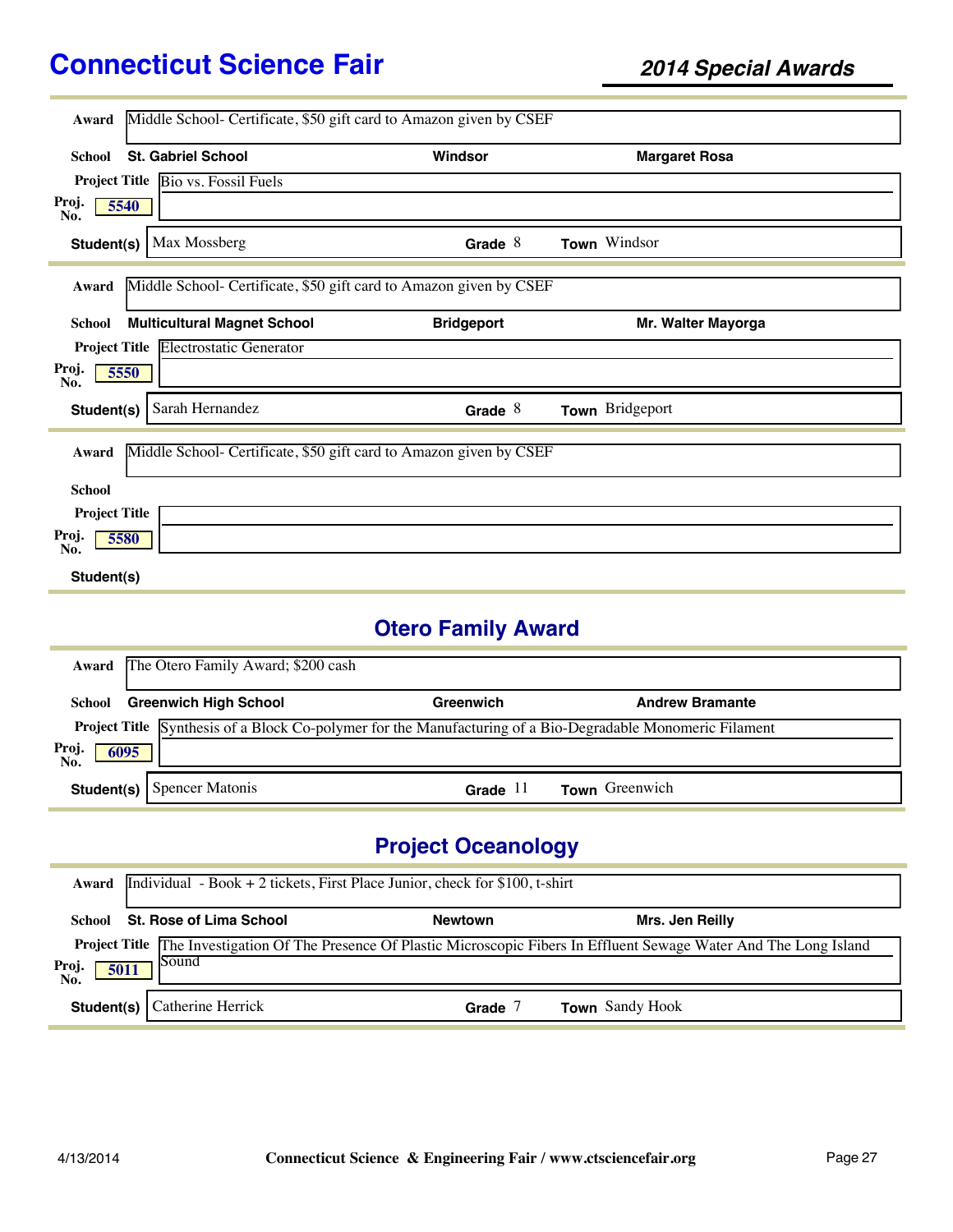| Award                | Individual - Book + 2 tickets, First Place Senior, check for $$100$ , t-shirt    |               |                         |  |  |  |
|----------------------|----------------------------------------------------------------------------------|---------------|-------------------------|--|--|--|
| School               | <b>Bethel High School</b>                                                        | <b>Bethel</b> | <b>Mitchell Trainor</b> |  |  |  |
|                      | Project Title Do zebra mussels colonize Lakes Lillinonah and Zoar from upstream? |               |                         |  |  |  |
| Proj.<br>No.<br>3050 |                                                                                  |               |                         |  |  |  |
|                      | <b>Student(s)</b> Danika Wagener                                                 | Grade $11$    | <b>Town</b> Bethel      |  |  |  |

### **Randy Gibson Award for Earth Science Research**

| Award               | $$100$ cash and plaque                                                            |                |                     |  |
|---------------------|-----------------------------------------------------------------------------------|----------------|---------------------|--|
| School              | St. Rose of Lima School                                                           | <b>Newtown</b> | <b>Mrs. Reilly</b>  |  |
|                     | <b>Project Title The Effect of Freezing and Thawing on Various Types of Rocks</b> |                |                     |  |
| Proj<br>5056<br>No. |                                                                                   |                |                     |  |
| Student(s)          | <b>Emilia McGuinness Getzinger</b>                                                | Grade          | <b>Town</b> Newtown |  |

# **Ricoh Corporation/Society for Science & the Public**

| Certificate, Lapel Pin, \$50 gift card to Amazon given by CSEF<br>Award                                      |                   |                       |  |  |  |
|--------------------------------------------------------------------------------------------------------------|-------------------|-----------------------|--|--|--|
| <b>Six to Six Interdistrict Magnet School</b><br>School                                                      | <b>Bridgeport</b> | <b>Carmen Andrews</b> |  |  |  |
| <b>Project Title</b> Nature's Way of Cleaning Oil Spills in Fresh Water                                      |                   |                       |  |  |  |
| Proj.<br>2028<br>No.                                                                                         |                   |                       |  |  |  |
| Xiomara Hernandez<br>Student(s)                                                                              | Grade $7$         | Town Stratford        |  |  |  |
| Certificate, Lapel Pin, \$50 gift card to Amazon given by CSEF<br>Award                                      |                   |                       |  |  |  |
| <b>Fields Memorial School</b><br>School                                                                      | <b>Bozrah</b>     | <b>Mrs. Ev Brown</b>  |  |  |  |
| <b>Project Title</b> A Study of the Production, Impact Testing, and Degradation of Seaweed Based Bioplastics |                   |                       |  |  |  |
| Proj.<br>5508<br>No.                                                                                         |                   |                       |  |  |  |
|                                                                                                              |                   |                       |  |  |  |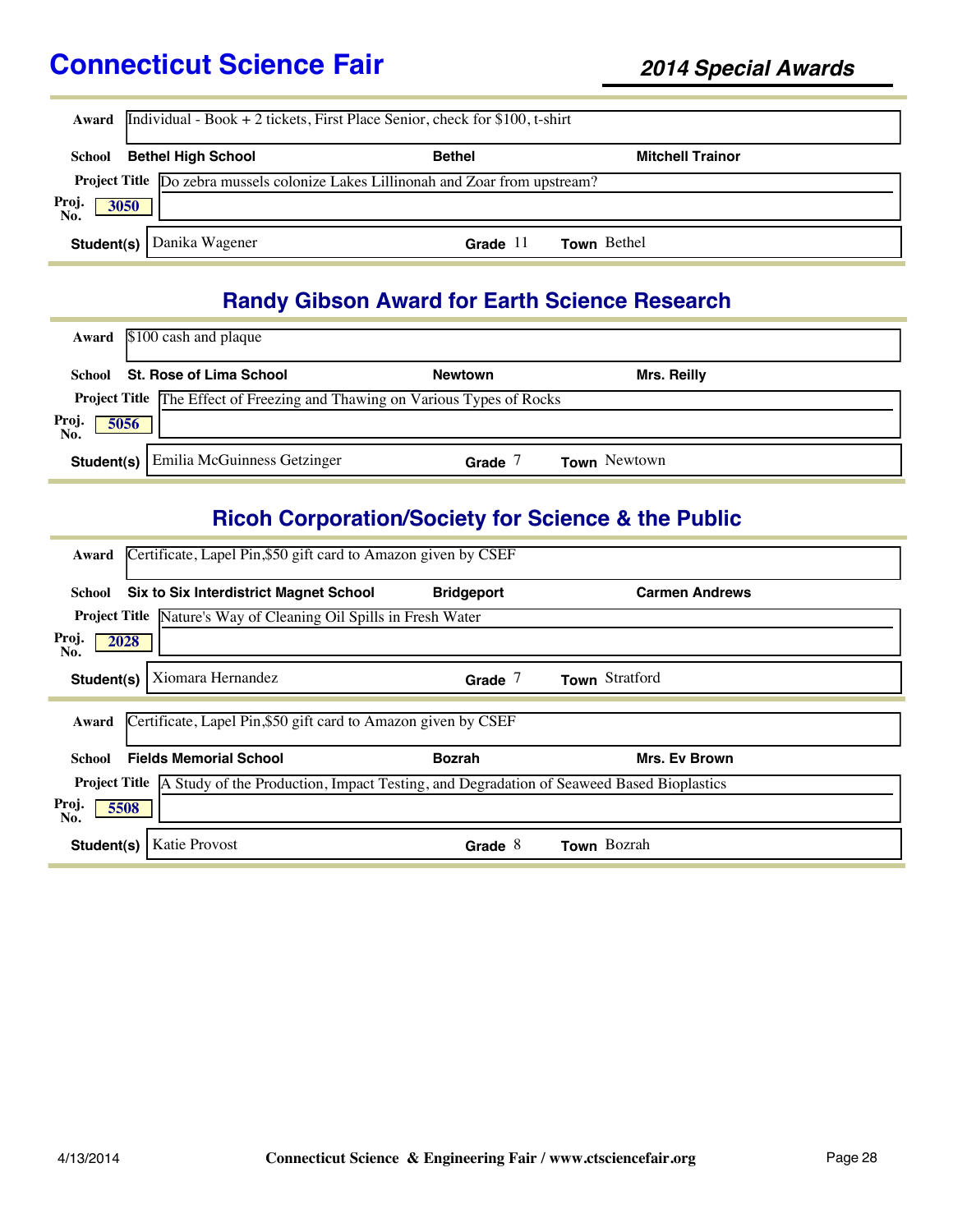#### **Schoepfer Award for Excellence in Local Aquatic Science**

|                      | <b>Award</b> For excellence in a local water quality study, \$100 cash                                                    |           |                        |  |  |  |
|----------------------|---------------------------------------------------------------------------------------------------------------------------|-----------|------------------------|--|--|--|
|                      | <b>School</b> Southern Connecticut Hebrew Academy                                                                         | Orange    | <b>Karen Howell</b>    |  |  |  |
|                      | <b>Project Title</b> Analysis of Phosphorus (Fertilizer) Recovery from Varied "Run-off" Sources (Local Rivers and L.I.S.) |           |                        |  |  |  |
| Proj.<br>No.<br>2507 |                                                                                                                           |           |                        |  |  |  |
| Student(s)           | Ben Forti                                                                                                                 | Grade $8$ | <b>Town</b> Woodbridge |  |  |  |

### **Sister Mary Christine Life Sciences Award**

| \$150 and plaque for excellence in the life sciences by a catholic middle school project<br>Award                    |                    |                      |  |  |  |  |
|----------------------------------------------------------------------------------------------------------------------|--------------------|----------------------|--|--|--|--|
| <b>Sacred Heart School</b><br>School                                                                                 | <b>New Britain</b> | <b>Miss Kornas</b>   |  |  |  |  |
| <b>Project Title</b> How long does it take devices to charge when the power goes out?                                |                    |                      |  |  |  |  |
| Proj.<br>5529<br>No.                                                                                                 |                    |                      |  |  |  |  |
| Kateryna Yurkevych<br>Student(s)                                                                                     | Grade $8$          | Town New Britain     |  |  |  |  |
| \$250 and plaque for excellence in the life sciences by a catholic high school project<br>Award                      |                    |                      |  |  |  |  |
| <b>Convent of the Sacred Heart</b><br>School                                                                         | Greenwich          | <b>Mary Musolino</b> |  |  |  |  |
| <b>Project Title</b> $\overline{A}$ Study of the Removal of Pollutants by Rain Gardens, a Low-Impact Drainage System |                    |                      |  |  |  |  |
| Proj.<br>6058<br>No.                                                                                                 |                    |                      |  |  |  |  |
| Sarah Banker                                                                                                         |                    |                      |  |  |  |  |

### **Society for In Vitro Biology**

| Certificate and \$50 gift card to Amazon given by CSEF<br>Award                                                                       |             |                         |  |  |  |  |
|---------------------------------------------------------------------------------------------------------------------------------------|-------------|-------------------------|--|--|--|--|
| <b>Glastonbury High School</b><br>School                                                                                              | Glastonbury | <b>Diane Pintavalle</b> |  |  |  |  |
| <b>Project Title Use of Stem Cell Engineering to Test the Function of a Genetic Variant for PTSD</b>                                  |             |                         |  |  |  |  |
| Proj.<br>3099<br>No.                                                                                                                  |             |                         |  |  |  |  |
| Abbie Kelly<br>Student(s)                                                                                                             | Grade $11$  | Town Glastonbury        |  |  |  |  |
| Certificate and \$50 gift card to Amazon given by CSEF<br>Award                                                                       |             |                         |  |  |  |  |
| <b>Choate Rosemary Hall</b><br>School                                                                                                 | Wallingford | <b>Rachell Gritzer</b>  |  |  |  |  |
| Characterization of TC-2153 Inhibition on Striatal-Enriched Protein Tyrosine Phosphatase (STEP) in Human Cell<br><b>Project Title</b> |             |                         |  |  |  |  |
| $L$ ines<br>Proj.<br>3162<br>No.                                                                                                      |             |                         |  |  |  |  |
| Archeta Rajagopalan<br>Student(s)                                                                                                     | Grade $11$  | Town Glastonbury        |  |  |  |  |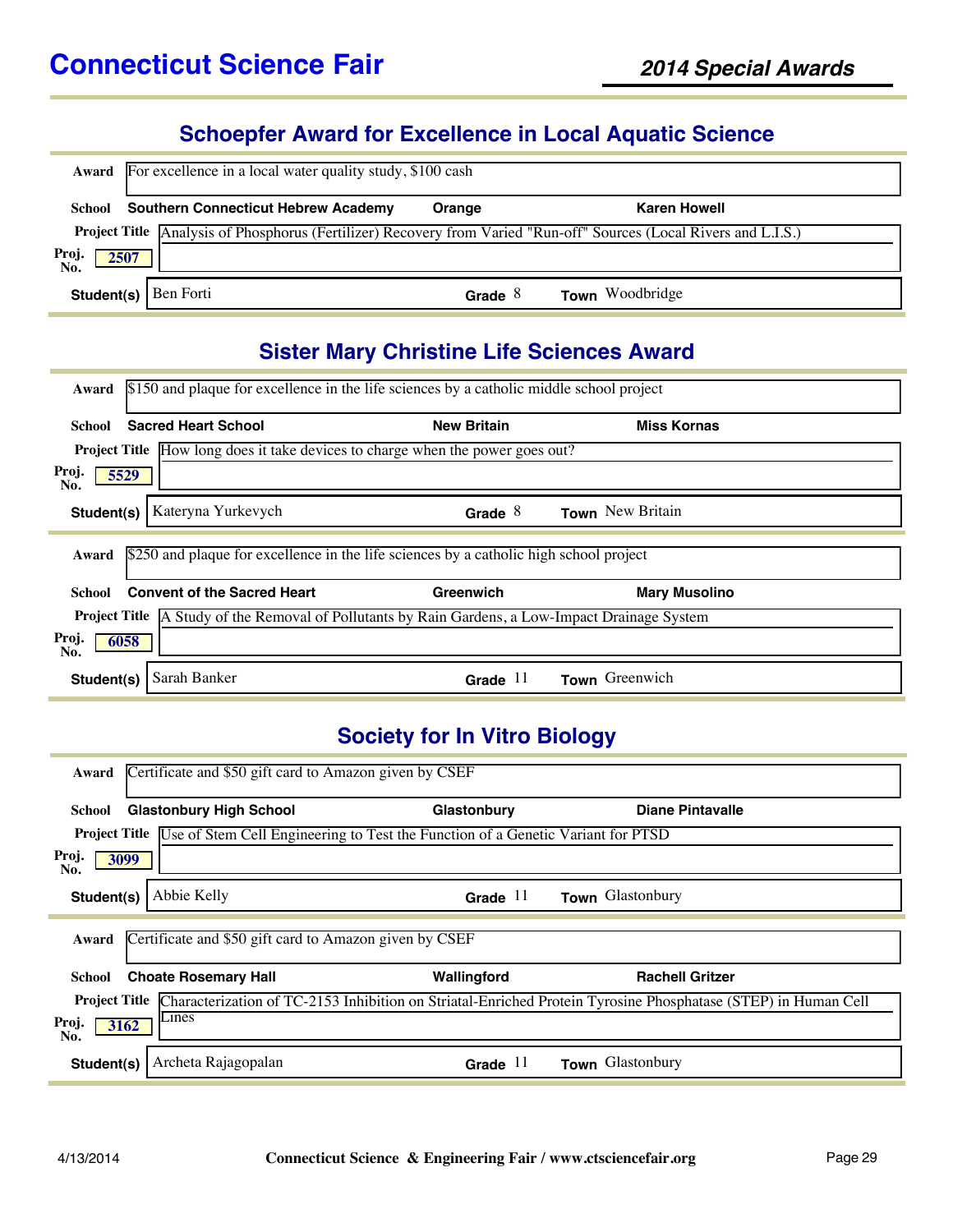#### **Society of Women Engineers - Hartford Section**

| Award                | Scientific Calculator          |                                                                                                         |                                                                                                                                |
|----------------------|--------------------------------|---------------------------------------------------------------------------------------------------------|--------------------------------------------------------------------------------------------------------------------------------|
| <b>School</b>        | <b>Fields Memorial School</b>  | <b>Bozrah</b>                                                                                           | Mrs. Ev Brown                                                                                                                  |
|                      |                                | Project Title   A Study of the Production, Impact Testing, and Degradation of Seaweed Based Bioplastics |                                                                                                                                |
| Proj.<br>5508<br>No. |                                |                                                                                                         |                                                                                                                                |
| Student(s)           | Katie Provost                  | Grade $8$                                                                                               | Town Bozrah                                                                                                                    |
| Award                | Scientific Calculator          |                                                                                                         |                                                                                                                                |
| School               | <b>Simsbury High School</b>    | <b>Simsbury</b>                                                                                         | <b>Danny Martins</b>                                                                                                           |
|                      |                                |                                                                                                         | Project Title The Effects of Pressure, Temperature, and Cooling Rate on Tensile Strength of Extruded High Density Polyethylene |
| Proj.<br>6041<br>No. |                                |                                                                                                         |                                                                                                                                |
|                      | Student(s)   Rachel Baumann    | Grade $9$                                                                                               | Town Simsbury                                                                                                                  |
| Award                | Scientific Calculator          |                                                                                                         |                                                                                                                                |
| <b>School</b>        | <b>Immaculate High School</b>  | <b>Danbury</b>                                                                                          | Mrs. Betsy Murphy                                                                                                              |
|                      |                                | <b>Project Title</b> Effective Energy Storage Technology for Electric Power                             |                                                                                                                                |
| Proj.<br>6051<br>No. |                                |                                                                                                         |                                                                                                                                |
| Student(s)           | Martha Haddad                  | Grade $9$                                                                                               | Town Danbury                                                                                                                   |
| Award                | Scientific Calculator          |                                                                                                         |                                                                                                                                |
| <b>School</b>        | <b>Daniel Hand High School</b> | <b>Madison</b>                                                                                          | <b>Madhuparna Roychoudhury</b>                                                                                                 |
|                      |                                | <b>Project Title</b> Examining Graphene Nanoparticles for CO2 capture and water purification.           |                                                                                                                                |
| Proj.<br>6064<br>No. |                                |                                                                                                         |                                                                                                                                |
| Student(s)           | Ankita Roychoudhury            | Grade $9$                                                                                               | Town Madison                                                                                                                   |

# **Southeastern New England Marine Educators**

|                      | Award \$100 award and membership in SENEME - 1st Place Junior                                                |               |                    |  |  |  |
|----------------------|--------------------------------------------------------------------------------------------------------------|---------------|--------------------|--|--|--|
|                      | School Fields Memorial School                                                                                | <b>Bozrah</b> | Mrs. Ev Brown      |  |  |  |
|                      | <b>Project Title</b> A Study of the Production, Impact Testing, and Degradation of Seaweed Based Bioplastics |               |                    |  |  |  |
| Proj.<br>No.<br>5508 |                                                                                                              |               |                    |  |  |  |
|                      | <b>Student(s)</b>   Katie Provost                                                                            | Grade $8$     | <b>Town</b> Bozrah |  |  |  |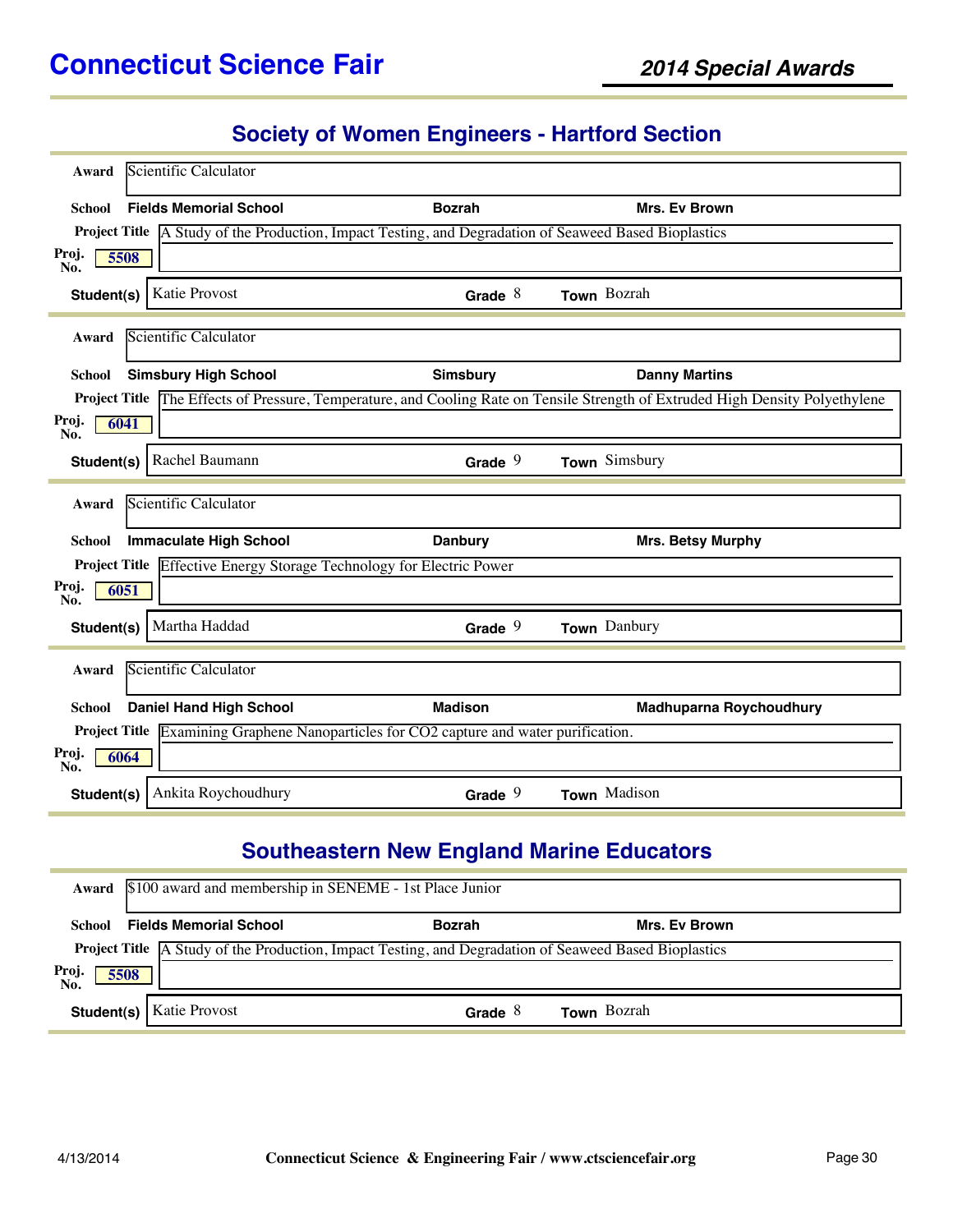|                      | Award \$100 award and membership in SENEME - 1st Place Senior |                                                                                          |                     |  |  |  |
|----------------------|---------------------------------------------------------------|------------------------------------------------------------------------------------------|---------------------|--|--|--|
| School               | Joel Barlow High School                                       | Redding                                                                                  | Dr. Katherine Nuzzo |  |  |  |
|                      |                                                               | <b>Project Title</b> Analyzing the Effect of De-icers on Connecticut River Water Quality |                     |  |  |  |
| Proj.<br>No.<br>6035 |                                                               |                                                                                          |                     |  |  |  |
|                      | <b>Student(s)</b> Jamie Curtis                                | Grade $12$                                                                               | Town Redding        |  |  |  |

# **Spirit of Invention Award**

| Award                | \$100 Cash and Plaque for Inventive Concepts                    |                |                     |  |
|----------------------|-----------------------------------------------------------------|----------------|---------------------|--|
| School               | <b>Amity Regional Middle School-Bethany</b>                     | <b>Bethany</b> | <b>Kevin Berean</b> |  |
|                      | <b>Project Title</b> Harnessing Human Movement for Clean Energy |                |                     |  |
| Proj.<br>4033<br>No. |                                                                 |                |                     |  |
| Student(s)           | <b>Edward Criscuolo</b>                                         | Grade $8$      | Town Woodbridge     |  |
|                      | <b>Howard Ding</b>                                              | Grade $8$      | Town Woodbridge     |  |

### **Stanley Lessoff Award for Excellence In Analytical Technique**

| Award                | \$100 Cash and Plaque                                                                       |        |                          |  |
|----------------------|---------------------------------------------------------------------------------------------|--------|--------------------------|--|
|                      | <b>School</b> Southern Connecticut Hebrew Academy                                           | Orange | <b>Mrs. Karen Howell</b> |  |
|                      | Project Title Effect of Sulfites as a Preservative on Cell Absorption and Nutrient Content. |        |                          |  |
| Proj.<br>4009<br>No. |                                                                                             |        |                          |  |
| Student(s)           | Breindel Piekarski                                                                          | Grade  | <b>Town</b> Hamden       |  |
|                      | Batya Koenigsberg                                                                           | Grade  | <b>Town</b> New Haven    |  |

### **Stockholm Junior Water Prize**

|                      | Award Certificate, Letter, \$50 gift card to Amazon given by CSEF, possible advance to further competition            |                  |                      |  |  |  |
|----------------------|-----------------------------------------------------------------------------------------------------------------------|------------------|----------------------|--|--|--|
| School               | <b>Greenwich High School</b>                                                                                          | Greenwich        | <b>Andy Bramante</b> |  |  |  |
|                      | <b>Project Title The Remediation of Heavy Metals from Wastewater Using an Aspergillus niger Activated Flow Filter</b> |                  |                      |  |  |  |
| Proj.<br>No.<br>3104 |                                                                                                                       |                  |                      |  |  |  |
|                      | <b>Student(s)</b>   Kenneth Dorian                                                                                    | Grade<br>$\perp$ | Town Riverside       |  |  |  |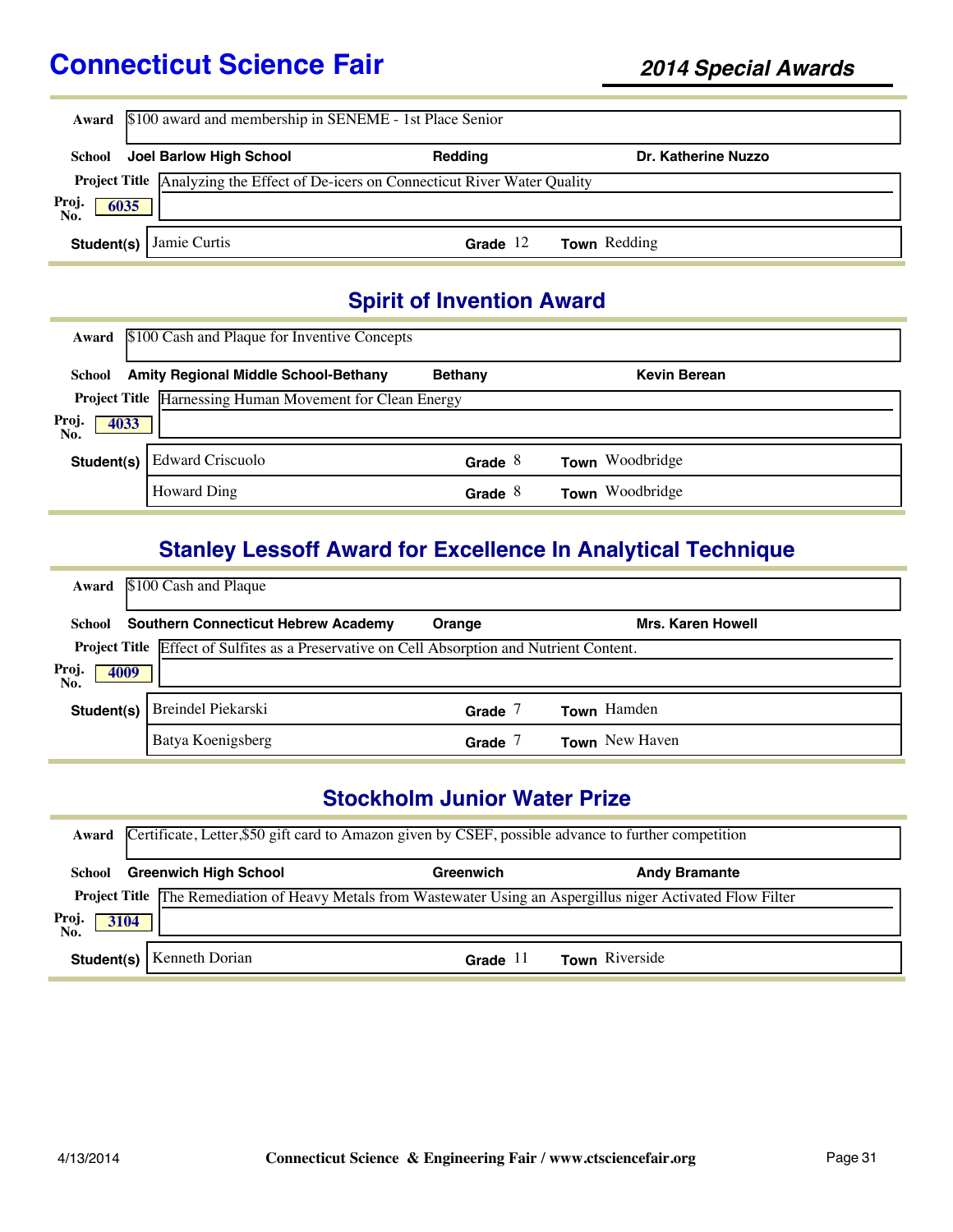|                      | Award Certificate, Letter,\$50 gift card to Amazon given by CSEF, possible advance to further competition |           |                        |  |  |  |
|----------------------|-----------------------------------------------------------------------------------------------------------|-----------|------------------------|--|--|--|
| School               | <b>Greenwich High School</b>                                                                              | Greenwich | <b>Andrew Bramante</b> |  |  |  |
|                      | Project Title Temperature-Induced Concurrent Removal and Recovery of Wastewater Ammonia-Nitrogen          |           |                        |  |  |  |
| Proj.<br>No.<br>6078 |                                                                                                           |           |                        |  |  |  |
| Student(s) $\vert$   | Andrew Ma                                                                                                 | Grade     | <b>Town</b> Riverside  |  |  |  |

### **Talcott Mountain Science Center**

| Founder's Award - \$450 Saturday Mentorship Course at TMSC - Middle School Life Science<br>Award |                  |                                                                                                                              |  |
|--------------------------------------------------------------------------------------------------|------------------|------------------------------------------------------------------------------------------------------------------------------|--|
|                                                                                                  |                  |                                                                                                                              |  |
| <b>St. Mark School</b><br>School                                                                 | <b>Stratford</b> | Mr. McMahon                                                                                                                  |  |
|                                                                                                  |                  | <b>Project Title Growing Our Future:</b> Using LED Hydroponics to Cultivate Fresh Produce: A Solution for Urban Food Deserts |  |
| Proj.<br>2044<br>No.                                                                             |                  |                                                                                                                              |  |
| Kristen Robertson<br>Student(s)                                                                  | Grade $7$        | Town Stratford                                                                                                               |  |
| Founder's Award - \$450 Saturday Mentorship Course at TMSC - Middle School Phys Science<br>Award |                  |                                                                                                                              |  |
| <b>Rippowam Middle School</b><br>School                                                          | <b>Stamford</b>  | <b>Mark Goldsmith</b>                                                                                                        |  |
| Hypoallergenic Lawn Care Device<br><b>Project Title</b>                                          |                  |                                                                                                                              |  |
| Proj.<br>5563<br>No.                                                                             |                  |                                                                                                                              |  |
| Kiran Jagtiani<br>Student(s)                                                                     | Grade $8$        | Town Stamford                                                                                                                |  |

### **The Children's Museum**

|                      | Award   1 family 4-Pack of Admission Passes to the Children's Museum |                 |               |  |
|----------------------|----------------------------------------------------------------------|-----------------|---------------|--|
|                      | School E.C. Adams Middle School                                      | <b>Guilford</b> | Mrs. Arnold   |  |
|                      | <b>Project Title</b> The Mummification of Apples                     |                 |               |  |
| Proj.<br>No.<br>2008 |                                                                      |                 |               |  |
| Student(s)           | Erik Mastalerz                                                       | Grade           | Town Guilford |  |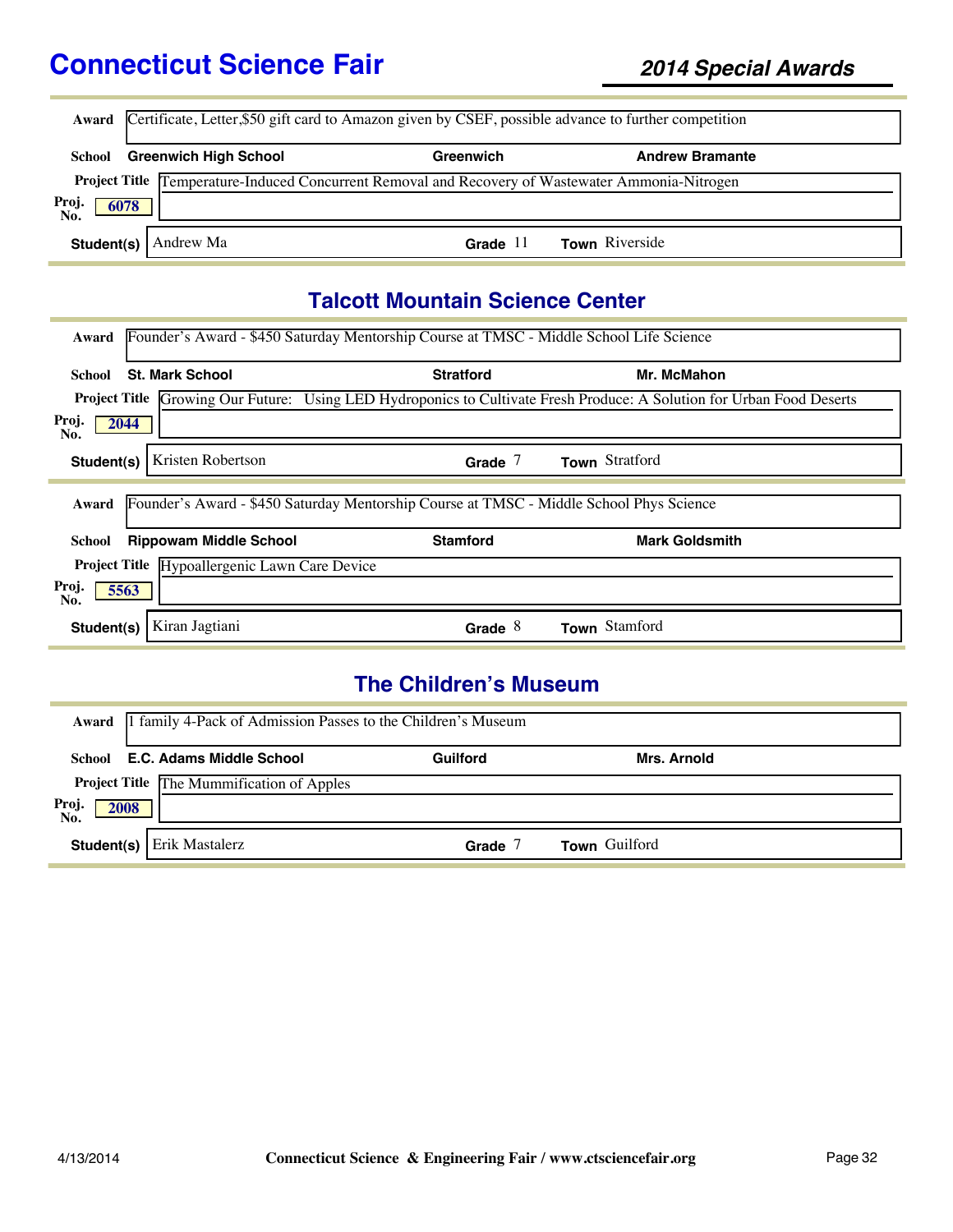### **The Connecticut Technology Council Young Woman Innovation Award**

|                      | Award \$150 Cash Award for Technological Innovation                                          |                   |                    |  |
|----------------------|----------------------------------------------------------------------------------------------|-------------------|--------------------|--|
| School               | <b>Bridgeport Regional Aquaculture Center</b>                                                | <b>Bridgeport</b> | <b>Kirk Shadle</b> |  |
|                      | <b>Project Title</b> Synthesis of Silver Nanoparticles using Plasma Arcing Atomizing Methods |                   |                    |  |
| Proj.<br>No.<br>6091 |                                                                                              |                   |                    |  |
|                      | <b>Student(s)</b>   Kelly DeMeo                                                              | Grade $12$        | Town Fairfield     |  |

# **The Goodwin-Niering Center for the Environment**

|              | Award \$100 for "Excellence in Environmental Conservation Studies" |            |                                                                                                                       |  |  |  |
|--------------|--------------------------------------------------------------------|------------|-----------------------------------------------------------------------------------------------------------------------|--|--|--|
| School       | <b>Greenwich High School</b>                                       | Greenwich  | <b>Andy Bramante</b>                                                                                                  |  |  |  |
|              |                                                                    |            | <b>Project Title</b> The Remediation of Heavy Metals from Wastewater Using an Aspergillus niger Activated Flow Filter |  |  |  |
| Proj<br>3104 |                                                                    |            |                                                                                                                       |  |  |  |
|              | <b>Student(s)</b>   Kenneth Dorian                                 | Grade $11$ | <b>Town</b> Riverside                                                                                                 |  |  |  |

### **TurnKey Compliance Solutions Environmental Awards**

| \$100 Cash Award Middle School- For excellence in environmental sciences<br>Award                                   |           |                       |  |  |  |
|---------------------------------------------------------------------------------------------------------------------|-----------|-----------------------|--|--|--|
| <b>Southern Connecticut Hebrew Academy</b><br>School                                                                | Orange    | Mrs. Howell           |  |  |  |
| <b>Project Title</b> Analysis of natural sources of possible road de-icers and efect on pavement, soil, and plants. |           |                       |  |  |  |
| Proj.<br>5517<br>No.                                                                                                |           |                       |  |  |  |
| Jacob Hasbani<br>Student(s)                                                                                         | Grade $8$ | <b>Town</b> New Haven |  |  |  |
| \$200 Cash Award High School- For excellence in environmental sciences<br>Award                                     |           |                       |  |  |  |
| <b>Greenwich High School</b><br>School                                                                              | Greenwich | <b>Andy Bramante</b>  |  |  |  |
| Project Title The Remediation of Heavy Metals from Wastewater Using an Aspergillus niger Activated Flow Filter      |           |                       |  |  |  |
| Proj.<br>3104<br>No.                                                                                                |           |                       |  |  |  |
|                                                                                                                     |           |                       |  |  |  |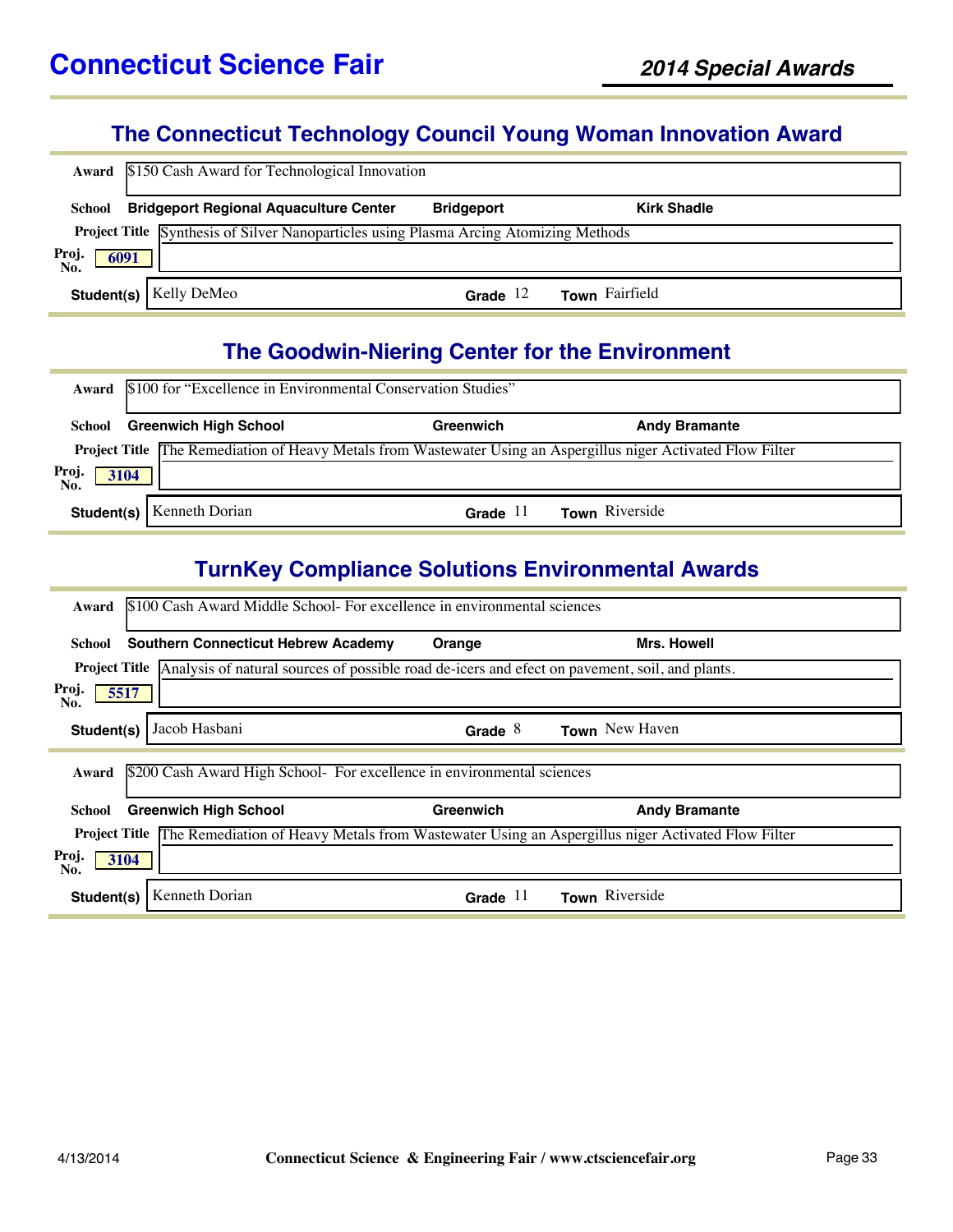| Award                       | Laptop backpack, ear buds, 1 GB flash drive, 4 Port USB hub, certificate        |                  |                          |  |
|-----------------------------|---------------------------------------------------------------------------------|------------------|--------------------------|--|
| <b>School</b>               | <b>Middlebrook School</b>                                                       | Wilton           | <b>Mrs. Garcia</b>       |  |
|                             | Project Title Use of a Microbial Fuel Cell to Generate Electricity from Compost |                  |                          |  |
| Proj.<br><b>1010</b><br>No. |                                                                                 |                  |                          |  |
| Student(s)                  | Emilie McCann                                                                   | Grade $8$        | Town Wilton              |  |
|                             | Nora Hoch                                                                       | Grade $8$        | Town Wilton              |  |
| Award                       | Laptop backpack, ear buds, 1 GB flash drive, 4 Port USB hub, certificate        |                  |                          |  |
|                             |                                                                                 |                  |                          |  |
| <b>School</b>               | <b>St. Mary School</b>                                                          | <b>Bethel</b>    | <b>Mrs. McDonald</b>     |  |
|                             | Project Title Does the Shape of an Air Foil affect the lift of an Airplane?     |                  |                          |  |
| Proj.<br>5557<br>No.        |                                                                                 |                  |                          |  |
| Student(s)                  | Michael Meehan                                                                  | Grade $8$        | Town Bethel              |  |
| Award                       | Laptop backpack, ear buds, 1 GB flash drive, 4 Port USB hub, certificate        |                  |                          |  |
| <b>School</b>               | <b>St. Mary School</b>                                                          | <b>Newington</b> | <b>Deborah Giantonio</b> |  |
|                             | Project Title Which Model Airplane Flies the Farthest?                          |                  |                          |  |
| Proj.<br>5567<br>No.        |                                                                                 |                  |                          |  |
| Student(s)                  | Anthony Tedeschi                                                                | Grade $8$        | Town Wethersfield        |  |

### **U.S. Air Force**

### **U.S. Metric Association**

| Award                | Certificate $\&$ \$50 gift card to Amazon given by CSEF                                                         |                   |                    |  |
|----------------------|-----------------------------------------------------------------------------------------------------------------|-------------------|--------------------|--|
| School               | <b>Manchester High School</b>                                                                                   | <b>Manchester</b> | <b>Megan Rader</b> |  |
|                      | <b>Project Title The Kinematics of Barefoot and Shod Running</b>                                                |                   |                    |  |
| Proj.<br>3068<br>No. |                                                                                                                 |                   |                    |  |
| Student(s)           | Megan Boyer                                                                                                     | Grade $12$        | Town Manchester    |  |
| Award                | Certificate $\&$ \$50 gift card to Amazon given by CSEF                                                         |                   |                    |  |
| School               | Southern CT Invitational Sci & Eng Fair                                                                         | Redding           | Deborah Day        |  |
|                      | <b>Project Title</b> Construction of a Renewable Energy Generator from Recycled Materials: A Study on Windbelts |                   |                    |  |
| Proj.<br>6059<br>No. |                                                                                                                 |                   |                    |  |
| Student(s)           | Noah Gallant                                                                                                    | Grade $11$        | Town Bethany       |  |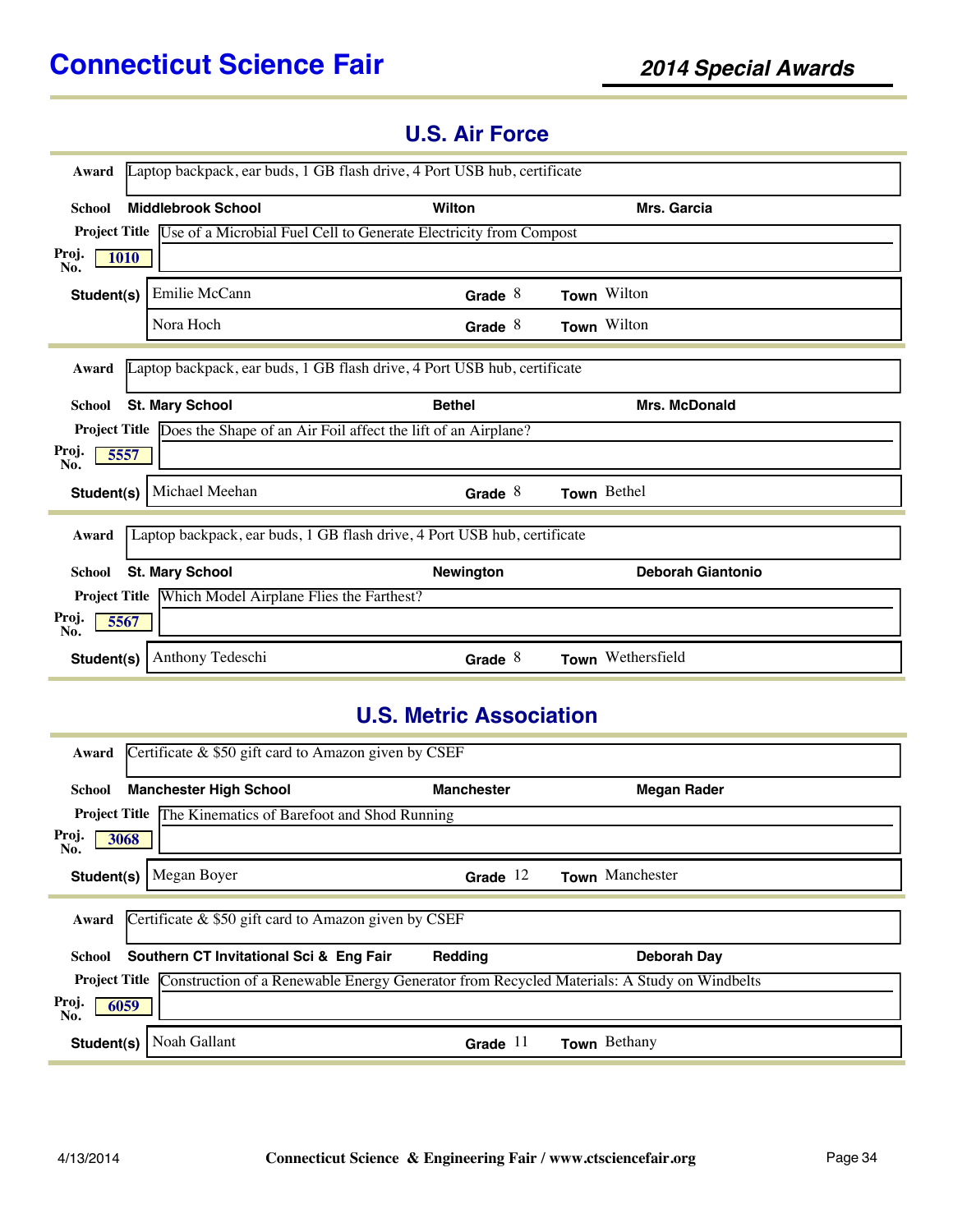### **United States Public Health Service**

|              | Award Certificate $&$ \$50 Amazon gift card given by CSEF $&$ medallion |                  |                                                                                                                                |  |  |  |
|--------------|-------------------------------------------------------------------------|------------------|--------------------------------------------------------------------------------------------------------------------------------|--|--|--|
| School       | <b>St. Mark School</b>                                                  | <b>Stratford</b> | <b>Michael McMahon</b>                                                                                                         |  |  |  |
|              |                                                                         |                  | <b>Project Title N.D. Naturopathic doctors and Alternative healthcare vs. M.D. Medical doctors and Conventional healthcare</b> |  |  |  |
| Proj.<br>No. | 2503                                                                    |                  |                                                                                                                                |  |  |  |
|              | Student(s) Skylar Shandrowski                                           | Grade $8$        | <b>Town</b> Stratford                                                                                                          |  |  |  |

### **University of Connecticut - Physics Department**

| Award         | UCONN Early College Experience Program: Life Sciences - Co-Op \$100 Gift Certificate    |                     |                                                                                                                      |
|---------------|-----------------------------------------------------------------------------------------|---------------------|----------------------------------------------------------------------------------------------------------------------|
| School        | <b>Engineering &amp; Science University Magnet</b>                                      | <b>New Haven</b>    | <b>Roger Rushworth</b>                                                                                               |
|               | Project Title The Affect of Pseudomonas putida on the Biodegradation of Plastics        |                     |                                                                                                                      |
| Proj.<br>No.  | 3084                                                                                    |                     |                                                                                                                      |
| Student(s)    | Lauren Low                                                                              | Grade $9$           | Town Hamden                                                                                                          |
| Award         | UCONN Early College Experience Program: Physical Sciences - Co-Op \$100 Gift Certificat |                     |                                                                                                                      |
| <b>School</b> | <b>New Milford High School</b>                                                          | <b>New Milford</b>  | Ms. Virginia Landgrebe                                                                                               |
|               | Project Title The Oort Cloud: A Cometary Reservoir                                      |                     |                                                                                                                      |
| Proj.<br>No.  | 6117                                                                                    |                     |                                                                                                                      |
| Student(s)    | Carly KleinStern                                                                        | Grade $11$          | Town New Milford                                                                                                     |
| Award         | UCONN Physics Department - Co-Op \$100 Gift Certificate                                 |                     |                                                                                                                      |
| School        | <b>Greens Farms Academy</b>                                                             | <b>Greens Farms</b> | <b>Mathieu Freeman</b>                                                                                               |
|               |                                                                                         |                     | Project Title Momentum Powered Magnetic Generator For Electric Car Applications And Free Energy And Perpetual Motion |
| Proj.<br>No.  | Research<br>6049                                                                        |                     |                                                                                                                      |
| Student(s)    | <b>Arthur Doelp</b>                                                                     | Grade $12$          | Town Darien                                                                                                          |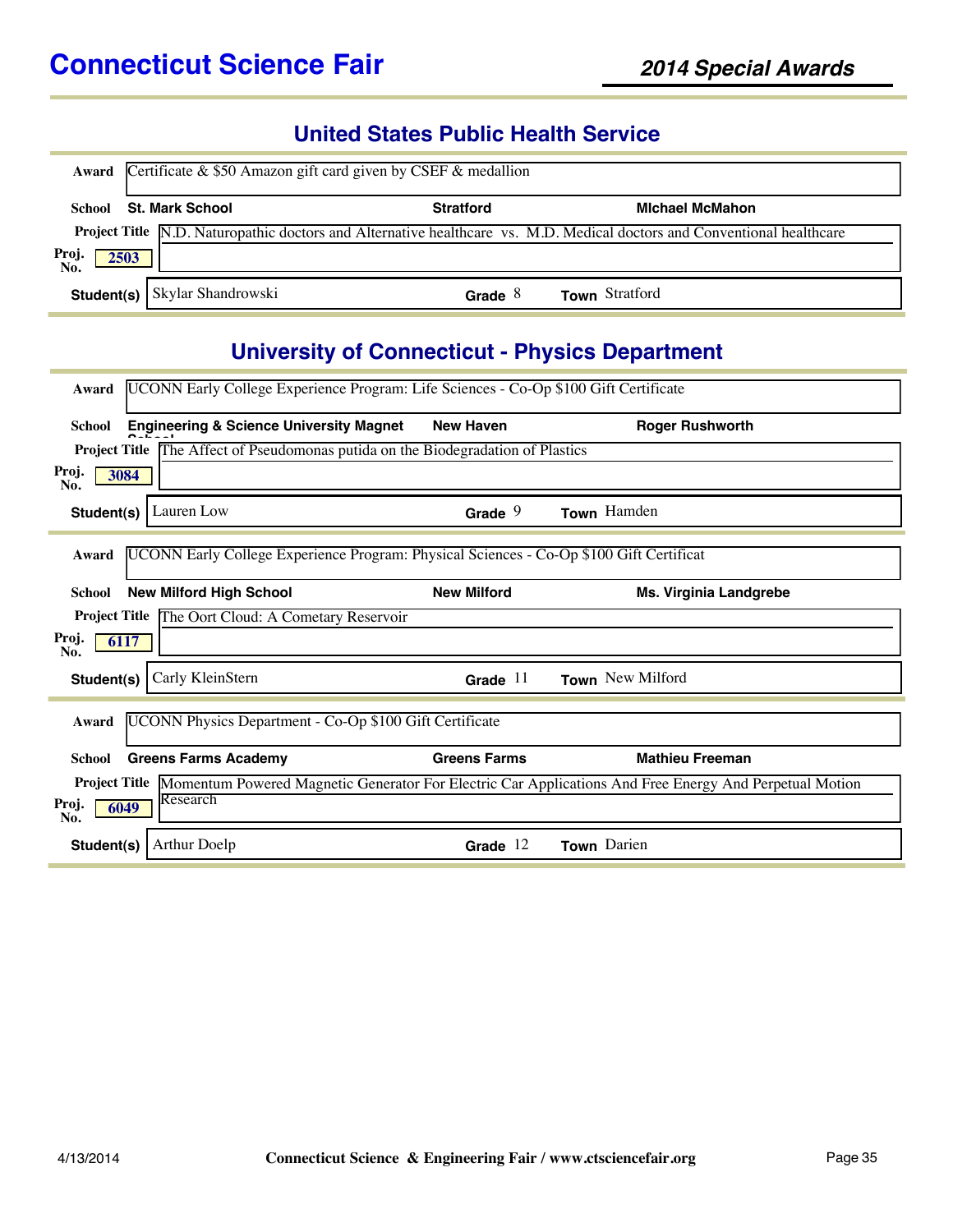# **University of Connecticut Academic Excellence Scholarship**

|                                | Award Academic Excellence Scholarship - \$5000 a year for each of four academic years- \$20,000 total |                     |                                                                                                            |  |  |  |
|--------------------------------|-------------------------------------------------------------------------------------------------------|---------------------|------------------------------------------------------------------------------------------------------------|--|--|--|
| School                         | <b>Greenwich High School</b>                                                                          | Greenwich           | <b>Andrew Bramante</b>                                                                                     |  |  |  |
|                                |                                                                                                       |                     | Project Title Synthesis of a Block Co-polymer for the Manufacturing of a Bio-Degradable Monomeric Filament |  |  |  |
| Proj.<br>No.<br>$\boxed{6095}$ |                                                                                                       |                     |                                                                                                            |  |  |  |
|                                | <b>Student(s)</b> Spencer Matonis                                                                     | Grade <sup>11</sup> | Town Greenwich                                                                                             |  |  |  |

### **University of New Haven 11-12th Grade Awards in Engineering & Science**

| Award                | \$100 For Top High School Project in Chemistry                                                         |                    |                                                                                                                              |
|----------------------|--------------------------------------------------------------------------------------------------------|--------------------|------------------------------------------------------------------------------------------------------------------------------|
| <b>School</b>        | <b>Brewster High School</b>                                                                            | <b>Brewster NY</b> | <b>Edward Schmidt</b>                                                                                                        |
|                      | Project Title Determining Honey Adulteration with Raman Spectra                                        |                    |                                                                                                                              |
| Proj.<br>6056<br>No. |                                                                                                        |                    |                                                                                                                              |
| Student(s)           | Andrew Genussa                                                                                         | Grade $12$         | Town Brewster                                                                                                                |
| Award                | \$100 For Top High School Project in Energy & Transportation                                           |                    |                                                                                                                              |
| <b>School</b>        | <b>Madina Academy Upper School</b>                                                                     | Windsor            | <b>Ibtsam Mahfouz</b>                                                                                                        |
|                      | Project Title   A Novel Wind Turbine Design Incorporating Photovoltaic Cells and Piezoelectric Sensors |                    |                                                                                                                              |
| Proj.<br>6521<br>No. |                                                                                                        |                    |                                                                                                                              |
| Student(s)           | Aasiya Ahmed                                                                                           | Grade $11$         | Town Windsor                                                                                                                 |
|                      | Aden Khan                                                                                              | Grade $11$         | Town Windsor                                                                                                                 |
|                      | Usra Qureshi                                                                                           | Grade $11$         | Town Windsor                                                                                                                 |
| Award                | \$100 For Top High School Project in Environmental Science                                             |                    |                                                                                                                              |
| <b>School</b>        | <b>Putnam Science Academy</b>                                                                          | Putnam             | <b>Serdar Haytiyev</b>                                                                                                       |
|                      |                                                                                                        |                    | <b>Project Title</b> A Novel Approach to Removing Oil Spills from Seawater by using Sustainable and Cost-efficient Materials |
| Proj.<br>3520<br>No. |                                                                                                        |                    |                                                                                                                              |
| Student(s)           | Cagri Aytekin                                                                                          | Grade $11$         | Town Putnam                                                                                                                  |
|                      | Berk Suleyman                                                                                          | Grade $11$         | Town Putnam                                                                                                                  |
|                      | Erkam Curuk                                                                                            | Grade $11$         | Town Putnam                                                                                                                  |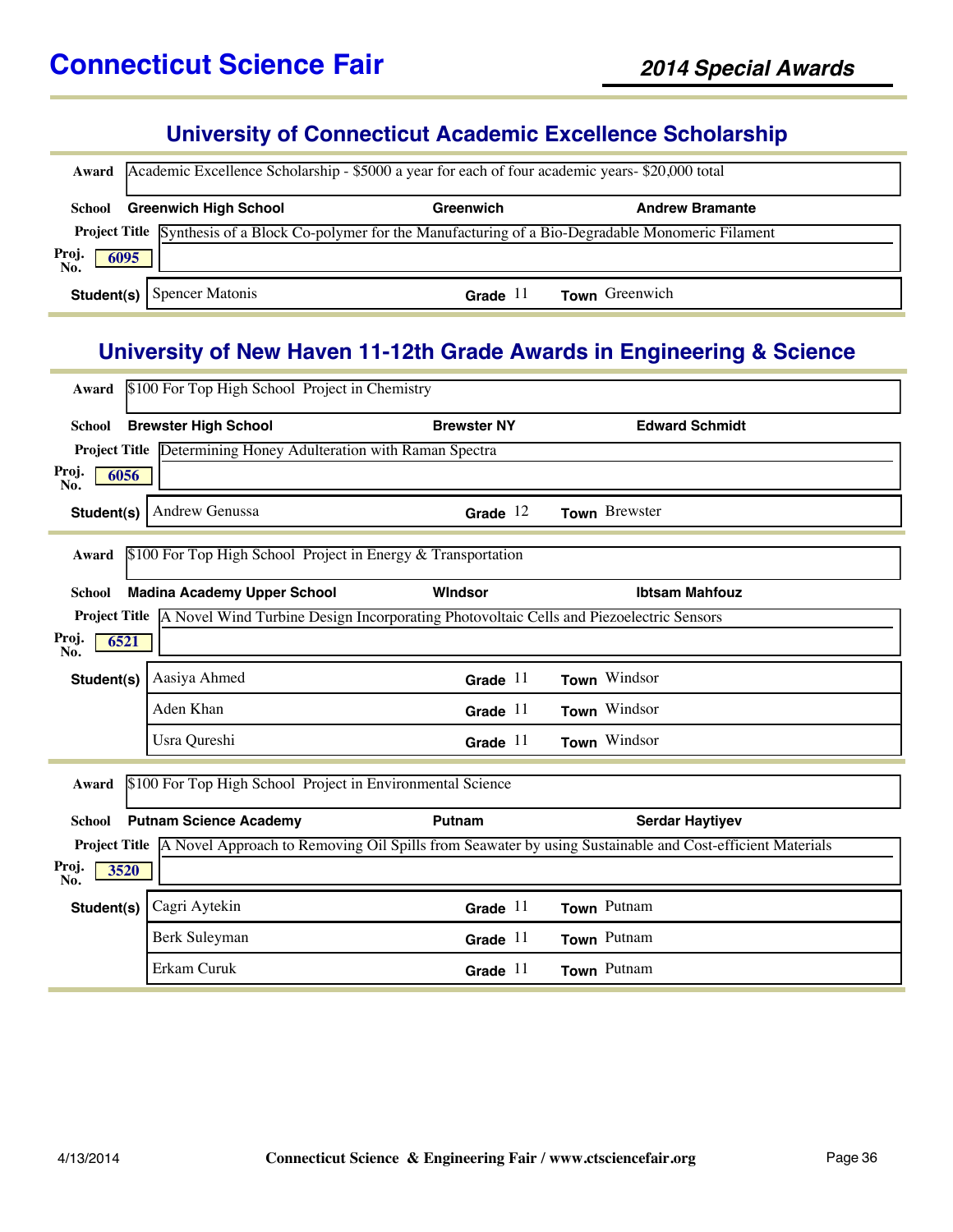| \$100 For Top High School Project in Sustainability<br>Award                                               |                     |                                                                                                                                         |
|------------------------------------------------------------------------------------------------------------|---------------------|-----------------------------------------------------------------------------------------------------------------------------------------|
| <b>East Catholic High School</b><br>School                                                                 | <b>Manchester</b>   | Paul Oei                                                                                                                                |
|                                                                                                            |                     | <b>Project Title</b> Investigating the Efficacy of Bioluminescent Mushroom Panellus Stipticus as a Biosensor to Detect the Toxicity of  |
| Water Contaminants<br>Proj.<br>3087<br>No.                                                                 |                     |                                                                                                                                         |
| Bridget Oei<br>Student(s)                                                                                  | Grade $12$          | Town Hebron                                                                                                                             |
| \$100 For Top High School Project in Biochemistry<br>Award                                                 |                     |                                                                                                                                         |
| <b>Ridgefield High School</b><br><b>School</b>                                                             | Ridgefield          | <b>Michael Yagid</b>                                                                                                                    |
|                                                                                                            |                     | Project Title The Effect of TiO2/Graphene Oxide on the Purification of Tris(2-Chloroethyl)Phosphate(TCEP) and CuSO4 (CS)                |
| Contaminated Water<br>Proj.<br>3101<br>No.                                                                 |                     |                                                                                                                                         |
| Jin Joo Kim<br>Student(s)                                                                                  | Grade $12$          | Town Ridgefield                                                                                                                         |
| \$100 For Top High School Project in Cell and Molecular Biology<br>Award                                   |                     |                                                                                                                                         |
| <b>Greens Farms Academy</b><br>School                                                                      | <b>Greens Farms</b> | <b>Mathieu Freeman</b>                                                                                                                  |
| <b>Project Title</b> Differentially Expressed Genes in the Adipose Layer of Skin in Psoriatic Patients     |                     |                                                                                                                                         |
| Proj.<br>3044<br>No.                                                                                       |                     |                                                                                                                                         |
| Ethan Petno<br>Student(s)                                                                                  | Grade $11$          | Town New Canaan                                                                                                                         |
|                                                                                                            |                     |                                                                                                                                         |
| \$100 For Top High School Project in Computer Science<br>Award                                             |                     |                                                                                                                                         |
| <b>Fairfield College Preparatory School</b><br>School                                                      | <b>Fairfield</b>    | <b>Anthony Canuel</b>                                                                                                                   |
|                                                                                                            |                     | <b>Project Title</b> Exploration into the Development of a Mathematical Solar Cell Model in order to Simulate Solar Energy Potential in |
| the United States<br>Proj.<br>6054<br>No.                                                                  |                     |                                                                                                                                         |
| <b>Dylan Hawkes</b><br>Student(s)                                                                          | Grade $11$          | Town Trumbull                                                                                                                           |
| \$100 For Top High School Project in Engineering: Electrical<br>Award                                      |                     |                                                                                                                                         |
| <b>Amity Regional High School</b><br>School                                                                | Woodbridge          | <b>Deborah Day</b>                                                                                                                      |
| <b>Project Title</b> Designing a circuit board to wirelessly power a Left Ventricular Assist Device (LVAD) |                     |                                                                                                                                         |
| Proj.<br>6124<br>No.                                                                                       |                     |                                                                                                                                         |
| Daniel Giebisch<br>Student(s)                                                                              | Grade $11$          | Town Woodbridge                                                                                                                         |
| \$100 For Top High School Project in Engineering: Mechanical<br>Award                                      |                     |                                                                                                                                         |
| <b>Glastonbury High School</b><br><b>School</b>                                                            | Glastonbury         | <b>Ms. Diane Pintavalle</b>                                                                                                             |
|                                                                                                            |                     | Project Title Developing a Low-Cost Method of Manufacturing Heart Valves for Transcatheter Aortic Valve Replacement Surgery             |
| Proj.<br>6014<br>No.                                                                                       |                     |                                                                                                                                         |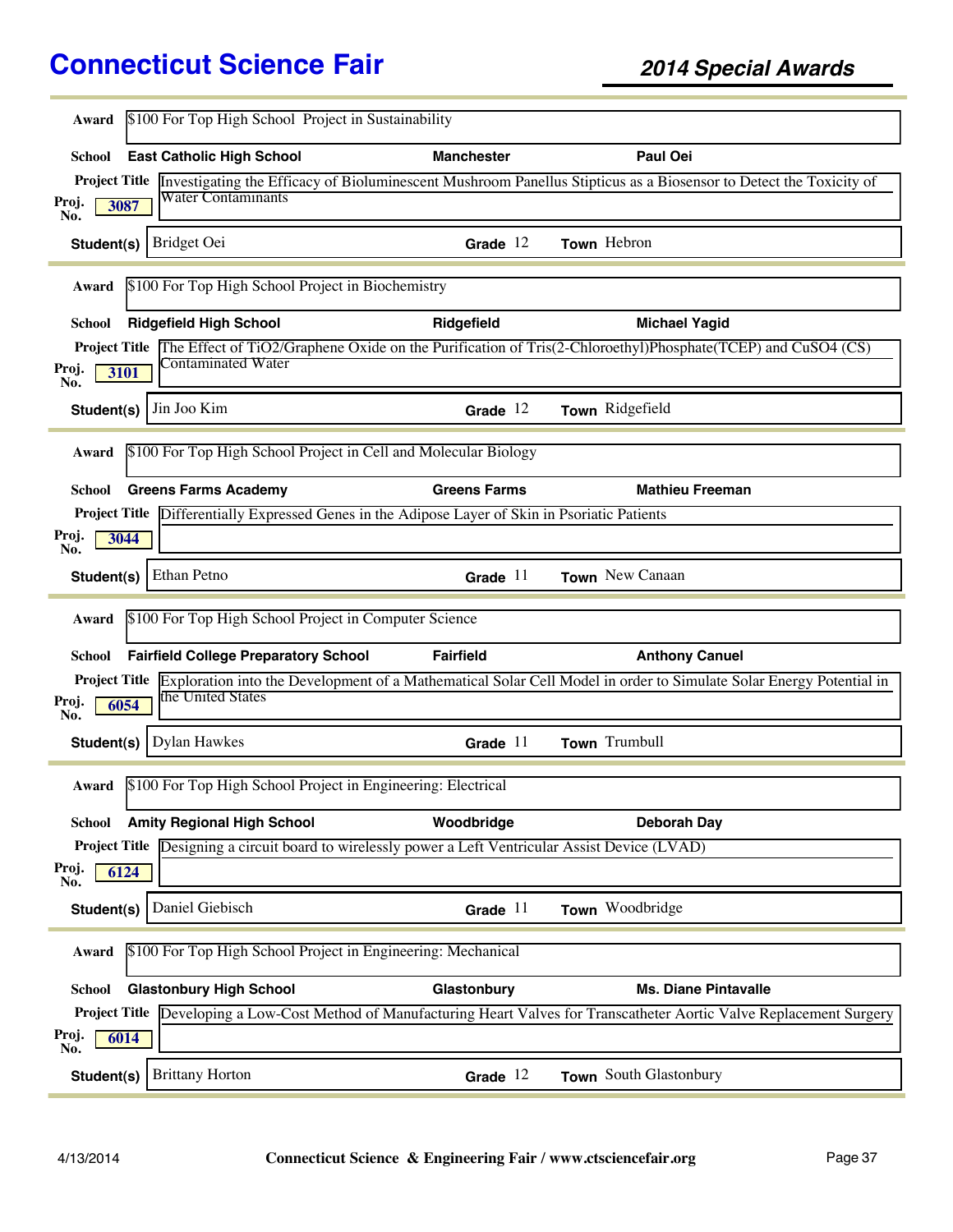| Award        | \$100 For Top High School Project in Mathematics                                                            |            |                                                                                                                           |
|--------------|-------------------------------------------------------------------------------------------------------------|------------|---------------------------------------------------------------------------------------------------------------------------|
| School       | <b>Convent of the Sacred Heart</b>                                                                          | Greenwich  | <b>Mary Musolino</b>                                                                                                      |
|              | <b>Project Title</b> Testing the Use of Carbon Nanotubes in Electrochemical Double Layered Super Capacitors |            |                                                                                                                           |
| Proj.<br>No. | 6012                                                                                                        |            |                                                                                                                           |
| Student(s)   | Jennifer Esposito                                                                                           | Grade $11$ | Town Bedford                                                                                                              |
|              |                                                                                                             |            |                                                                                                                           |
| Award        | \$100 For Top High School Project in Microbiology                                                           |            |                                                                                                                           |
| School       | <b>Greenwich High School</b>                                                                                | Greenwich  | <b>Andrew Bramante</b>                                                                                                    |
|              |                                                                                                             |            | <b>Project Title</b> Use of a Pre-Chemotherapy/Radiotherapy Regimen of Glutamine and Probiotics to Prevent Oral Mucositis |
| Proj.<br>No. | 3163                                                                                                        |            |                                                                                                                           |
| Student(s)   | Alexandra Ng                                                                                                | Grade $11$ | Town Greenwich                                                                                                            |

### **Westinghouse Electric Company/New England Chapter of North American Young**

|        | Award 1st place, Excellence in Energy Research, \$100 cash award                                                            |                   |                        |  |
|--------|-----------------------------------------------------------------------------------------------------------------------------|-------------------|------------------------|--|
| School | <b>Bassick High School</b>                                                                                                  | <b>Bridgeport</b> | Mr. Shadle             |  |
| Proj.  | <b>Project Title The Development of a Recycled Tire and Marine Cyanobacteria Single Chamber Microbial Fuel Cell</b><br>6089 |                   |                        |  |
| No.    | Student(s)   Rami Kharbouch                                                                                                 | Grade $11$        | <b>Town</b> Bridgeport |  |

### **Wisner Award**

|                      | <b>Award</b> $\sqrt{$250}$ cash and plaque              |                      |                  |  |
|----------------------|---------------------------------------------------------|----------------------|------------------|--|
| School               | <b>St. Timothy Middle School</b>                        | <b>West Hartford</b> | Mrs. Breen       |  |
|                      | Project Title Homopolar Motor From Faraday To Now-A-Day |                      |                  |  |
| Proj.<br>No.<br>5008 |                                                         |                      |                  |  |
|                      | <b>Student(s)</b> Alexis Aiudi                          | Grade                | <b>Town</b> Avon |  |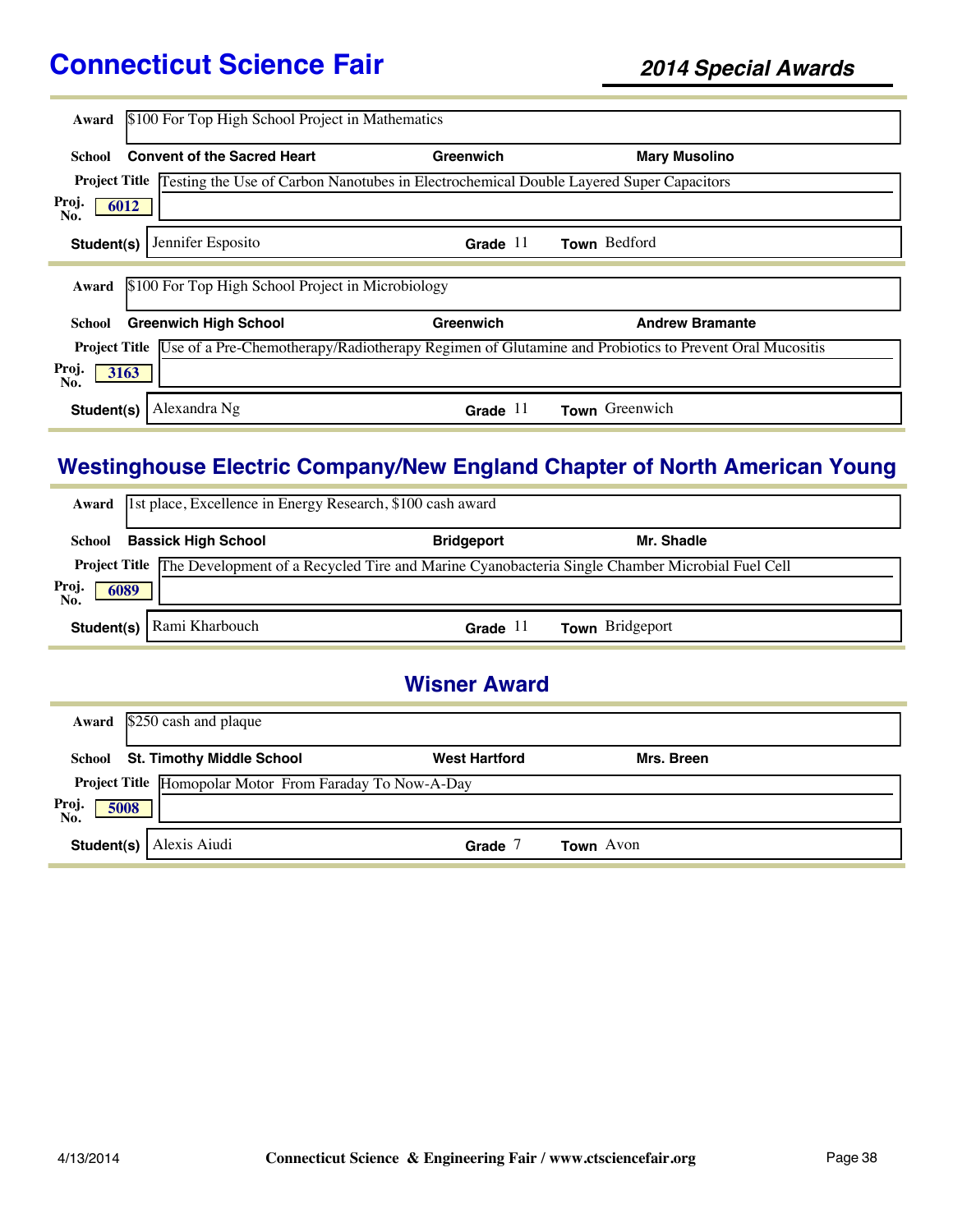# **Yale Peabody Museum**

| Award                | Family "six-pack" of free passes to the Yale Peabody Museum |                                                                                                                           |                          |
|----------------------|-------------------------------------------------------------|---------------------------------------------------------------------------------------------------------------------------|--------------------------|
| School               | <b>Our Lady of Mercy School</b>                             | <b>Madison</b>                                                                                                            | <b>Christopher Supik</b> |
|                      | Project Title Feed The Birds                                |                                                                                                                           |                          |
| Proj.                | 2019                                                        |                                                                                                                           |                          |
| No.<br>Student(s)    | <b>Claire Vissers</b>                                       | Grade $7$                                                                                                                 | Town Killingworth        |
| Award                | Family "six-pack" of free passes to the Yale Peabody Museum |                                                                                                                           |                          |
| School               | <b>Danbury High School</b>                                  | <b>Danbury</b>                                                                                                            | Mr. John LaRosa          |
|                      |                                                             | <b>Project Title</b> Biological Control of the Invasive Eurasian Watermilfoil Using Aquatic Weevils                       |                          |
| Proj.<br>No.         | 3098                                                        |                                                                                                                           |                          |
| Student(s)           | Janine Kerr                                                 | Grade $11$                                                                                                                | Town Danbury             |
| Award                | Family "six-pack" of free passes to the Yale Peabody Museum |                                                                                                                           |                          |
|                      |                                                             |                                                                                                                           |                          |
| School               | <b>Amity Regional High School</b>                           | Woodbridge                                                                                                                | Ms. Deborah Day          |
|                      |                                                             | <b>Project Title</b> Ilio-sacral and Ilio-femoral Joint Relation in the Positioning of Iguanas in the Lizard Tree of Life |                          |
| Proj.<br>3134<br>No. |                                                             |                                                                                                                           |                          |
| Student(s)           | Samantha Austin                                             | Grade $12$                                                                                                                | Town Bethany             |
| Award                | Family "six-pack" of free passes to the Yale Peabody Museum |                                                                                                                           |                          |
| School               | <b>Staples High School</b>                                  | Westport                                                                                                                  | Dr. Michele Morse        |
|                      |                                                             | <b>Project Title</b> An Assessment of the Reefs in the Windward Islands Due to the Presence of Pterois volitans           |                          |
| Proj.<br>No.         | 3135                                                        |                                                                                                                           |                          |
| Student(s)           | Max Kantor                                                  | Grade $12$                                                                                                                | Town Westport            |
| Award                | One-Year Family Membership to the Yale Peabody Museum       |                                                                                                                           |                          |
|                      | School Environmental Sciences Magnet at Mary                | <b>Hartford</b>                                                                                                           | <b>Rebecca Hays</b>      |
|                      | Project Title Climate Change vs. Mussels: Unfiltered!       |                                                                                                                           |                          |
| Proj.<br>2541<br>No. |                                                             |                                                                                                                           |                          |
| Student(s)           | Taylor Marchand                                             | Grade $8$                                                                                                                 | Town Winchester          |